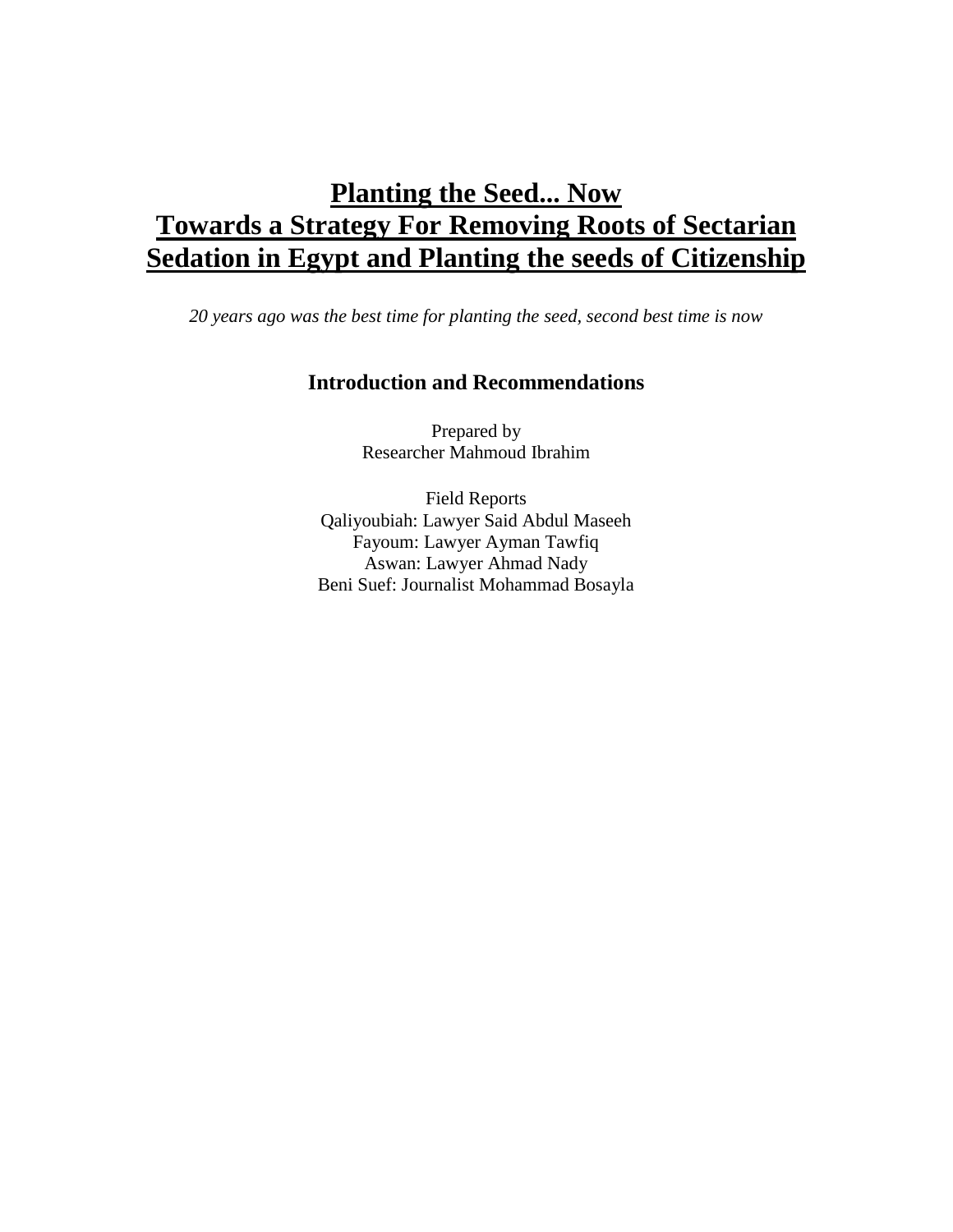**The report at hand had been reviewed and discussed during a workshop that was held in May, 7th 2013 in Kalimah Hall, Sakiet Sawy. Key note speakers and commentators were as follows:**

**Political thinker, Dr. Moustafa Al Feqy: Moderator and main commentator Political writer, Mr. Kamal Zakher: Main commentator Author and member of the Islamic Group, Mr. Samir Ala`rky: Main commentator Mr. Mahmoud Ibrahim: Main researcher of the report**

**Participants included a host of media professionals, politicians, legal professionals, right activists and representatives of student unions**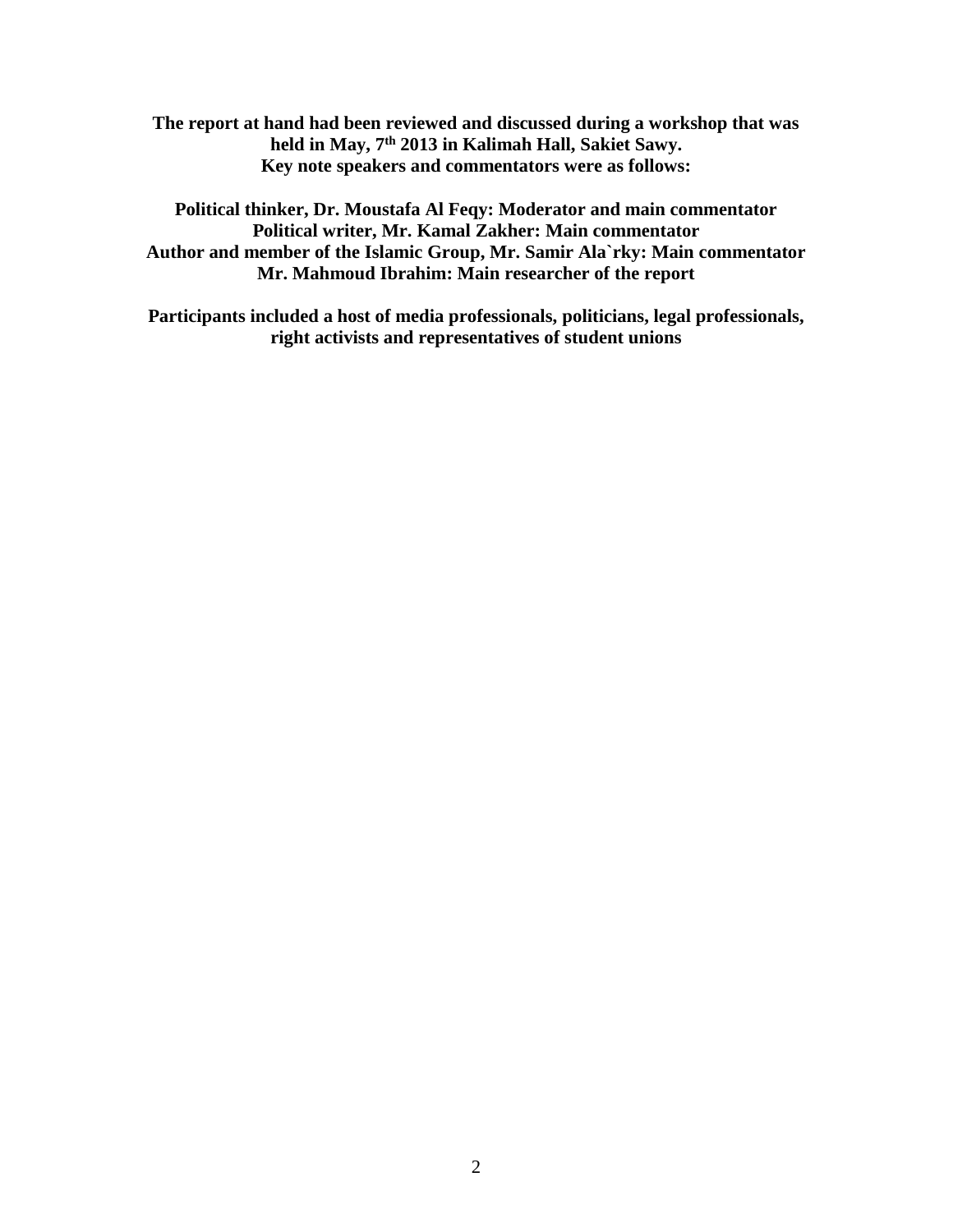#### **Introduction**

#### **May be it is not too late.**

Indeed, Egyptians had been taken by the strong Tahrir Square scene which cameras hastened to save when the priest used to pour ablution water for the Sheikh, and Christian brothers are protecting backs of their fellow Muslims during performing *Salat* in Tahrir Square. Everyone retained in their memories the scene of a celebrant holding complete mass in Tahrir Square every Sunday; and how Egyptians were respectfully and [solemnity](http://www.arabdict.com/english-arabic/solemnity) engaged in this awesome spiritual scene.

It seems that this was a spontaneous moment in Egypt's history which we imagined that it could be repeated. However, what happened exceeded out expectations. Instead, sectarian sedition triggered in many places, attacks launched against churches, in addition to aggression against Muslims. To this effect, the situation foretold that this historical moment we experienced in Tahrir Square was an exceptional one due to exceptional circumstances and exceptional situation that Egypt underwent.

At this moment, the citizenship issue remains the most important problem for Egyptians. We have been living, since the seventies of last century, in a citizenship related problem. From time to time, clashes erupt between Egyptians based on religious reasons, whereby articles are written, committees are composed and recommendations are made for the same recommendations. Since the infamous Al O`taify's report until today, problems seem like retaining status quo, recommendations are the same, and the political will continue to be reluctant for solving the problem, which is still the case as well. The situation in Egypt is growing worrisome, coupled with an anticipation of an escalated trend of violence, and reasoning is totally absent? in 1998 when I worked with the Democracy Development Group, we held a discussion session as part of a large conference titled as "Do Christians Resort to Violence?", at that time, the question seemed shocking. The conference was held at the end of the nineties of last century when the battle between the State and fundamentalist groups was almost settled in favor of the State. In the context of this heated climate, the normal question was "is it possible for Christians to resort to violence?" Two prominent Christian thinkers: Ms. Marlene Tadros and Mr. Soliman Shafiq answered the question saying probably (no) because of either the values and traditions of Christianity or demographic balance in the country in addition to the potential serious consequences of violence that would affect Christians at that time. It might be also because Christians learnt from the mistakes of political Islam that adopted violence and realized they should not repeat it. Nevertheless, we may say that nowadays, there are nascent attempts reflecting impatience more than resorting to violence. In this regard, we may refer back to the incidents of O`mranya Church that took place slightly before January, how Christians moved and accessed into Giza Governorate...Then we could speak about incidents of Embaba Church and others. During this decisive moment of Egypt's history, it is not in anyone's interest that an Egyptian looses patience and thus resorts to violence under the impression that it is an adequate alternative to obtain all or part of his right. In this context, the United Group (UG) implemented a project on citizenship and published the report at hand on some sectarian incidents that took place in Egypt during the past months, particularly Khosous followed by clashes in the Cathedral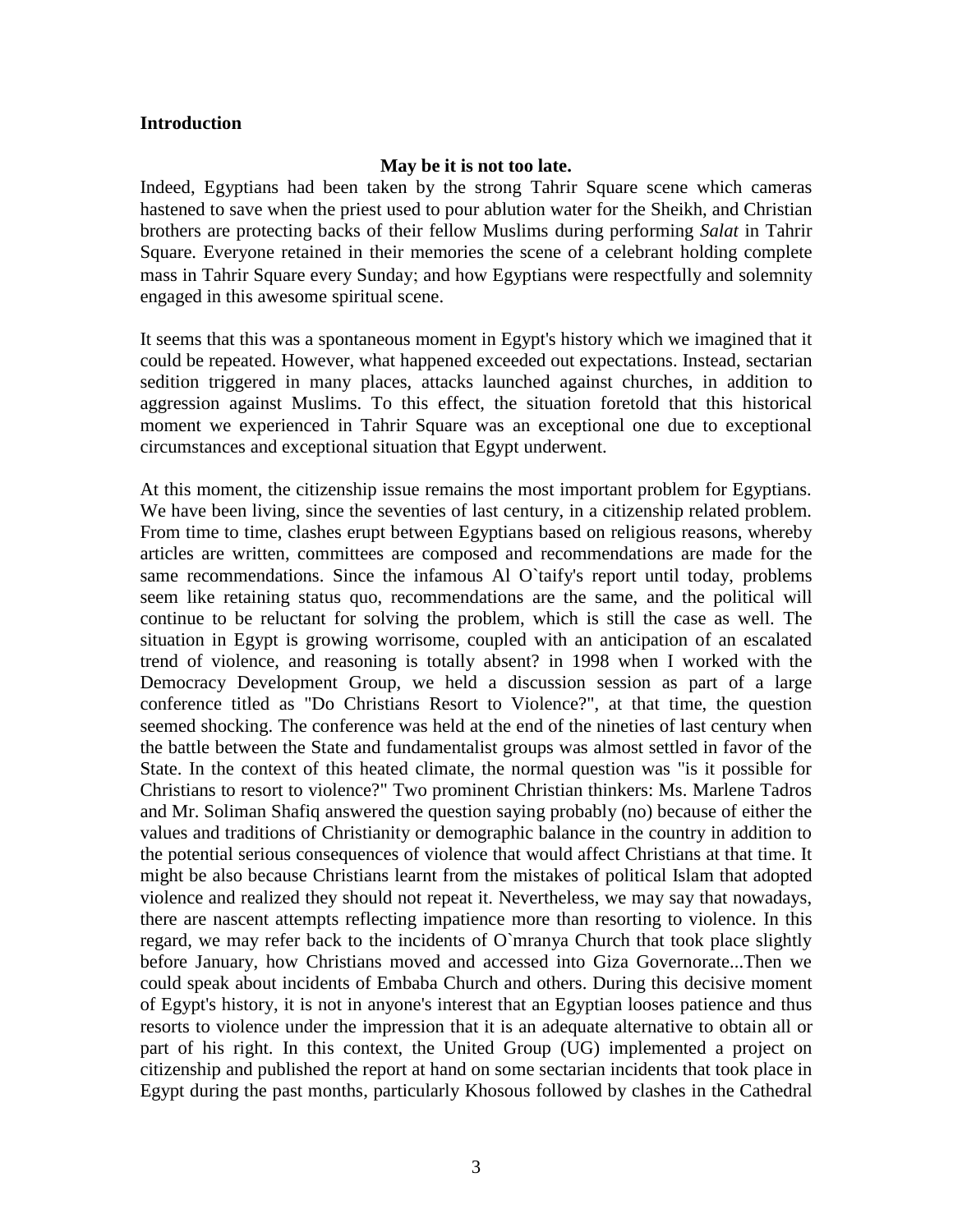vicinity. Because of the aforementioned circumstances, both the project and report gain certain significance.

UG held a seminar aimed at discussing the report at hand specially that it reviews events that took place in all geographic regions nationwide covering from Qalyoubiah to Aswan without a coherent reason except misunderstanding, rushing, or false concern about belief.

The objective of the seminar was not restricted on merely discussing the incidents subject of this report or even the introduction produced by the young lawyer Mahmoud Ibrahim, but it aimed at finding out whether or not developing new approaches for resolving the sectarian crisis in Egypt is possible? In my opinion, the seminar was unsuccessful as it failed to introduce any new solutions, because all solutions had been already exhausted since the seventies of last century. Hence, the feedback of the said seminar, if it does have real feedback, is opening festered wounds. May be this is time, we will be able to first clean out the pus and then close the wound.

The rich discussion that took place in Kalimah (2) hall of Sakiet Sawy under the title (Planting the Tree Now) was chaired by the prominent thinker Dr. Moustafa Al Feqy, presenter of the key paper, young lawyer Mahmoud Ibrahim, well known secular Coptic thinker Kamal Zakher, and Islamic thinker who belongs to Construction and Development Party Mr. Samir Al e`rky. In addition, a list of other prominent figures who took part in the session and enriched the discussion is included at the end of the report<sup>1</sup>.

<sup>&</sup>lt;sup>1</sup> Annex 1, names of participants in the discussion in alpha bet order.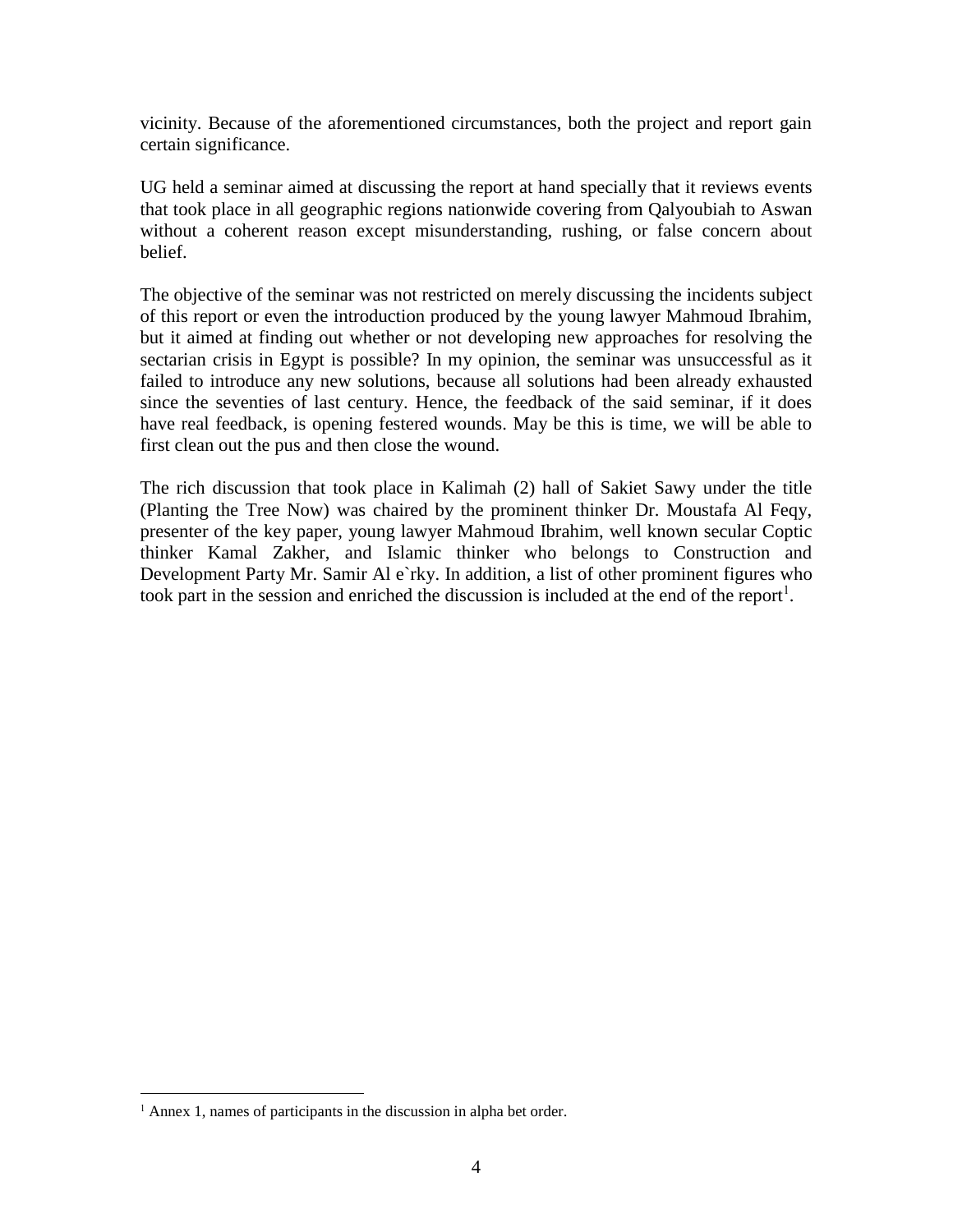In this regard, I have concluding remarks before leaving the reader with this report: 1<sup>st</sup>: Problems that erupted since Al O`taify report and incidents of Zawaya Hamra during the seventies of last century remain the same partially due to lack of law enforcement. For example, this is clearly manifested in Fayoum incident. In this case, the church was licensed but the neighbor does not like sounds of psalms, therefore, he punctured the separating wall between his house and the church in order to monitor the proceedings. The hole widened allowing others to join in monitoring only to end by shooting fire while the authority representative, precinct's commissioner, was present.

2<sup>nd</sup>: The Muslim majority had been taken by fear, suspicion, and insecurity, and same feelings equally dominated the Christian minority. Simply, the idea of large number generates security is untrue in this case, as the majority suffered the same fear and threat felt by the minority.

3<sup>rd</sup>: Political Islam movements always took the course towards accommodating and controlling the sedition as well as introducing solution. Simply, the rise of political Islam might serve as an opportunity for ending sectarian problems in Egypt as they are keen on retaining their gains because they are aware that violence is expensive.

This issue can no longer be delayed.. unified Egypt is endangered..I hope that this phrase is capable of reaching the ears of those who can act and not only those who are good in speaking.

And Allah has full power and control over His Affairs...And Allah Is the Most Just of the judges."

Attorney to Cassation, Negad el Bora`i

Executive Chair - United Group Ma'adi, May  $25<sup>th</sup> 2013$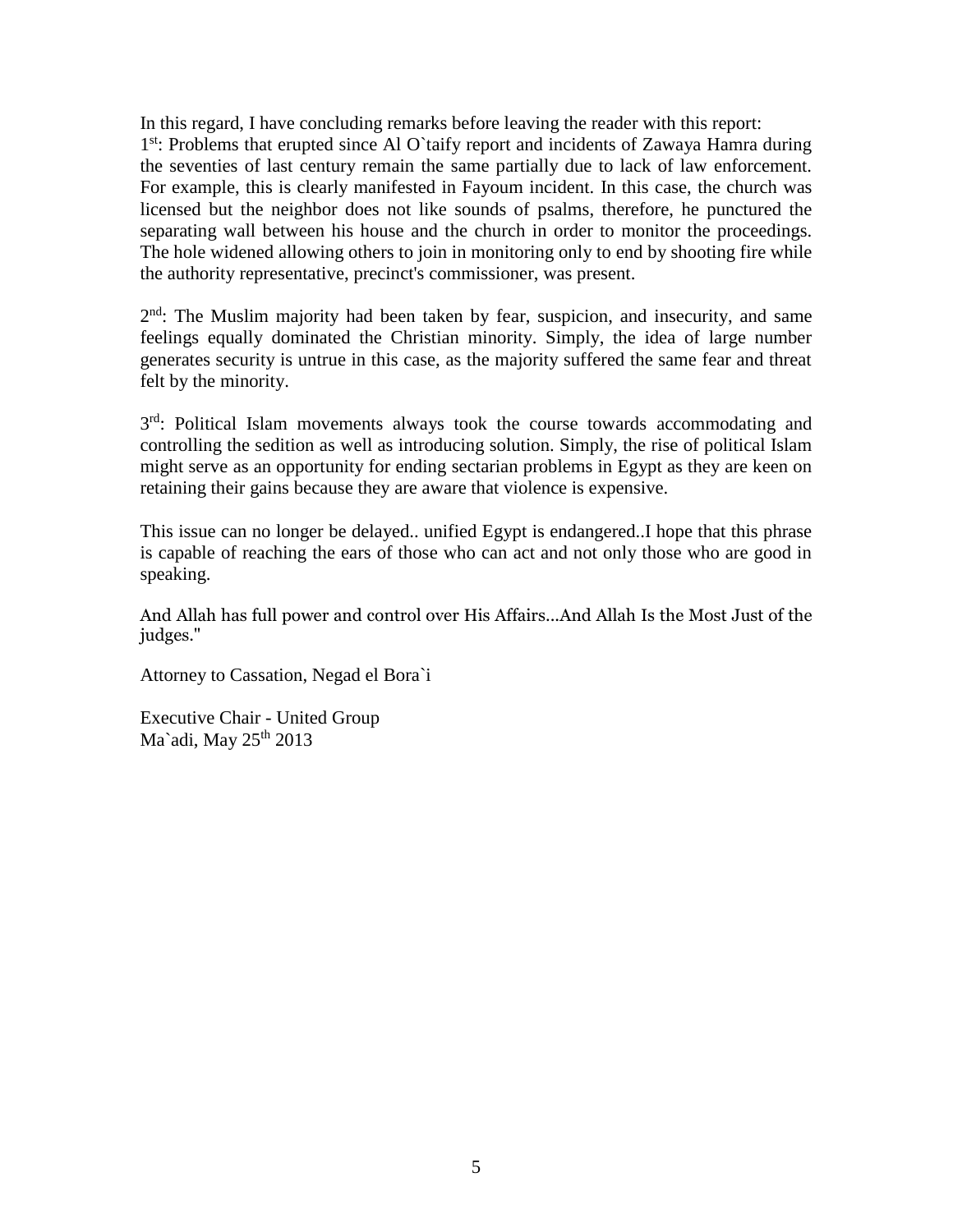### **Introduction**

Recent sectarian incidents that started in Al Khosous and ended by the unprecedented attack on the Cathedral reopened the file of sectarian crisis in Egypt indicating how well rooted it is in Egypt. No doubt that having a head of State who belongs to the political Islam trend caused an incremented concern to the Copts. The reason for this concern is fear of using this incident to restrict freedom of belief in Egypt.

The sectarian file and dealing with Copts in Egypt is a complex and overlapping one which needs a serious action that would ensure an unparallel and balanced approach to untangle the overlap. In addition, the sectarian issue in Egypt can not be separated from the general context of the Egyptian society that could be described as going through a "decline". January Revolution expressed a modernity and enlightenment ambition, the tools of which, are not yet available. Therefore, holistic and general discourse should be based on real conviction that "enlightenment" and "modernity" are incorporated as part of the Egyptian society's strive towards achieving this progress and enlightenment. It needs reproducing an Egyptian version of the famous British thinker John Luke's tolerance messages that take into consideration the political, cultural, social, economic, historical and geographic inputs.

It seems to me - and I hope I am wrong - that under the state of chaos and absence of the State of law, the sectarian situation, in the best case scenario, will probably retain status quo without any real radical solutions. Nevertheless, Egyptians and spiritual leaders are under the feeling that chaos should not extend to this file which would make everyone feels the responsibility and tries to accommodate the situation in the beginning. But as the role of political Islam is growing, the situation might explode at any moment. This is what we are seeking to absorb in this paper.

The paper at hand aims at proposing effective steps as part of the future strategy for eliminating religious discrimination in the society and minimizing sectarian violence. In addition, it aims at enabling all strata of Egyptians hold their historical responsibility for preventing the aggravation of the crisis in addition to treating root causes of the problem. However, the paper is different in terms of the traditional framework of describing the status except when this was necessary, it also avoided introducing incidents' details except for the purpose of strategic requirements. To a great extent, the paper avoided elaborating on extremist calls that emerged at any time which were actually common but it rather focused on moderation as an approach for addressing the problem.

The proposed strategy includes two connected aspects; the first is **short term** aiming to stop the blood shed, and preventing the recurrence of incidents, the second is **long term** aiming to radically eliminate the crisis. The report then reviews recent incidents of sectarian sedition based on the outcome of the fact finding team who covered Khosous, Fayoum, Beni Suef and Aswan.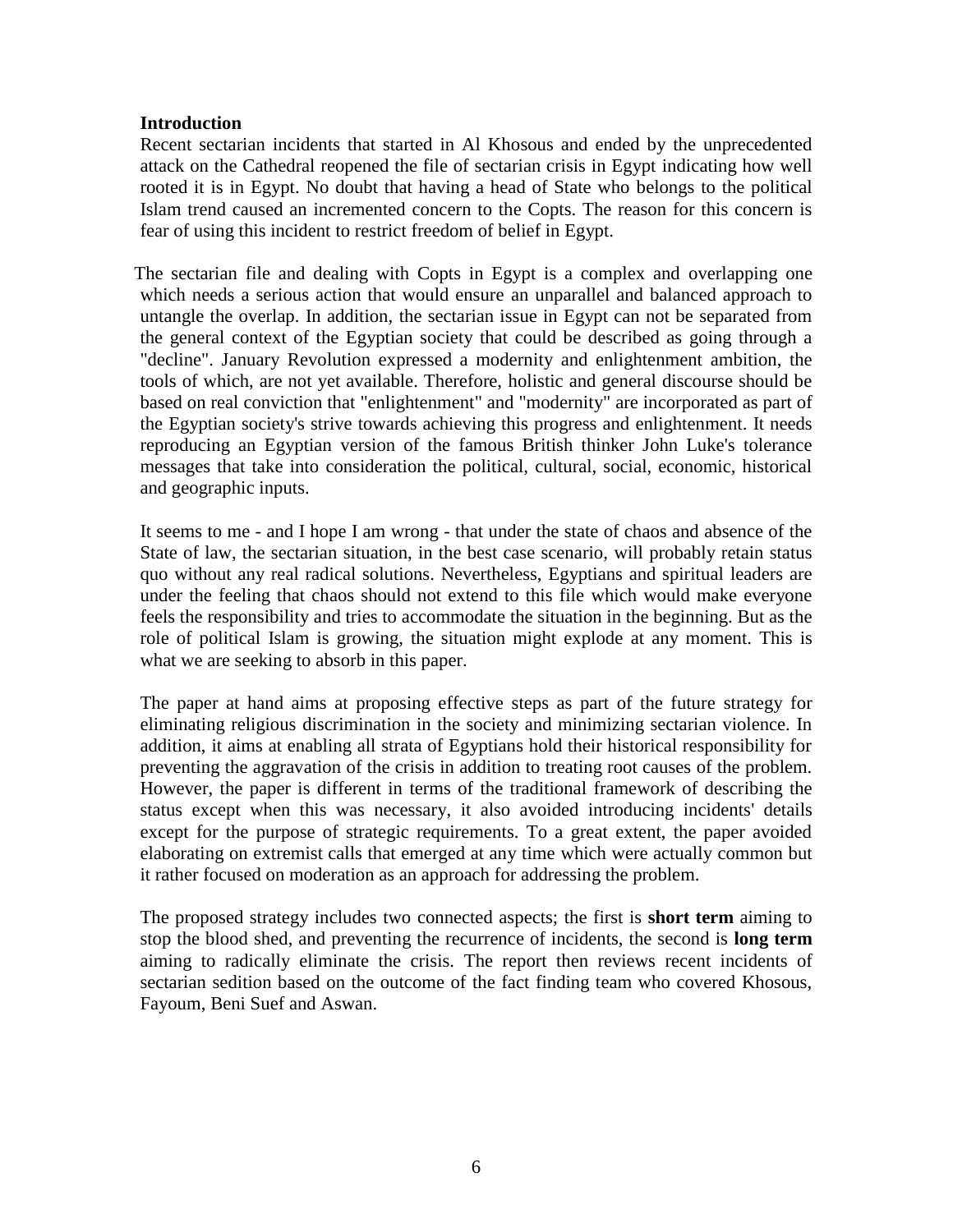# **I: Problem Dimensions and Recommendations 1. Sectarianism in Egypt (roots and dimensions)**

Before Khanka incident in 1972, which is the most famous incident, sectarian sedition had not been seriously documented. After the Khanka incident, the first of its kind fact finding committee was formed, known in history and media as "Al O`taify Committee" following the endorsement of 1971 Constitution.

| <b>Incident</b>             | <b>Place and time</b>         | <b>Number of victims</b>                               |
|-----------------------------|-------------------------------|--------------------------------------------------------|
| Khanka - Qaliyoubia         | November 6 <sup>th</sup> 1972 |                                                        |
| alZawya alHamra - Cairo     | March 1981                    | Burning<br>and destroying                              |
|                             |                               | stores and properties                                  |
| Saint George Church         | February 12th 1997            | Terrorist<br>attack<br>led<br>to                       |
| Minia                       |                               | killing 10<br>people                                   |
|                             |                               | performing prayer                                      |
| Kush-h incident<br>First    | August 1998                   |                                                        |
| Suhag                       |                               |                                                        |
| Second Kush-h incident -    | December 1999                 |                                                        |
| Suhag                       |                               |                                                        |
| Wafaa Qostantin crisis      | 2004                          | Crisis of Wafaa Qostantin                              |
|                             |                               | who embraced Islam                                     |
| Mohrram Bek - Alexandria    | October 2005                  | about a church<br>Rumors                               |
|                             |                               | showed a play that reflected                           |
|                             |                               | an insult to Islam, in the                             |
|                             |                               | opinion of some people.                                |
| Al Amerya - Cairo           | November 2008                 | A Christian young man                                  |
|                             |                               | killed his brother in law                              |
|                             |                               | after marrying his sister                              |
|                             |                               | who embraced Islam.                                    |
| Naga`a Hammady - Qena       | January 6 <sup>th</sup> 2010  | 7 Muslim citizens killed 7                             |
|                             |                               | Christian citizens who were                            |
|                             |                               | coming out of Church after                             |
|                             |                               | Christmas mass.                                        |
| A Refya - Marsa Matrouh     | March 12 <sup>th</sup> 2012   | Burning and<br>destroying                              |
|                             |                               | located<br>in<br>the<br>stores                         |
|                             |                               | background of a service                                |
|                             | November 2010                 | building.                                              |
| alO`mranya - Giza           |                               | A Christian young man                                  |
|                             |                               | objected violently to the<br>of<br>al O`mranya<br>head |
|                             |                               | district's chief who ordered                           |
|                             |                               | an abolishment of a service                            |
|                             |                               | building of the church.                                |
| Saints' Church - Alexandria | January 1st 2011              | The murder of 20 Christians                            |
|                             |                               | in an explosion during the                             |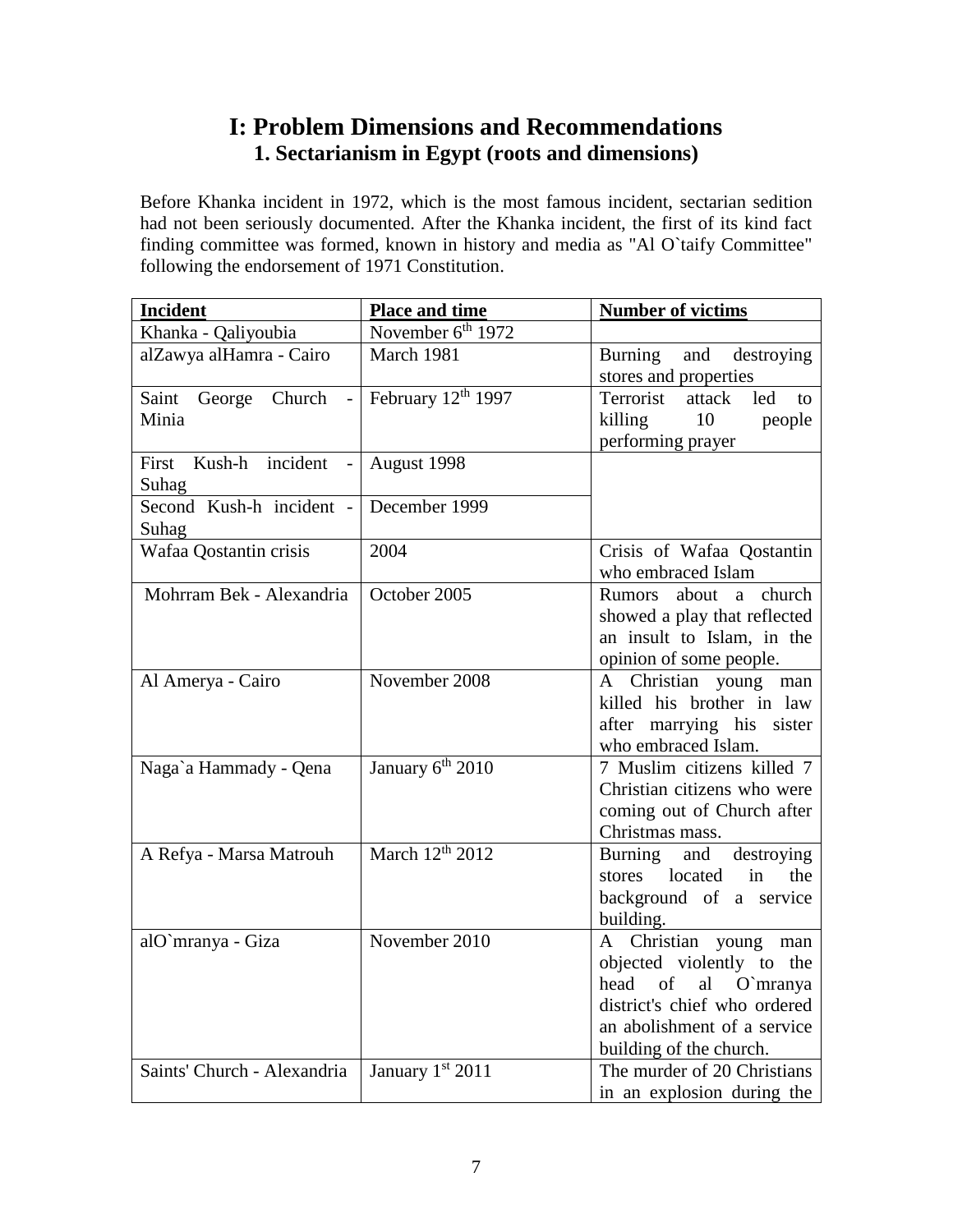|                           |                               | new year mass.               |
|---------------------------|-------------------------------|------------------------------|
| Samallout train           | January 11 <sup>th</sup> 2011 | A soldier shot and injured 6 |
|                           |                               | Christian passengers.        |
| Atfaeeh - Giza            | March $4th$ 2011              | Destruction and burning      |
|                           |                               | Philopater & Demiana         |
|                           |                               | Coptic Orthodox Church.      |
| Crisis of Minia Christian | April $25th 2011$             | He was denied access to his  |
| governor                  |                               | work place.                  |
| Embaba - Giza             | May $7th 2011$                | Burning and destroying a     |
|                           |                               | church                       |
| alMarinab - Aswan         | October 2011                  | Conflict about a location    |
|                           |                               | whether or not it is a       |
|                           |                               | church.                      |
| Maspeero - Cairo          | October $9th 2011$            | Death and injury of some     |
|                           |                               | Christian demonstrators.     |
| Al Khosous                | April $5th$ 2013              | Killing 5 citizens<br>and    |
|                           |                               | injuring tens.               |
| Attack on the Cathedral   | April $7th 2013$              | Launching an attack on the   |
|                           |                               | Cathedral during the funeral |
|                           |                               | of Khosous victims.          |

The aforementioned table provides for classifying sectarian incidents into three main categories:

First: associated with action resulting from transforming some places into worship or prayer places.

Second: associated with marriage, divorce, change of religion and in many cases incidents proved to be rumors.

Third: associated with serious violence resulting from agitation or terrorist actions.

The Coptic issue seems very entangled and complex in Egypt, however, careful reading of such concerns enables the person to find out what we call "roots" of the issue which had been planted either intentionally or non intentionally. But now they are reflected in a form of sprout that causes problems. **Roots** reflect the relation between the State and Copts, conflicts in the Coptic national group between secularists and religious individuals, in addition to the relation between the institutions of Al Azhar and Church as a determinant. In this regard, an approach was used starting after July revolution taking in consideration the national liberation and attempt of building a modern state that should have been based on citizenship.

1. The State and Copts:

After the July Revolution and during President Abdu Nasser regime, the relation between Pope Kyrillos and Nasser was based on mutual respect and appreciation whereby the Cathedral was built in its current location in Abbasia, with the support of President Nasser himself, to stand as the largest Christian center in the MENA region and papal headquarters. The whole situation seemed consistent with the Nasseri revolutionary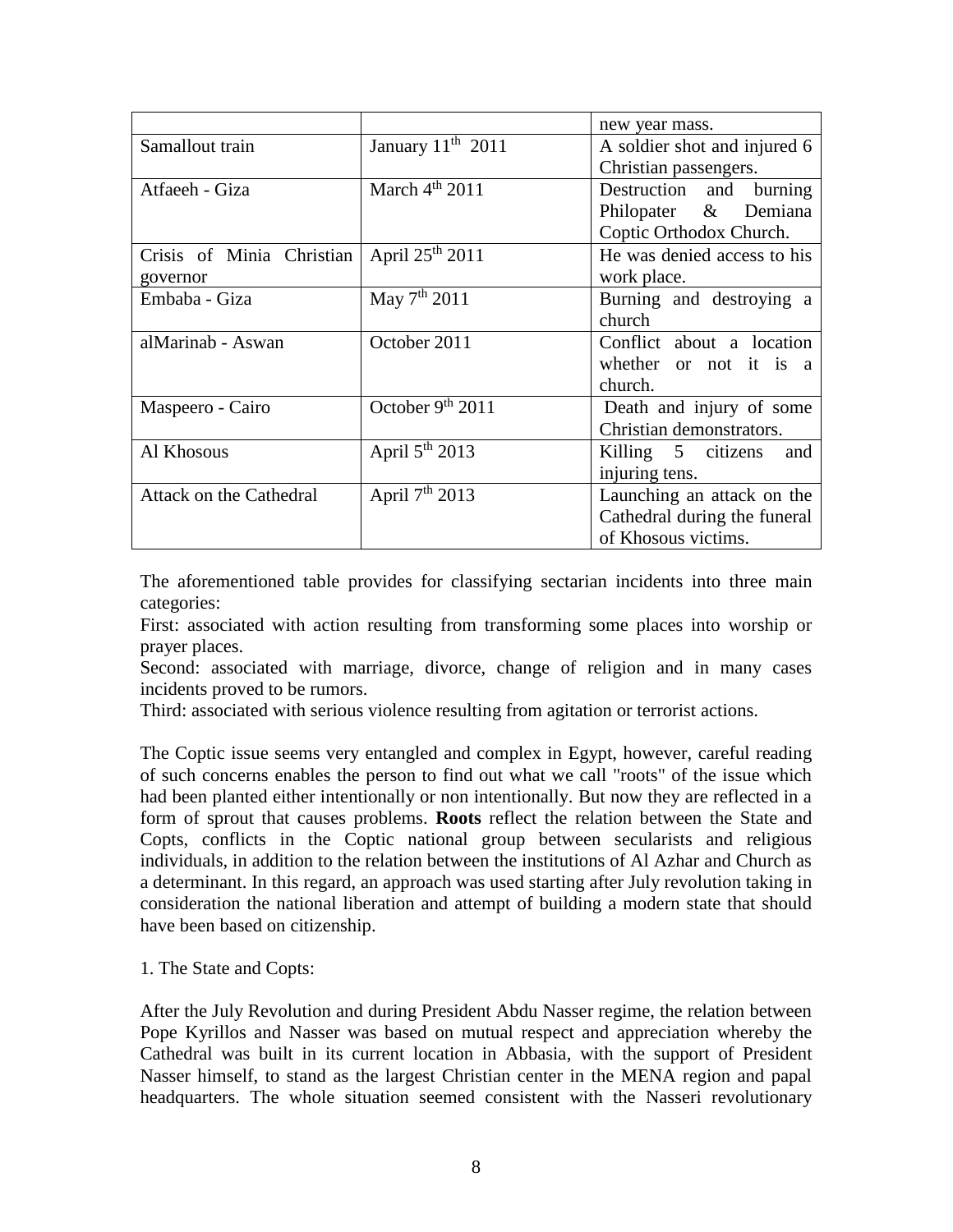discourse adopting the slogan of "Religion is to Allah and homeland is for all". The State contributed half a million pounds and a public sector contracting company undertook the Cathedral construction process by an order from the President who personally laid down the corner stone. This was on the political side, however, part of planting the "roots" of the problem took place during Nasser's era, for instance:

- Egyptian Christians were appointed to the People's Assembly seats instead of running for elections as before.
- Inserting religion entry in the personal identity card and other official documents.
- As of 1957 academic year, religion course in the pre university education was included in the GPA (counted into success and failure).
- Christian citizens do not assume any important ministerial portfolios contrary to the pre July Revolution situation when they assumed offices of prime minister and parliamentarians.
- 1967Presidential decree on celebrating Christian feasts which had been restrict for Christians who may take it as holiday. It reflected stark discrimination.

**President Abdu Nasser passed away and Sadat assumed power,** 5 months later Pope Kyrillos passed away and Pope Shenouda III assumed office in November 14<sup>th</sup> 1971. In the outset, the relation was good, however, a report had been leaked that is historically attributed to the political Islam group in the end of March 1972, but the group attributed it to security bodies as an official report that speaks about Pope Shenouda encouraging Christians during a meeting for reproduction in order to strike balance with Muslims as well as causing them poverty. The report was distributed on a wide scope, therefore, Christian clergy held a meeting in Alexandria in July  $17<sup>th</sup>$  and  $18<sup>th</sup>$  1972 and agreed on a number of decisions. They communicated the decisions to the People's Assembly and other responsible bodies. Decisions mainly involved protecting their rights and belief, otherwise, "martyrdom" is better than humiliating life.

In July 24<sup>th</sup>, 1972, President Sadat called an exceptional session of the People's Assembly in August of the same year and Law number 34 of 1972 on Protecting National Unity had been endorsed. Although the law had been enacted, but in November 6<sup>th</sup> 1972, Khanka incident occurred when citizens transformed a hall in an NGO premise to a church where they performed prayer. Some extremist groups who had been released from prison after the Correction Revolution ignited the situation, consequently, Pope Shenouda called for a group of priests to go and pray in the burnt premise whatever the price might be. "Consequent to Khanka incidents in 1972, President Sadat requested to the People's Assembly speaker to formulate a fact finding committee, called "Al O`taify" Committee which published a report, that after 40 years, the report still provides documentation that might serve as spring board for any future action about religious freedoms in Egypt.

The committee summed up key problems causing sectarian agitation as follows:

**Licensing for church construction**: The committee observed that Humayuni Decree issued in 1856 followed by the ten conditions regulation passed in 1934 are restricting rather than regulating freedom of religious practices.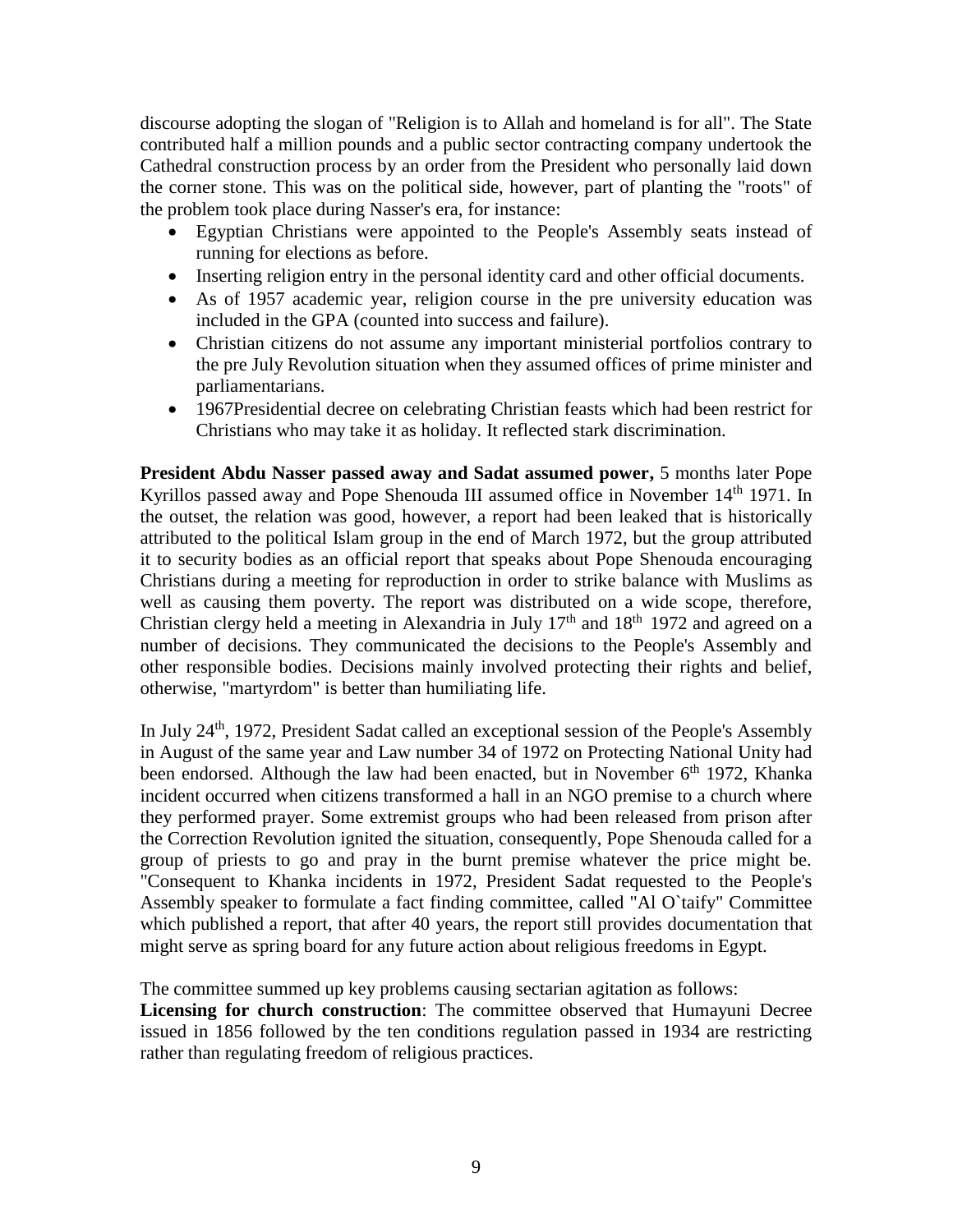**Licenses for Daw`a (calling to Allah) and guidance:** The committee documented a number of Masjeds, NGOs, and churches that were operational. They found several hate letters disseminated through the said NGOs and committees from both sides which are not subject to any regulation or monitoring whereby diffusing fanaticism discourse.

**Spreading religious books:** The committee identified a large number of books and reports, from both sides, insulting the other religion. Such material were not subject to any control and it violates all laws on publishing and printing.

Based on the report that had been submitted to President Sadat, in one day, he visited Al Azhar and Papal headquarters carrying a message calling for holding on competing in building places of worship and instead getting into community action, and building hospitals and schools. At that time, Egypt was involved in the October war diffusing a status of focusing on Egyptian nationalism and ecstasy of victory. In 1977, Al Azhar submitted to the People's Assembly a law on applying death penalty on *Murtad* (apostate) and *Hudud* (Islamic punishments). However, the law was frozen and objected to as it steers sectarian tension. The Church reacted by holding Alexandria Conference in January  $17<sup>th</sup>$  1977, discussing multiple crucial issues related to the freedom of belief which concluded to a no less important document than that published by Al O`taify's report. Nevertheless, Al Azhar perceived the Conference as an unnecessary escalation of events which actually continued to escalate in 1977 and 1978. Concurrently, attacks had been launched against churches, monasteries, jewelry stores, and Christian students in universities and university dormitories specially in Upper Egypt. The violent incidents were associated with the growing power of political Islam in the Egyptian society, when Sadat gave them freedom for the Da`wa and political action aiming to strike balance with the leftist trends.

The dispute between President Sadat and Pope Shenouda III could never be separated from the increased congestion between Muslims and Christians whereby alZawya alHamra was not a cause, but rather an output according to reading the documents of such phase. A new dimension to the crisis emerged suddenly when President Sadat visited the USA in August 1981. He faced strong anger from immigrant Egyptian Copts which President Sadat interpreted as part of the political role Pope Shenouda is seeking to play. Upon his return, in September 5<sup>th</sup>, President Sadat passed a decree cancelling his previous decree of 1971 appointing Pope Shenouda as The Pope of the Coptic Orthodox Church of Alexandria, furthermore, he put him under house arrest. The decree also provided for constituting quintet committee comprising bishops to assume papal duties. Consequently, the General Congregation Council and Holy Synod issued a statement in solidarity with Pope Shenouda III who had been seen as a hero in defending rights of Christians. As the problem escalated between President Sadat and Pope Shenouda III - I believe it turned into personal problem -, it marked the end of the honeymoon between the church and President Sadat which completely ended by President Sadat passing a decree putting Pope Shenouda III under house arrest in The Monastery of Saint Pishoy in Wadi El Natrun in 1981. Narrated stories quote President Sadat speaking about "plucking Pope Shenouda's beard in case he failed to comply", however, the statement had not been verified. President Sadat took several actions that boil down in the interest of national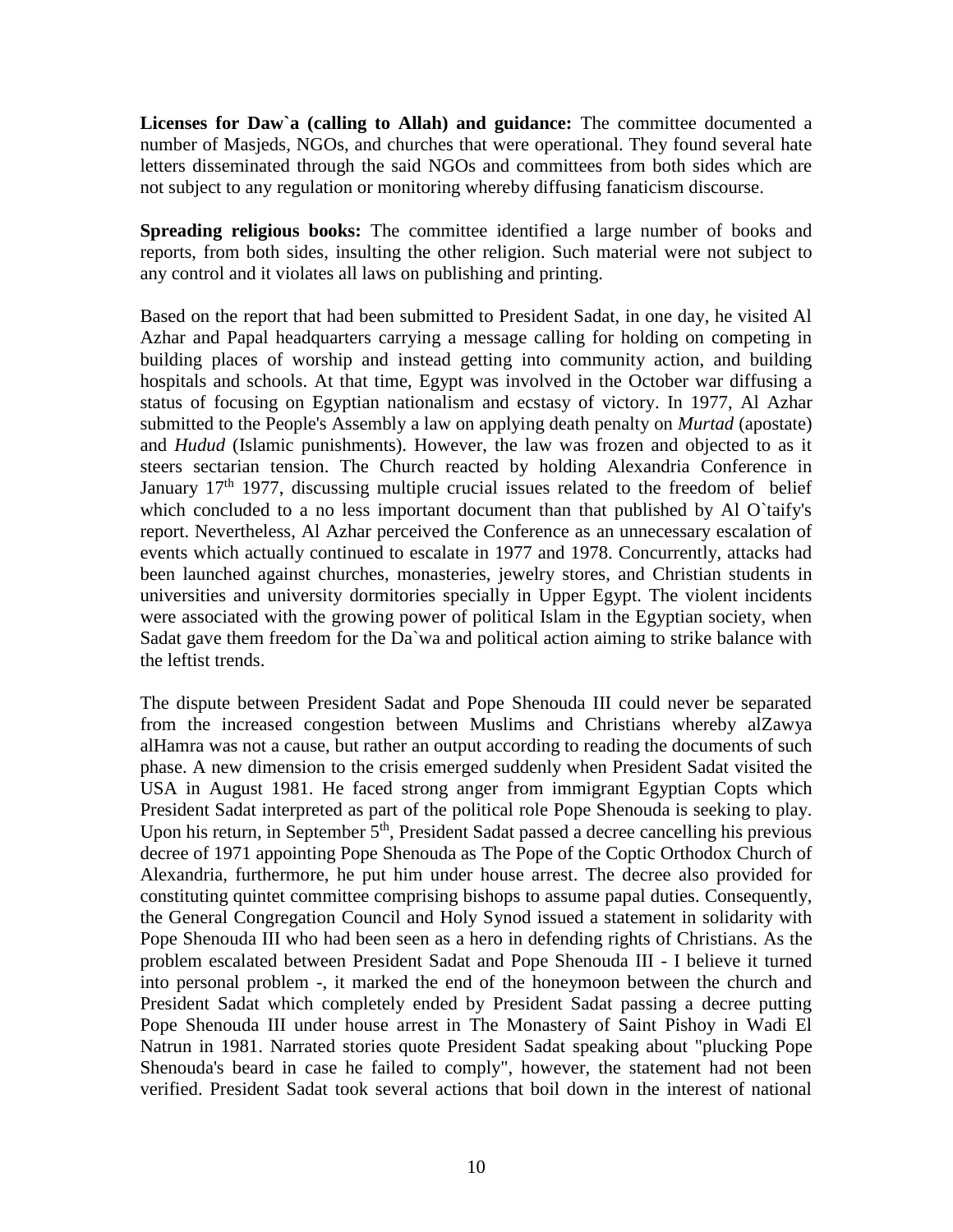unity, for example he cancelled the term "two elements of the nation and replaced it by "one element". Further, he confiscated many newspapers and magazines that incite sedition in addition to formulating a committee chaired by the Vise President, at that time, Mohammad Hosni Mubarak to "maintain national unity and fighting fanaticism and atheism". Nevertheless, political agitation coupled with the President's rushing to creating enmity with everyone, attacking and arresting his political rivals, the said decrees within the given context had been perceived as settling accounts rather than preventive actions. In this regard, I am only referring to those decrees that are directly related to the issue of national unity.

**President Mohammad Hosni Mubarak** came to office after the assassination of President Sadat by a terrorist group that penetrated the army. Although the State was under serious threat, but he released prisoners, and cancelled all September decisions made by his predecessor Sadat except that of re appointing Pope Shenouda that was only revoked in January 3rd 1985. Although Pope Shenouda made several positive initiatives when President Mubarak assumed power, however, he remained under house arrest. No doubt, throughout Mubarak's ruling that lasted for 30 years, the relation between the President, church and Pope Shenouda turned into a more institutional relation specially in its beginning. This form of relation had been developed as a result to President Mubarak who enabled the Church and Christians restore confidence in the Egyptian State, reproduced the political discourse, that might be still sustaining, reflecting the State as Christians' main protector regardless of any clouds that might overshadow the overall landscape. In this regard, President Mubarak passed a decree assigning Christmas day as public holiday for all Egyptians. Opponents manipulated the decree perceiving it as an approach to repel foreign pressure, but through careful reading, one might conclude that it was the presidential line, though slow, but inclined towards the interest of the Egyptian State.

In my opinion, it is in favor of President Mubarak, and according to the testimony of Pope Shenouda, that he never became involved or personalize any issues between him and Pope Shenouda. He further completely and confidently succeeded to serve as the resort whom Christians turn to when they sense an infringement of their rights. In this context, I am not speaking about Mubarak as a person, but as a man who realized the actual role as president of a State such as Egypt and knows how to protect his citizens. But like all other important files, the Coptic matter turned from a political issue included in the files of the Egyptian State to a completely security related matter. To this effect, a state security officer had been appointed as liaison with the church compared to the previous situation of the President depending on personal convoys who address problems, bring viewpoints closer and communicate messages. The aforementioned transformation actually was the cause for sectarian crisis to remain silent only looking for areas where it may explode. But roots of the crisis are still penetrating the regime.

Aggression against Christians and churches aggravated at the end of the former president's era, common belief of existing external and regime planned operations prevailed. This kept Christians and Muslims alike busy with such incidents whereby ruling Egypt becomes easy even with all the corruption and oppression practiced by the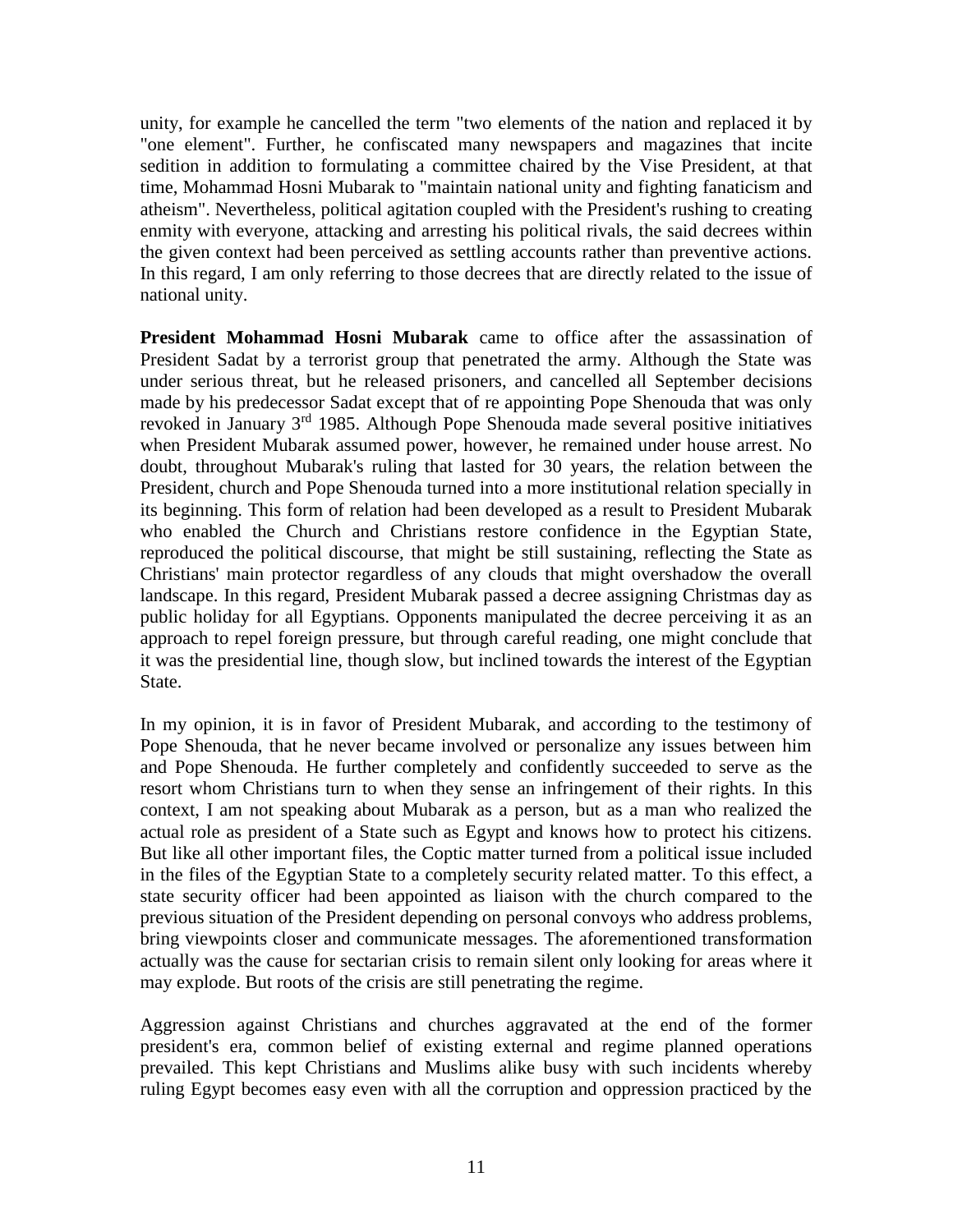regime. Both the government and security forces - specially minister of interior - were key defendants, the government was accused of conspiracy due to its policies and security was accused of bias to Muslims against Christians whereby the regime and security were both targeted by Christians. In addition, they were targeted by Muslims for similar reasons, which made the whole nation develop a sense of being victim of conspiracy from both the regime and security specially after the explosion that hit the Saints' Church in Alexandria. Everybody thought that reasons of inter conflict had ended by the collapse of the regime and its security teeth which turned people's security to brace support of an oppressive regime. In addition, security served as nails and assaultive hands, while Mubarak appeared to be the innocent, good doer, philanthropist and totally for the people except for the cruelty of his surrounding staff specially in the security area.

**Supreme Council of Armed Forces (SCAF) took over running the country,** consequently, the overall landscape in Egypt fell in chaos due to the leaders of SCAF who lacked political experience and involvement. Sectarian related incidents occurred one after the other starting from destroying and burning Saints' Church in Atfih, Giza Governorate, followed by the crisis that happened when a Copt governor assumed office in Qena Governorate. The incident involved the first of its kind action of disrupting railway in Upper Egypt, burning and destroying Saint Mina Church in Embaba by extremist Islamic groups, crisis of Marinab Church in Aswan which resulted from changing the building purpose, ending with the tragic incidents of Coptic demonstrators in front of Maspero when the Military Police had been directly involved. The said incidents result into an observation: SCAF enabled Islamic powers to take control in solving the crisis by sending official delegations headed by Islamic religious leaderships.

**President Mohammad Mursi** started his ruling by a reassuring speech to Copts. In my opinion, the speech does not reflect the President's vision or conviction but rather concern of loosing international support for himself and his group. This stems from the Coptic issue that falls in the core of Egypt-US relation and the President is exerting all possible efforts to reassure the US about Egypt's stability. During the last crisis, this conciliatory approach had been practically manifested specially the formal position had been announced in advance by assistant to the President for foreign affairs in English before he became under attack, which made him correct his course and send a delegation comprising presidential team. That was not the first time, the Arab page of Muslim Brothers published a Fatwa (legal opinion based on Islamic Sharia`a) prohibiting congratulating Copts on their feast, but the English version of the website extended congratulation. In addition, President Mohammad Mursi passed a decree inviting for elections, but voting days concurred with Christian feasts. However, he went back on his decision as result to attacks, and changed the date before the electoral process had been stopped by means of a judiciary ruling.

It is impossible to isolate the recent crisis, President Mohammad Mursi's, his group, and presidential team approach in handling it as well as handling the Coptic issue in Egypt from the overall political and cultural background. In this context, President Mohammad Mursi had never been a man of State, till now, he failed to demonstrate himself as realizing the size of the State he is leading. Indeed, there are several institutions that have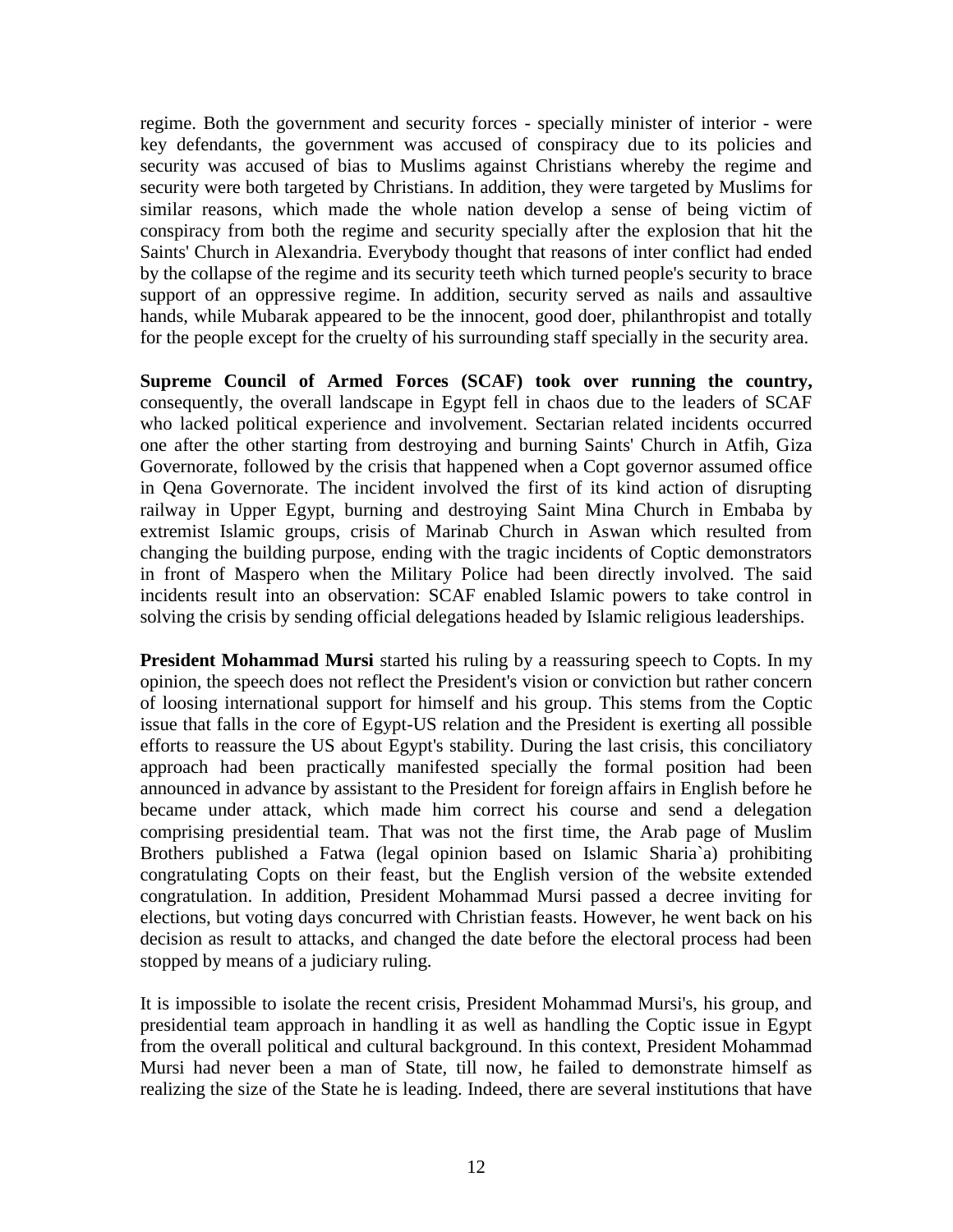a well established role and position in the Egyptian mind, they function as pillars of the Egyptian State throughout different eras. Regardless of any reservations about their role, performance or efficiency, they shall retain the same position in the Egyptian mind. It is not unusual for President Mursi and his group to clash with the said institutions, as clashing with the army, Azhar, judiciary and church can be monitored on a daily basis reflected in statements of officials, presidential team and his group. For instance, the last statement published by Dr. Essam Alhadad on his official Facebook page accusing some persons of taking positions on the roof of the Cathedral in Abbasiya and attacking the police. In this regard, this statement does not only reflect the failure of the President and his team to realize the role, but also takes the Presidential institution and overall Egyptian State down the road to a direct confrontation with the Copts, while it is supposed to maintain same distance from everyone. In addition, the presidential institution is supposed to serve as safe haven where citizens resort to during crisis rather than being cause of crisis.

### **2. Copts and Church<sup>2</sup>**

The strong conflict between the Coptic secular powers and church as representative of the papal authority in Christianity is one of the implicit roots of the Egyptian Coptic crisis. Probably, unintentionally, the role played by the church in the social lives of Christians through several activities increased. This extended for a very long time whereby some of the secularists who aim to integrate into the society perceive it as "Ghetto" that further deepens the sectarian crisis in Egypt. In their opinion, it places the church as an alternative public work replacing the action that should be pursued within a complete national context. Services are no longer restricted on medical treatment, and education, but went into a stage of organization and complete social integration. Although the ideas of this group quite bold and modern, however, it is totally detached from the broad Christians' base. Further, the issue of personal status law forms an internal crisis reflecting on the general situation and mood due to its complexity and overlapping.

### **3. Al Azhar and church:**

 $\overline{a}$ 

The stereotype about the church and Al Azhar stems from manifestations of national unity concurrent with the 1919 Revolution when priests delivered sermons in *Masjeds*  and Sheikhs did the same in churches in order to respond to the occupation. However, relations between both institutions occasionally sored which in turn created crisis. For instance, the aforementioned law on Islamic penalties which may potentially recur in case a well informed leadership like Sheikh Ahmad elTayeb is not available. Nevertheless, under the ruling of Muslim Brothers and in absence of Sheikh Tayeb, circumstances might impose an Azhari leadership that would adopt a strict approach in dealing with draft laws, specially that Azhar enjoys extensive powers according to the Constitution.

 $<sup>2</sup>$  Main issues included in the Copts demands: political, social, cultural: larger representation in political</sup> life, unified law on places of worship, eliminating discrimination in education, teaching the Coptic history, cancelling the religion entry on personal IDs, Copts' personal status law, recovering Coptic endowments, equality in admission to institutes and faculties, larger share of leadership positions, freedom of changing religion, respecting religious rituals and Christian feasts and ending discrimination in official media.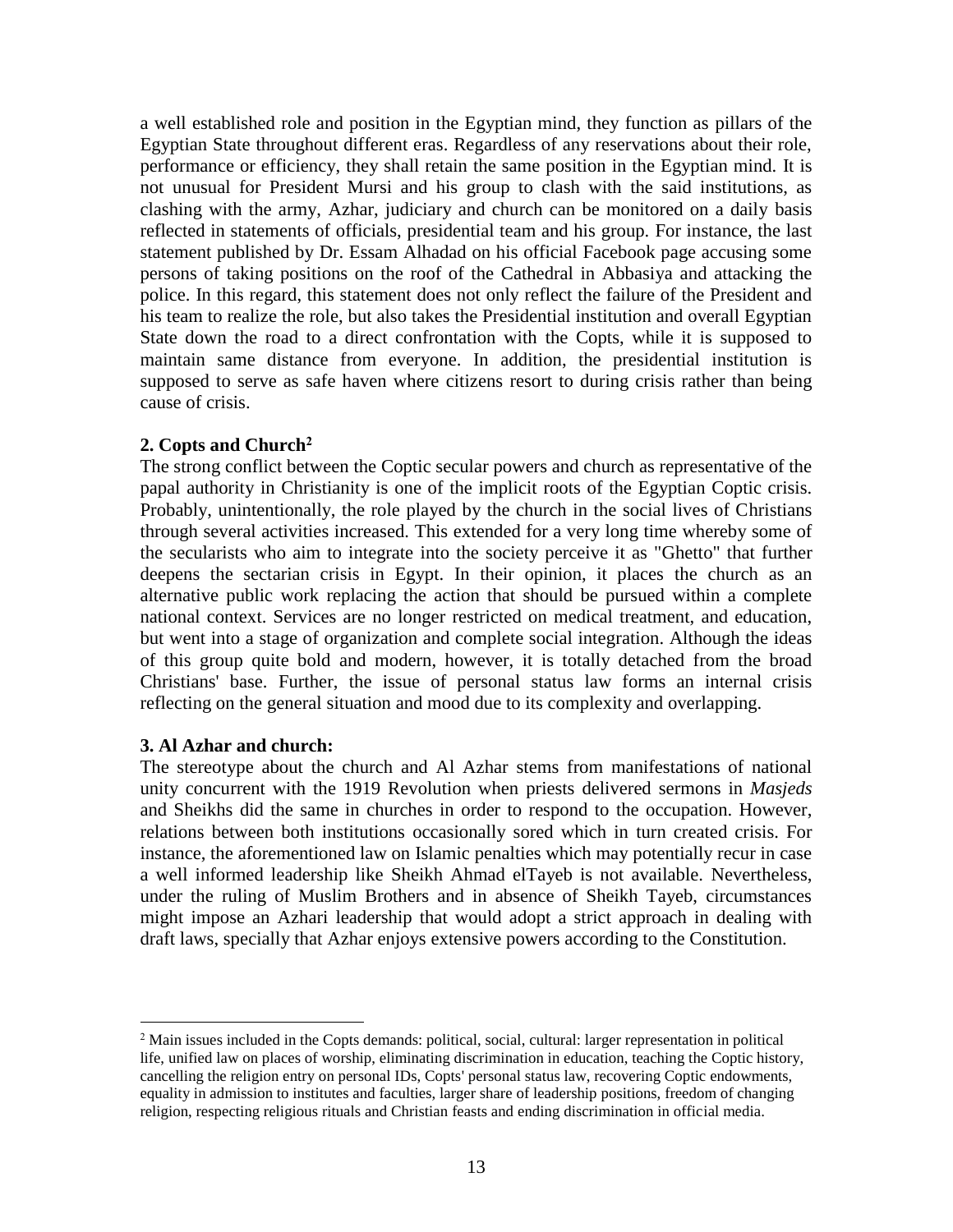**Family House Initiative:** In October 13<sup>th</sup>, 2011, Dr. E`ssam Sharaf, Prime Minister then, passed a decree constituting what is called Family House "protecting social fabric of Egyptians, in coordination with all concerned agencies, and ministries in the country". The Egyptian Family House includes a number of Muslim scholars, Coptic church clergy, representatives of different Christian sects in Egypt in addition to a host of thinkers and experts. In addition, a board of trustees is set up chaired by Sheikh of Al Azhar and holy pope in rotation. The board is mandated with developing public policies and monitoring activities. Another executive council would be created to be in charge of implementing general policies of the Family House. Seems that this initiative needs to be activated turning it from merely friendly visits when love is expressed as part of social distinction to adopting serious decisions.

## **4. Politics and Copts:**

Although the problems seem associated with the Egyptian State, but an in-depth look tells how it extends beyond the state in addition to being complex and compound just as other political issues where multiple factors interact. For instance, no one can overlook the Egyptian church's strict position towards performing pilgrimage to Jerusalem under occupation. In this context, it adopted situation exceeding that of the regime and state in favor of the Palestinians. The aforementioned position had been perceived by some groups as part of the reasons creating tension between Pope Shenouda and President Sadat as it concurred with the second Palestinian *Intifadah* when the latter called for holding a conference in the Cathedral showing solidarity with the Palestinians. This gave the Egyptian society strength in facing challenges specially this type of challenges. However, this is not an unusual position, as Pope Shenouda fought during the war of Palestine as a stand by officer.

### **5. The census problem:**

Seems that failure of the Egyptian State to announce the real census of Christians is a multidimensional problem where national security criteria overlap with the culture of the society. In this sense, the official discourse argues that announcing the real number of Christians reflects an establishment of sectarianism and division of the society based on this approach. In addition, announcing the real number might increase calling for limiting the number of Christians appointed in public jobs relevant to their percentage from total population in addition to applying the same regarding their quota in the parliament. On the other side, identifying the real number of Copt citizens in Egypt may help in eliminating fears of misusing this number for capturing gains and would be a good opportunity for an increased integration of Christians.

## **6. Foreign dimension:**

The sectarian crisis in Egypt, had and will continue to create an external resonance. It had been further affected by and affecting Egyptian - US - European relations. Constantly, it become key discussion point between parties or main axis of relations which is connected in the present time with aid and relations. This situation particularly emerged post September 11<sup>th</sup>, 2011 coupled with the freedom and religious minorities file. **Immigrant Copts,** in some cases turned into sources of tension between the State, regime, and Copts themselves. The annual report of religious freedoms published by the US Foreign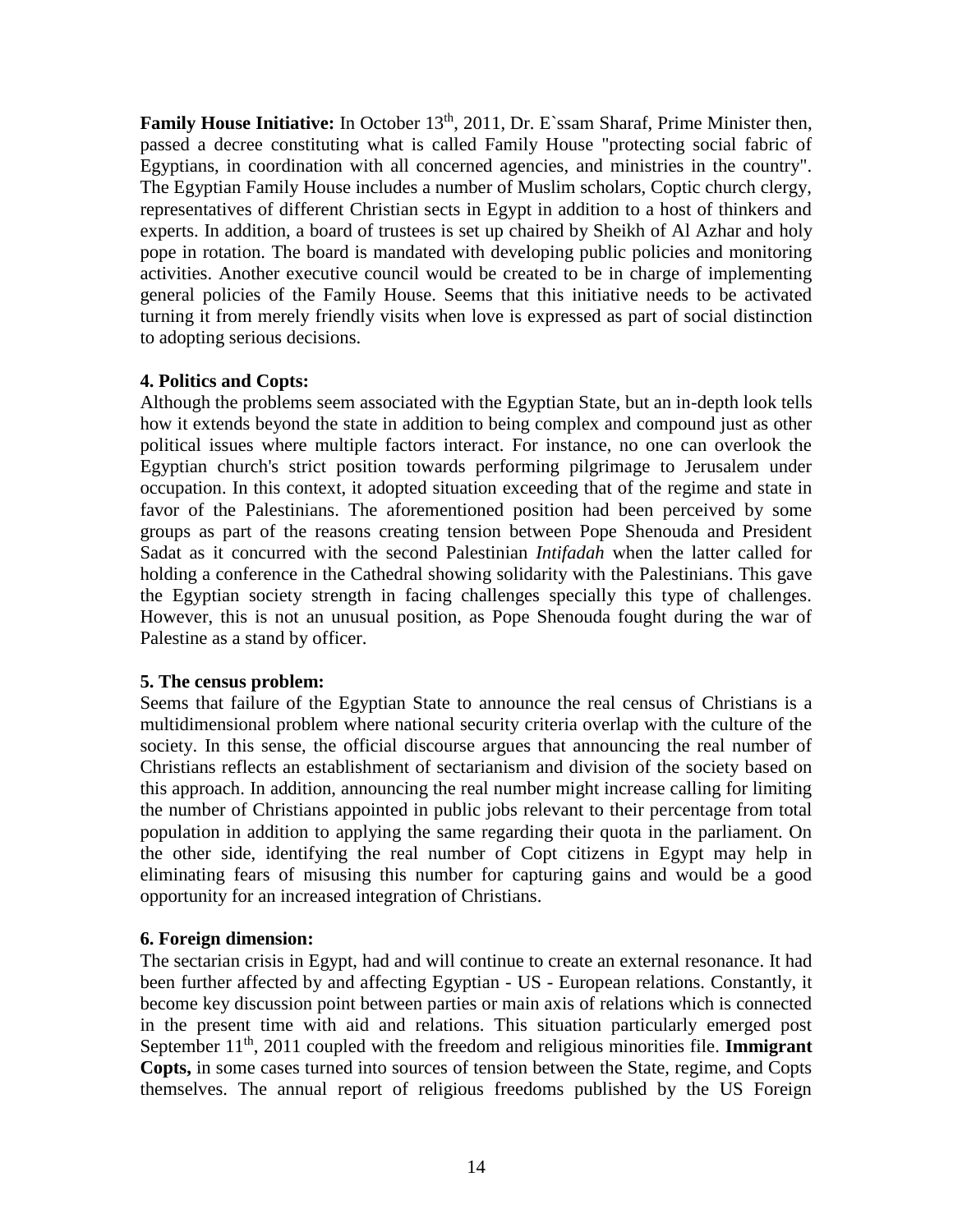Department serves as a political card which everyone manipulates for their own interest. Nevertheless, and regardless of the said details, sectarian related incidents or problems facing Copts will have an external impact reflected in the media and political attention or foreign policies.

**We may say,** most of the incidents mostly start for ordinary conflicts between ordinary citizens (laundry - harassment of girls - dispute over the sound of microphone - girl running away with a young man ..etc). However, there is a relation between population density and escalation of sectarian in addition to poverty rates such as Al Khosous area where population density is high. Certainly, ignorance and myths were common factors in all the sedition incidents which are even increasing under the overall deteriorating situation in the country.

In addition, certainly anger of youth specially Christians became a catalyst in aggravating the problem, however, this anger does not necessarily reflect an inclination for sectarian violence. But in my opinion, it is a reflection of a social reality where youth are suffering marginalization, despair, and lack of hope for the future. I believe that we are heading towards complete social disintegration and all forms of explosions including sectarian, revolutionary and others that are against the State.

In addition, lenience of security, un readiness for accelerated intervention in most cases, and failure to strictly apply the law might be another factor causing serious escalation of incidents due to delay of security forces. However, in some cases the situation might exceed the role of security specially in cases of changing religion. Further, media plays a negative role by magnifying the incidents taking it out of context to a wider sectarian scope specially that most news are based on rumors as proved in the end.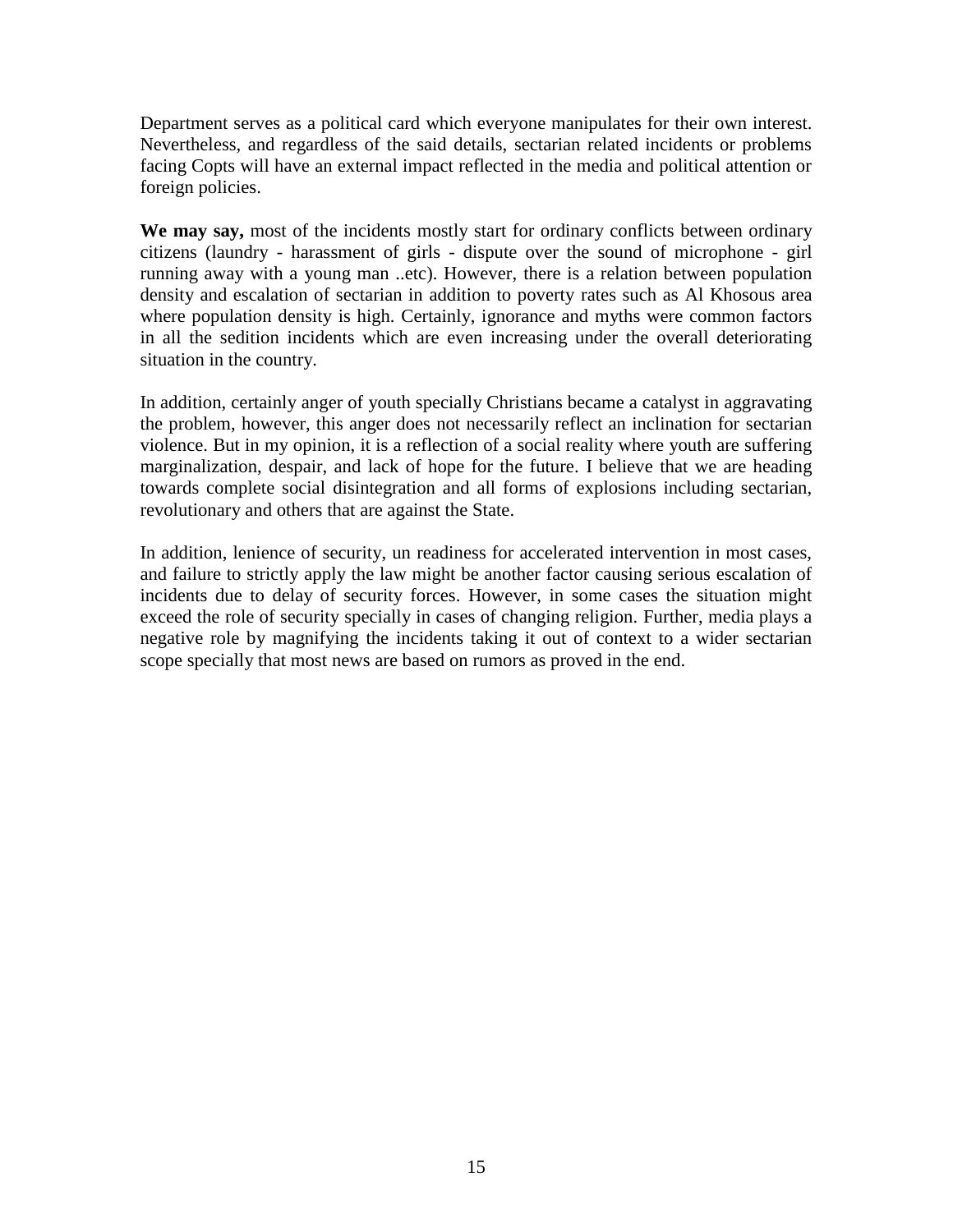## **2. Proposed Strategy for Discussion**

Such as any other social reform process, the situation needs short, middle and long term strategies. The sectarian file in Egypt seems entangled and complex needing much parallel and cross cutting action through concerted efforts.

In my opinion, the main spring board here starts from the State, however, it does not end there though. But the State should assume a role in organization, and mobilization of efforts to confront and uproot this hateful phenomenon. Nevertheless, this does not mean that roles of the civil society, religious or political leaderships are not important. It rather needs to function within a well protected and maintained framework from the State and its institutions. In preparation to any action, we need to agree on complete frankness and disclosure of facts regardless how hard or painful they are. It is absolutely irrational to perceive solving the problem by merely enacting the law on places of worship or addressing the education system, but the matter is much more complicated.

## **1. Available opportunities:**

1.1 Post January, freedom climate - although loose - encouraged Copts for joining action and integration in political life specially as political classification is wide spread dividing between the two groups supporting civil and Islamic states. It further enables them to fill empty spaces in the civil side which is mainly based on citizenship.

2.1 Muslim Brothers (MB) who are assuming power now provides an opportunity for delving into the Coptic matter. The MB is attempting to introduce itself as the moderate alternative to political Islam compared to the extremist other groups. MB may work with the MB *Irshad* (guidance) bureau, and Shura council in order to reach harmonious formula on the different issues smoothly by setting up committees comprising Egyptian patriots in order to communicate the discourse to MB leaderships. Assuming that they own the discourse which they work on making it balanced and moderate, they need someone who assists them in translating the discourse into action using political approach. In this regard, even if a slight progress is achieved on this file, it will provide reassurance to a large sector of Egyptians whom the President needs for expanding his supporters base and improving the MB image.

3.1 Both religious institutions in Egypt are chaired by strong leaderships who are capable of making initiatives and working together, they both come from open cultural and social backgrounds.

## **1. Challenges:**

1.2. The main problem here is that mass agitations are usually triggered by a large number of actors whereby the key actor becomes difficult to identify. Therefore, incidents should be addressed from a criminal and legal perspective outside the scope of individual acts, and consider it as collective riot where all actors are original actors. In turn, this makes identifying a doer who would be introduced to justice impossible in addition to others who tap on their large number and impunity to implement evil plans.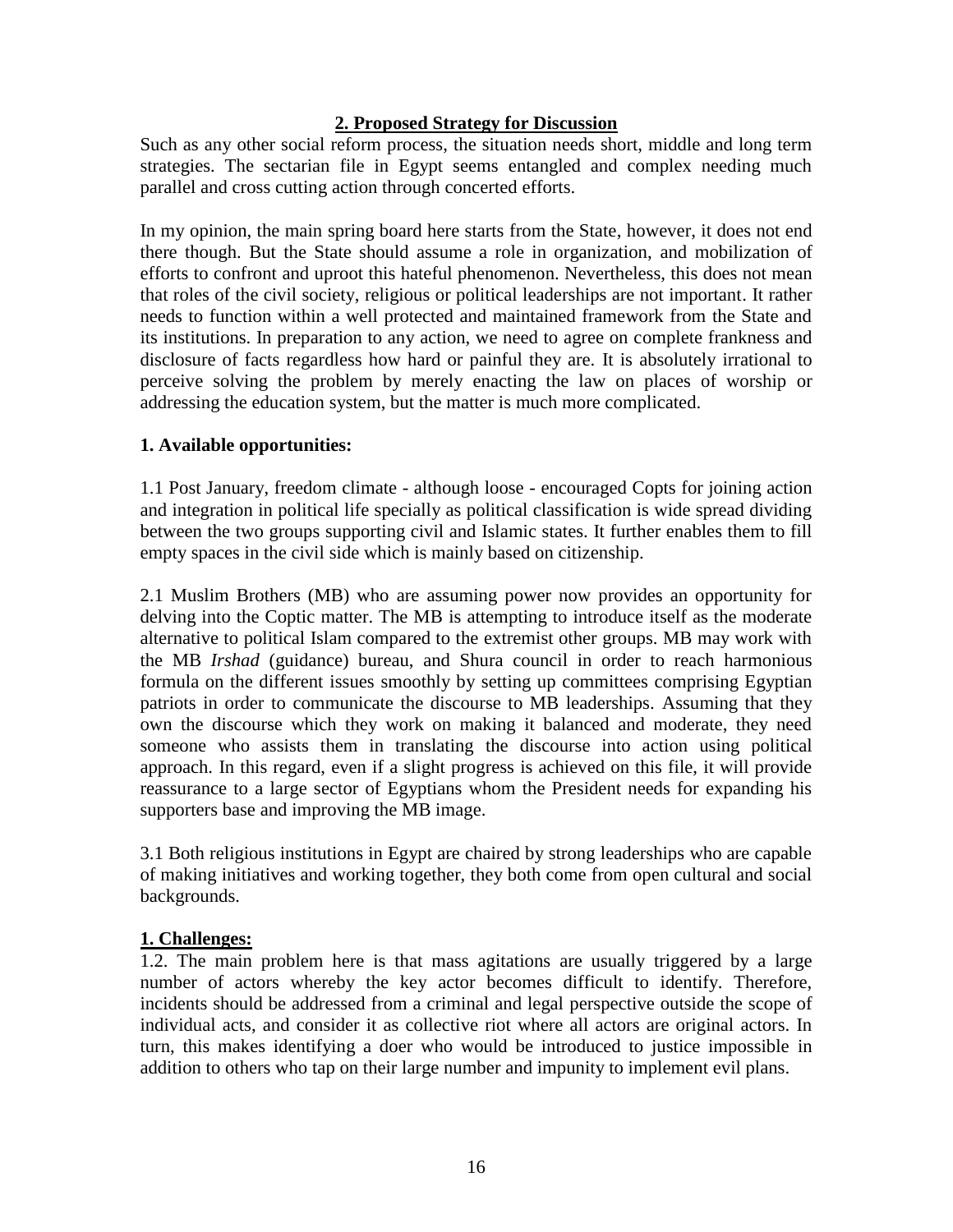2.2 Media, specially religious media on both sides, communicate messages that are not in direct violation to the law or media code of ethics, but implicitly diffuse strong incitement either for political gains, promotion or success. In this regard, the challenge lies in misusing decisions made for closing or holding such channels accountable, specially under this climate, by introducing the said decision as oppression to freedoms.

3.2 The official and unofficial Muslim side feels that the Coptic file is a foreign pressure card. It is anticipated that this feeling will grow under their ruling.

4.2 The Internet culture and quick and inaccurate transmission of information serving as a permanent ignition trigger.

## **2. Short term recommendations:**

1. 3 Operationalizing the **Family House** Initiative, promoting introductory sessions where Muslims and Christians sit together to learn about each other's religion. The session is better to be conducted on different contexts specially through the media, and Family House. It is further recommended to replicate the experience to other governorates, extend the activities to cover youth centers, in cooperation with NGOs turning them into practical activities more than gathering for merely kissing beards and eating food.

2.3 Intensifying the exchange of joint camps between Masjeds and churches for the purpose of changing the stereotypes in the minds of children and adolescents about myths inside churches.

3.3 Formulating a rapid intervention team comprising different groups from both sides, that would function like an emergency team. It would attend to the incidents' site immediately and before aggravation. The team is expected to mitigate the situation, and instantly transmit the real information and pictures to the world.

4.3 All parties should lobby for strict enforcement of the law, regardless of whoever is the wrong doer's religion.

5.3 The civil society, in coordination with political figures, would establish an observatory to publish daily reports about the media and sectarian oriented practices of civil servants.

6.3 Lack of "scientific researches" about the phenomenon, problems facing the State, and the society. This could be acceptable when the Coptic issues were purely security related. But now Egypt needs serious social studies addressing all phenomena related to freedom of belief, practicing religious rituals and minorities.

7.3 Enacting a law or media code of ethics addressing issues of freedom of belief.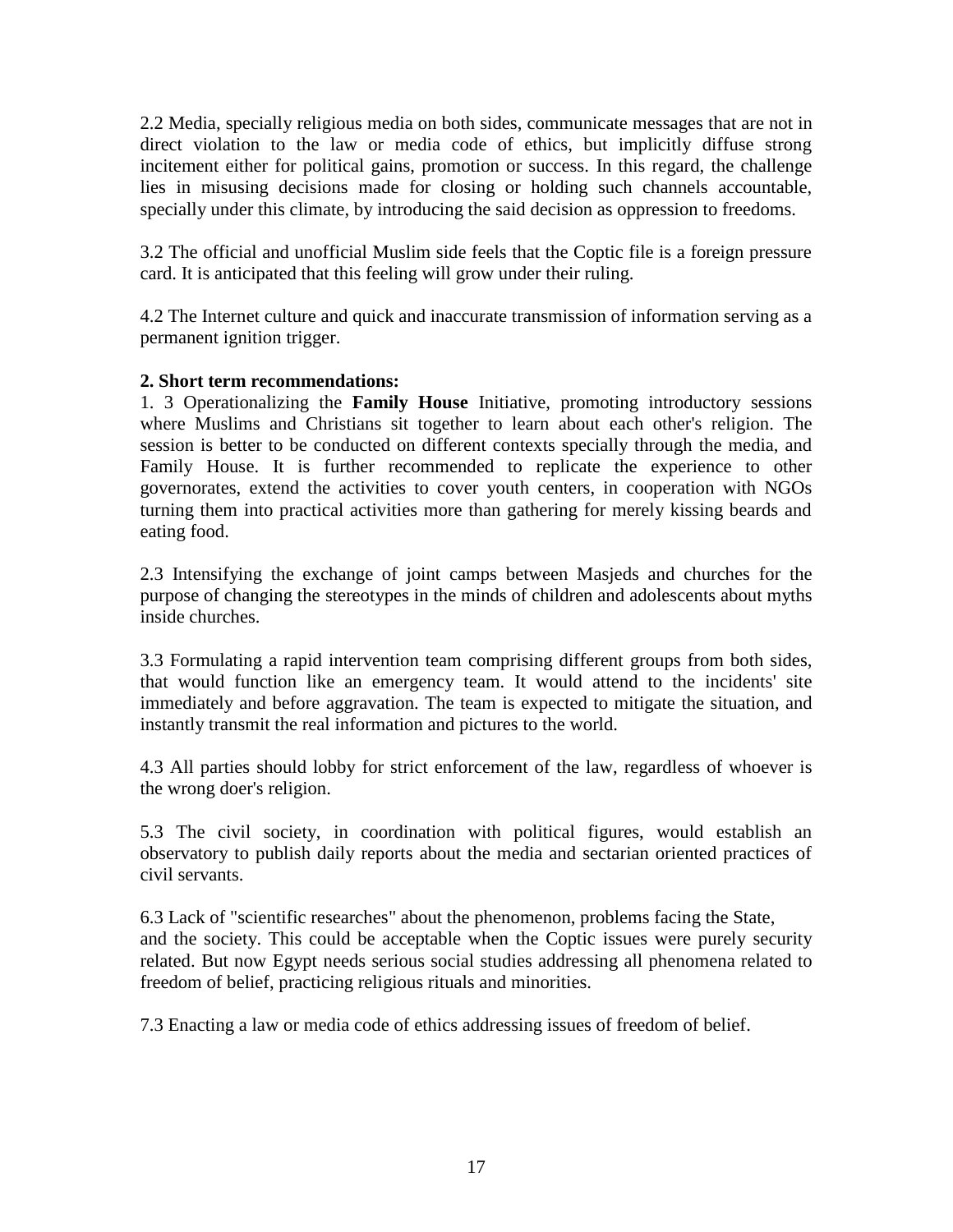8.3 Prepare sociological studies<sup>3</sup> on the religion as practiced by people and not as defined in monotheistic books. This would eventually help those who are involved in socioeconomic and political planning deal with people's perspective of religion and not the religion as the book says.

9.3 Prosecution general should make quick decision on sectarian incidents related investigation, and bringing actors and inciters to criminal trials, based on the principle of the rule of law.

## **2. Long term recommendations:**

 $\overline{a}$ 

The following recommendations' package is aimed at uprooting this disease.

1.4 Implementing the full recommendations of Al O`taify's committee.

2.4 Criminal law should include severe punishments for inciters.

3.4 Preparing a list of draft law for minimizing sectarian related practices, propose and study all draft laws and decrees that achieve equality and prevent discrimination. For this purpose, a committee comprising legal experts, politicians and representatives of official religious institutions would assume the task.

4.4 Formulating a "technical" committee comprising education experts to revise curricula of all levels, and delete lessons that encourage sectarian related violence. The committee would also prepare training programs for teachers to learn about sound education practices aiming to minimize sectarianism.

5.4 Allowing universal access to places of worship ranging between school children to university students. It is intended to break fear and cautious about the other. The task would be mandated to the ministries of education and higher education. In addition, we encourage Egyptian - oriented museums for all religions<sup>4</sup>.

6.4 Reformulating the religious discourse from both sides (Al Azhar - church) to be more tolerant and concurrently compatible with the freedom of belief and international conventions<sup>5</sup>.

<sup>&</sup>lt;sup>3</sup> It is a science that teaches societies and laws governing its development and change, sociology dates back to ancient eras. For example, in Greece, Democritus, Aristotle, Plato and Lucretius, tried interpreting reasons of social changes, powers moving people's lives, origin of State, law and politics.

<sup>4</sup> Dr. Basma Moussa introduced this recommendation during the seminar held by UG to discuss the report. She indicated that the Indian ministry of education organizes visits for children to all places of worship. In addition, airports provide universal places for prayer such as the case in England and Scotland. <sup>5</sup> Participants in the seminar held by UG introduced this recommendation.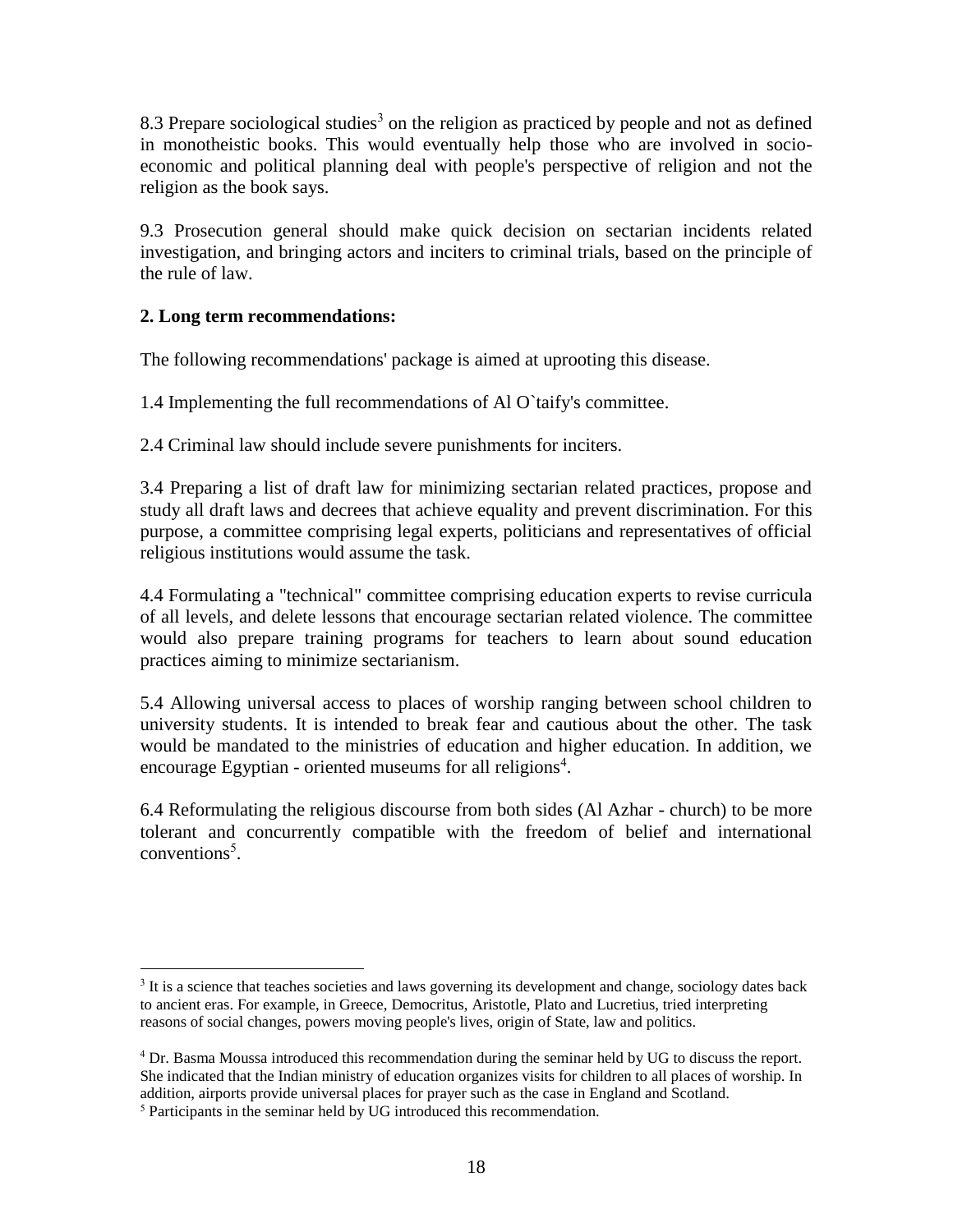## **3. Recommendations of "***Wameedu Nar***" Flash of Fire Study Published by UG in May 2011 on Reasons Threatening the Idea of Equal Citizenship in Egypt<sup>6</sup>**

## **Final Recommendations**

Many recommendations could be made, we perceive those recommendations as merely highlights. But we intend to postpone the final recommendations waiting for the results of the discussions that would take place in a workshop to be organized for discussing and enriching the said study.

## **First, laws according to our observation through revising rulings of the State Council**

1. To amend first clause of the second article of the Constitution to stipulate that Islam is the majority's religion, and the State respects and protects all other beliefs and religions of those who are residing on its land<sup>7</sup>.

2. To formulate a committee comprising parliamentarians, and officials of the Civil Status Authority to review articles amending the following articles based on the Constitution's first article. It should be reviewed based on the rulings made by the Administrative Judiciary Court to facilitate seekers of exercising their constitutional right related to the freedom of belief<sup>8</sup>.

<sup>&</sup>lt;sup>6</sup> In 2011, UG published Wameedu Nar" Flash of Fire Study on reasons catalyst to threatening the citizenship idea. The study concluded to a comprehensive strategy or recommendation for addressing the phenomenon, which we thought they would be taken in consideration, however, they were not!! Therefore, we thought of re introducing the recommendations, hoping that they will attract someone's attention, or improvement so that they do not remain merely ink on paper.

 $7$  Mr. Ahmad Abdul Hafeez, lawyer to the court of cassation, who was key commentator on the legal track of the study, believes that the second article of the Constitution stipulating that Islamic Sharia`a is the main source of legislation does not have any legal influence.

Baha`i activist Dr. Raouf Hendy Halim, perceives that the second article of the Constitution does not create any problem, so long as it is a State of law and institutions.

In the opinion of Dr. Yasser Al Faramawy, concern about the second article of the Constitution is due to lack of knowledge about rulings of the Islamic Shari`a which encompasses principles of tolerance and respecting other religions.

Mr. Mamdouh Ramzy, attorney to the cassation court, reiterates that no one is asking for the cancellation of article two, but rather an addition to be inserted regarding legislation. He argues that all monotheistic religions are supposed to be sources of legislation.

Dr. Ramadan Albatal, attorney indicated that if the second article of the Constitution would be introduced on a referendum, it shall be enforced because the majority of Egyptians are Muslims.

The second recommendation of the outputs of the First National Conference on Fighting Religious Discrimination calling for seeking the expertise of legal and activist experts for the amendment of second article of the Constitution by deriving the purposes of Islamic Shari`a. In addition, tapping on all humanity values incorporated in all religions, monotheistic legislation and others including values encouraged in the human rights charters, on which, the whole world is consensus and endorsed by international organization to serve as main source of legislation.

<sup>8</sup> The 3rd recommendation of the First National Conference on Fighting Religious Discrimination calls for formulating a national committee to review and fine tune Egyptian laws from all restrictions on the Egyptian citizen's right of freedom of belief and practicing rituals. This would include criminalizing imposing belief by force either by the State, organizations or individuals. Re demanding the cancellation of the religion entry in all official documents or at least making it optional.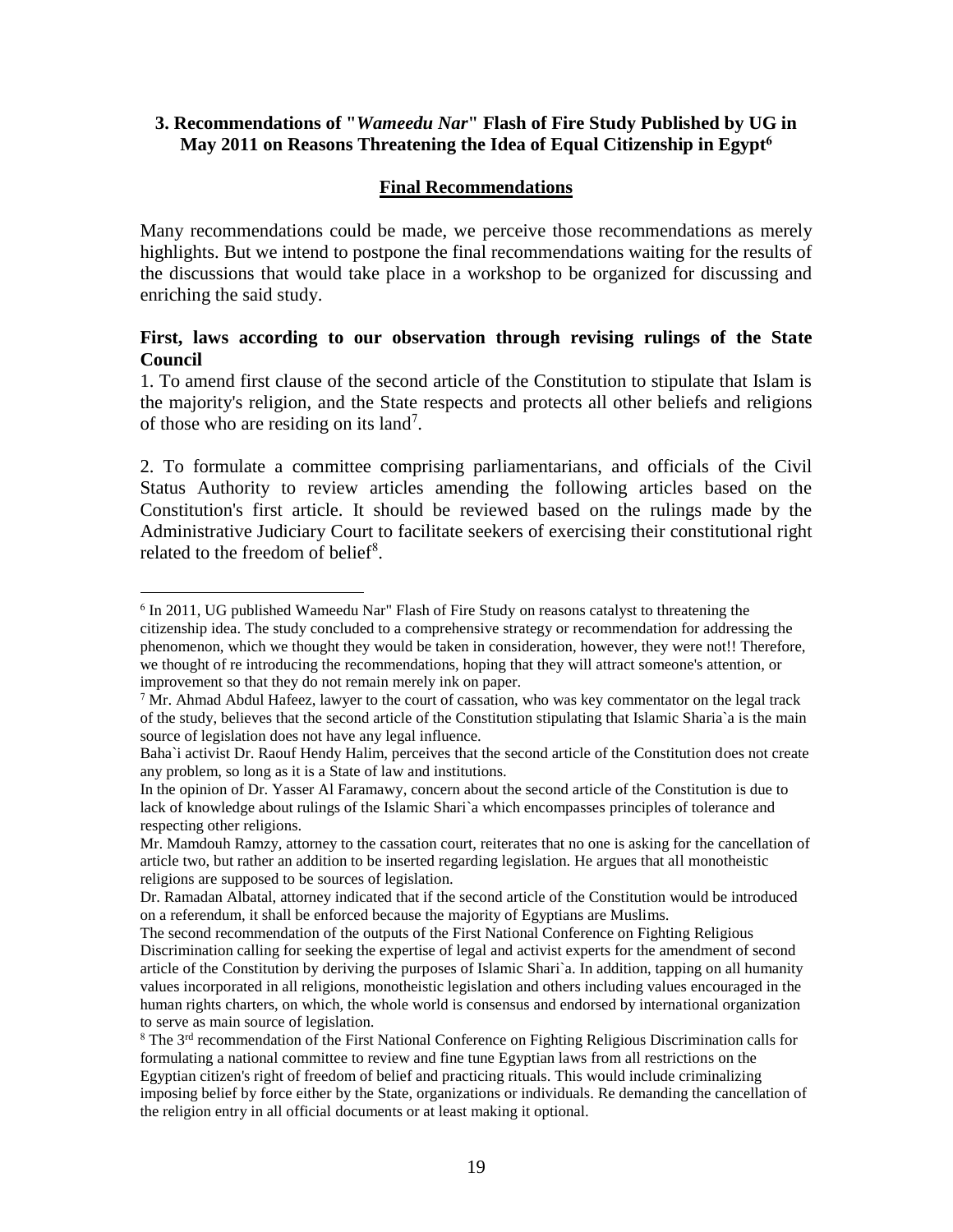1-2 Article (3) of Law number 68 of 1947 on documentation which is amended by Law number 629 of 1955 stipulating "offices are in charge of notarizing all written documents except marriage contracts, divorce, revocation and formalizing marriages (originally concluded informally) thereto of Muslim Egyptians and non Muslim Egyptians who are from the same sect and community. In this regard, certain notary officers appointed by means of a minister of justice decree are in charge of notarizing marriage and divorce contracts of non Muslim Egyptians who are from the same sect and community. The minister sets forth regulation defining prerequisites and competences of appointing the said officers in addition to all other related matters. A fee is charged on the said marriage contracts by virtue of the aforementioned Law number 91 of 1944".

2-2 Article 47 of the Civil Status Law number 143 stipulates that "it is not permissible to make any changes or corrections on the records of civil status registered about incidents of birth, death, and household except by a decision passed from the committee denied in the previous article. Changes or correction made on the nationality, religion, profession, civil status records related to marriage, annulment of marriage, formalizing marriages (originally concluded informally), divorce, another party applying divorcement, physical separation, or validation of lineage would be made based on rulings, or documents issued from the competent entity without the need for a resolution from the aforementioned committee.

2-3 Article 53 of the indicated law states "in case of any change in the information shown on the personal identity card of a given citizen or his/her civil status date, he/she should apply within three months of the date of change to the civil register section where he/she lives to update the data".

2-4 Article 33 of the executive regulation of the Civil Status Law stipulates that "the Civil Status Authority issues personal identify card for each Egyptian citizen whose age is above sixteen. Validity of the ID shall continue for a period of time as defined by the minister of interior's decree. Dimensions of the ID are defined according to the international standard specifications as follows:

Width: 85.47 to 85.72 ml. Length: 53.92 to 54.03 ml.

Thickness: 0.68 to 0.84 ml.

The ID includes the following information about each citizen:

- Office of issuance.
- National number.
- Full name (four).
- Place of residence.
- Gender.
- Religion.
- Profession.
- Husband's name (for married women).
- Expiry date of the ID card.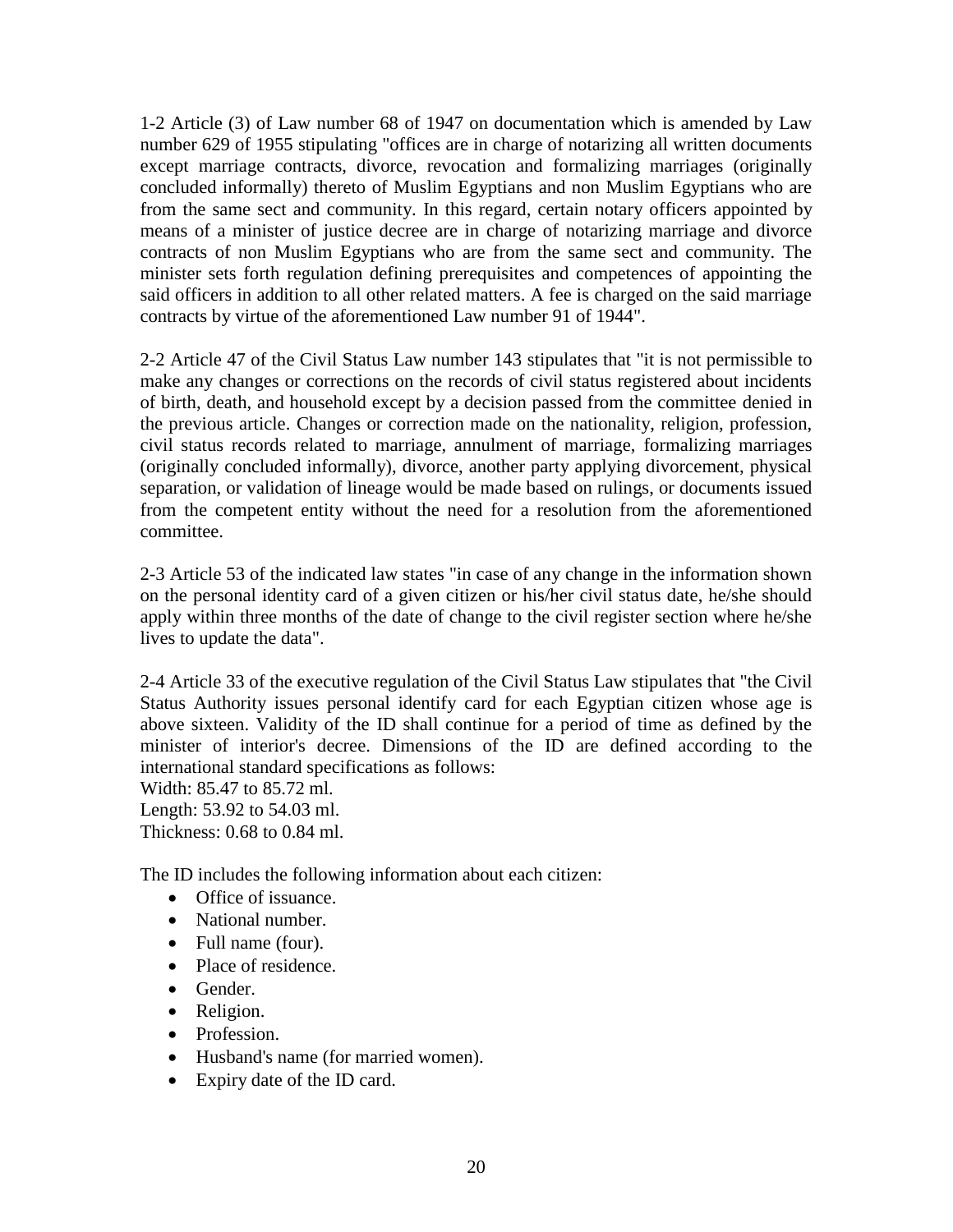## $(1<sup>st</sup>)$  The citizen:

The citizen should apply within 6 months after turning 16 to the section of civil register of the district where he/she lives for obtaining personal identity card coupled with the supporting documents proving validity of data. The old card, if any, should be submitted.

 $(2<sup>nd</sup>)$ : The civil registry section:

- Receiving the application form, validating the applicant's personality and completing data.
- Taking the finger print of the applicant.
- Capturing and saving the applicant's picture to the computer.
- Recording the application in the relevant book.
- Preparing a daily list of the submitted applications for replacement or issuance of personal ID cards.
- Preparing a portfolio containing all submitted applications including names, and record number to be sent to the issuing center.
- Receiving the IDs from the issuance terminal in the information center to be delivered to applicants.

 $(3<sup>rd</sup>)$  Information center:

 $\overline{a}$ 

- Receiving the applications' portfolio from civil Registery sections.
- Revising and comparing data against computer stored data, completing other data on the application, and starting ID issuance procedures.
- Sending the issued IDs by an official portfolio to the civil Registery section for delivery to applicants.
- Preparing the mobilization datum.
- Preparing the military service datum.

3. Law on civil status should clearly identify the agency in charge of providing the specific document proving change of religion. The law may define the church to which the person in question is affiliated, in terms of Christian cases, and Al Azhar for Muslims, as the agency mandated for providing such document. Other groups may acknowledge their belief or religion before the Real Estate Registry Office and two witnesses. Such acknowledgement should serve as reliable document for change of religion.

4. Defining a competent court, we believe that the administrative judiciary court affiliated with the State Council is the competent court to determine on disputes related to defining religion or validity of the relevant document.

5. Enacting legislation criminalizing and applying legal penalty for religion, or ethnicity based discrimination. By virtue of this legislation, persons who are proved to be involved in discrimination against male or female citizens shall be held accountable. In addition, establishing a national agency in charge of monitoring citizenship rights, receive and decide on relevant complaints<sup>9</sup>.

<sup>&</sup>lt;sup>9</sup> This recommendation is added from outputs of the First National Conference on Fighting Religious Discrimination.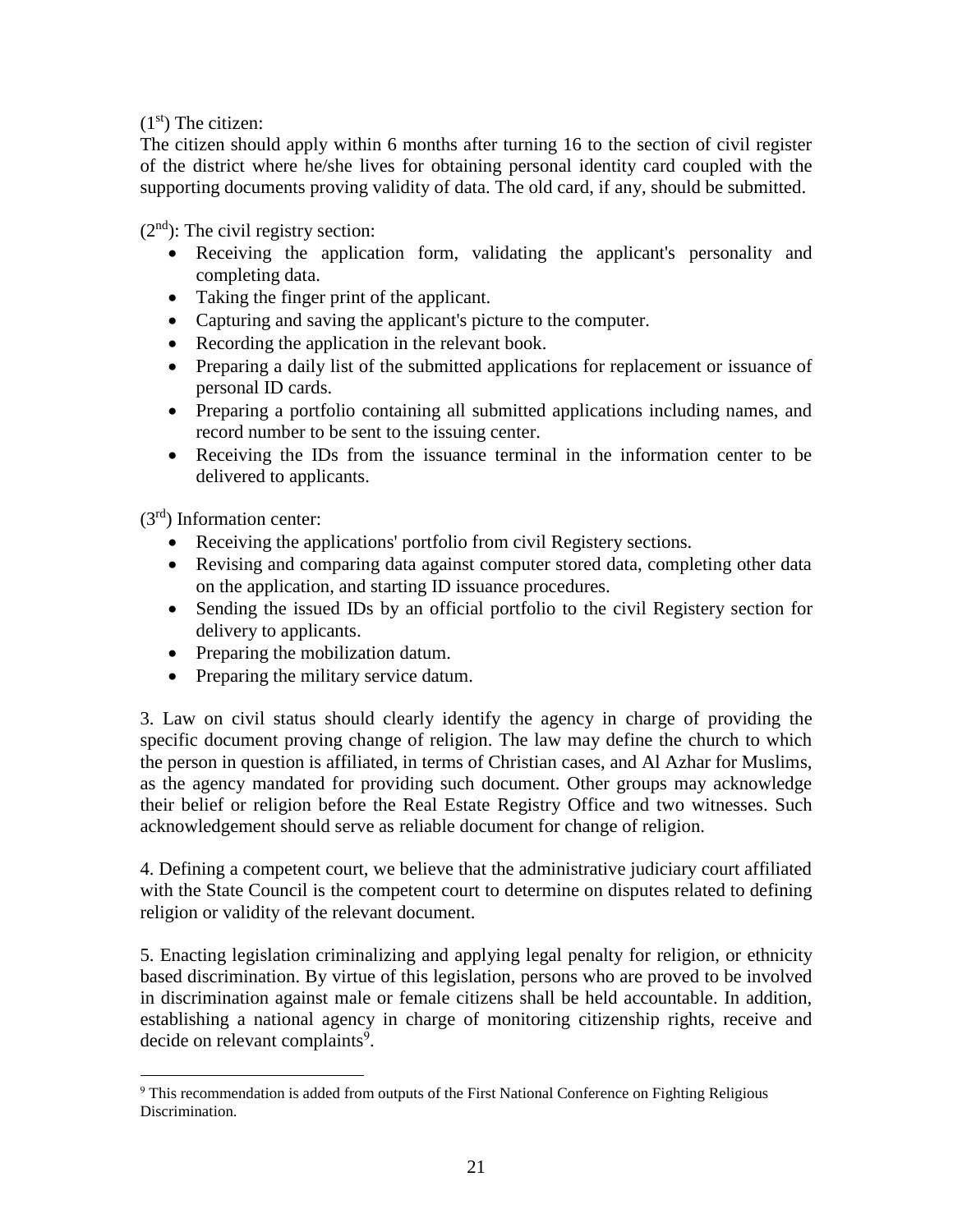#### **Second, media.**

- 1. Promoting the journalism code of ethics, raising journalists and media professionals' awareness regarding adherence to the contents of the code<sup>10</sup>.
- 2. The Supreme Press Council, in cooperation with the Press Syndicate, should set up a specialized committee comprising journalism and media professors to follow up and monitor media content, in general, and Egyptian press in particular that include bias, or religious discrimination. In addition, the committee should publish monthly report on the defined violations and concurrently notify and warn press institutions and journalists who are involved in such violations threatening the value of equality and non discrimination based on religion<sup>11</sup> as well as jeopardizing the unity and stability of the Egyptian society.
- 3. Incorporating the citizenship concept in the agenda of state owned, private, party and religious oriented newspapers in particular as they attract citizens' attention.
- 4. Civil society, and human rights organizations in particular should deliver specialized training courses for beginner young journalists on values and concepts of citizenship and non discrimination based on religion.
- 5. Religious institutions specially the church and Egyptian Dar u Ifta (body in charge of passing Islamic rulings based on Sharia`a) should set up a media spokes office, like that of Al Azhar. The office would formulate and prepare press and media releases with a view to prevent twisting and falsifying statements of religious leaders, which, due to their large number create confusion about positions of such institutions towards incidents of sectarian and religious tension in Egypt.
- 6. Setting up an independent national council for broadcast media that is not subordinated to any government control or intervention. It would monitor the respect expressed by the Egyptian media outlets for freedom of expression, ensure they are not involved in calling for hate or discrimination based on religion, color, ethnicity, gender or other forms, and operate according to the code of professional principles that criminalize all forms of discrimination. A board of trustees

 $10$  This is underscored by Mr. Salah Eassa, editor in chief of Al Qahera newspaper and key commentator in the media track of the study. He underscored commitment to the code in order to reflect the responsibility of the media which should realize its role in the society, otherwise, sectarian sedition incidents would turn into means for journalists to make gains.

The said recommendation concurs with the  $9<sup>th</sup>$  recommendation of the outputs of the Third National Conference on Fighting Religious Discrimination (Media and Citizenship) which proposed activating principles included in the Press Code of Ethics approved by the Supreme Press Council issued in March 26<sup>th</sup> 1998. It stipulates in the second article of the journalist's commitment chapter that "commitment to refrain from bias to racist, extremist calls or those that imply abuse, or hate of religions, or undermining belief of others. In addition, refrain from calls to discrimination, or despise any of the strata of the society". Further, the Supreme Press Council should ensure enforcement of article (20) of the Press Law of 1996 including the same aforementioned text.

Ms. Eman Raslan, journalist, also underscored that media platforms should present the other different viewpoint in order to function as an objective and transparent media.

 $11$  Mr. Salah Eassa rejected introducing comparison between different religions in the media, as religion is an instinct. He suggested holding such comparisons in the context of scholastic settings only.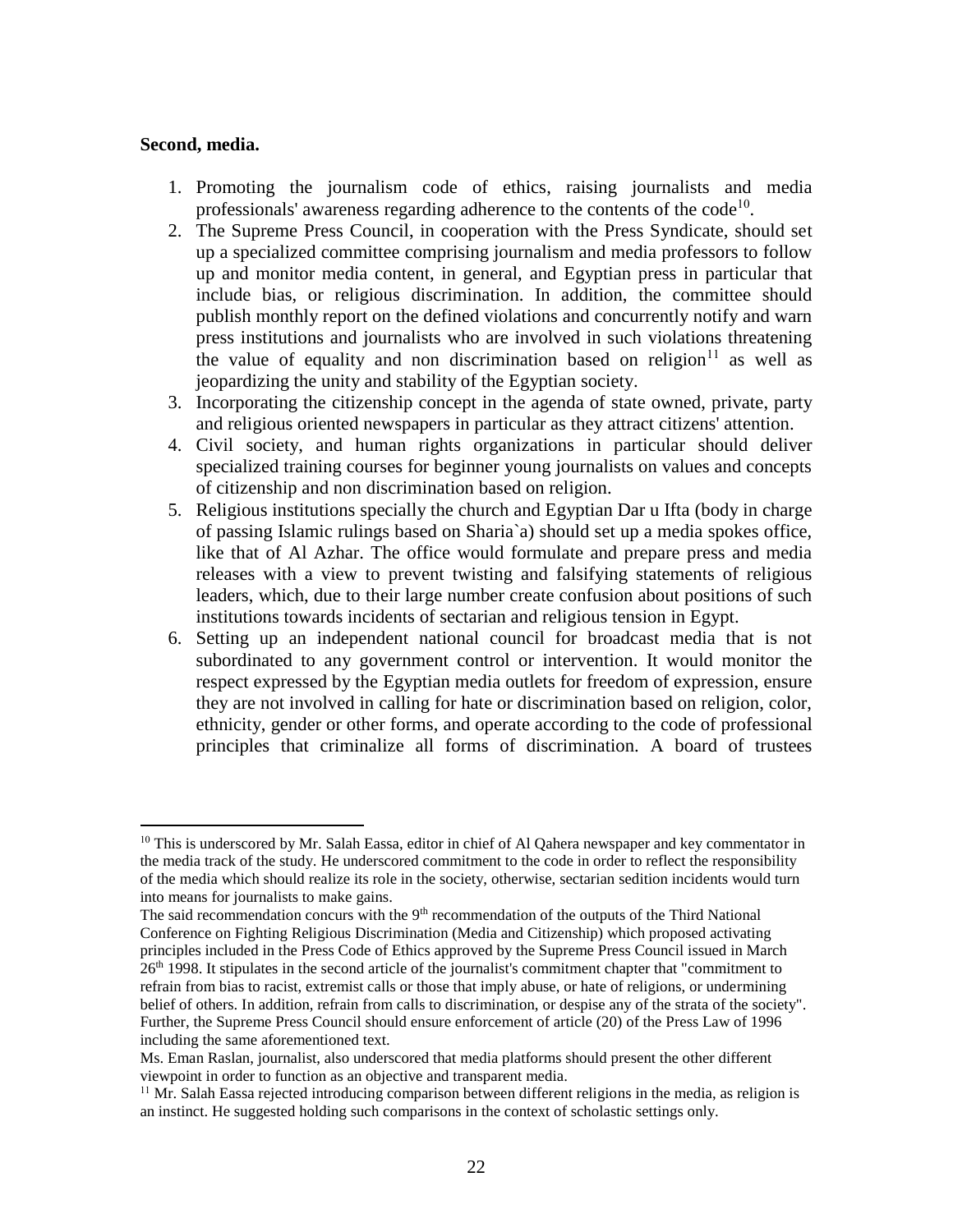comprising public figures who are known for their independence would run the  $\text{council}^{12}$ .

7. Focusing on preparing and organizing educational training programs for journalists and media professionals from various institutions on "Citizenship Journalism". It is a type of journalism that addresses different themes and issues facing the society based on a perspective that strengthens and underscores citizenship, and concurrently, rejects sectarianism, disintegration and fragmentation but ensures incorporation, national integration, and joint peaceful coexistence. In addition, incorporating principles of the citizenship value in the curricula of media departments in the Egyptian universities $^{13}$ .

#### **3 rd: Education and curricula.**

- 1. Amending Law number 139 of 1981 on Education so as to eliminate all forms of discrimination between citizens and ensure complete equality $14$ .
- 2. Examining education material Arabic language, social studies, history and others - and remove all material contradicting citizenship<sup>15</sup>.
- 3. Prepare lessons encouraging citizenship as part of different education curricula, such as lessons on the joint Egyptians' struggle (Muslims and Copts) for national independence, Coptic and Muslims heroic examples during October War, pioneer Christians such as: Makram Obaid, Weesa Wasef, Roshdy Said, Louis A`wad, Madgy Ya`qoub.. and others<sup>16</sup>.

<sup>&</sup>lt;sup>12</sup> This recommendation had been taken from the outputs of the Third National Conference on Fighting Religious Discrimination (Media and Citizenship).

<sup>&</sup>lt;sup>13</sup> This recommendation had been taken from the outputs of the Third National Conference on Fighting Religious Discrimination (Media and Citizenship).

 $14$  This had been supported by the  $8<sup>th</sup>$  recommendation that resulted from Second National Conference on Fighting Religious Discrimination calling for amending the second clause of article six of the Law on Education number 139 of 1983 stipulating that "running study competition for memorizing Quran in all school levels, and bonuses shall be allocated from the Supreme Education Council".

<sup>&</sup>lt;sup>15</sup> Dr. Sheble Badran, former Dean of the Faculty of Education, Alexandria University and key commentator on the education track of the study said, there are religious texts included in the Arabic language curriculum that all students are obliged to memorize by heart. This reflects ignoring individuals from other religions.

Dr. Mahmoud Al Dab`a believes that principles of respecting other religious should be implanted in education in addition to treating Islamic and Christian religion education course equally.

Dr. A`zza Fat hy underscores that developer of the Arabic language curriculum is absolutely unaware of other sects in the society.

This recommendation concurs with the forth recommendation resulting from the National Conference on Fighting Discrimination which called for revisiting all educational material to be filtered from parts that deepens division, and sectarian differentiation among Egyptian citizens. She further called for ensuring teaching religion only as part of the religious curricula that should be oriented towards a joint moral framework. In addition, teaching tolerance material, acceptance of pluralism, diversity, respecting of human rights and religious freedom.

<sup>&</sup>lt;sup>16</sup> Dr. Nabil Badran is for identifying citizenship concepts in the education curricula, and conducting "content analysis". He further underscored the idea of "implicit curricula" which means that the citizenship problem in education does not only lie in the educational curricula but rather the teacher's performance which serves as strong factor in the problem. He also referred to other interactions, including management style, interrelation among learners, and reaching method. Therefore, curricula should be based on the citizenship idea in the sense that developers would be supporters of the idea.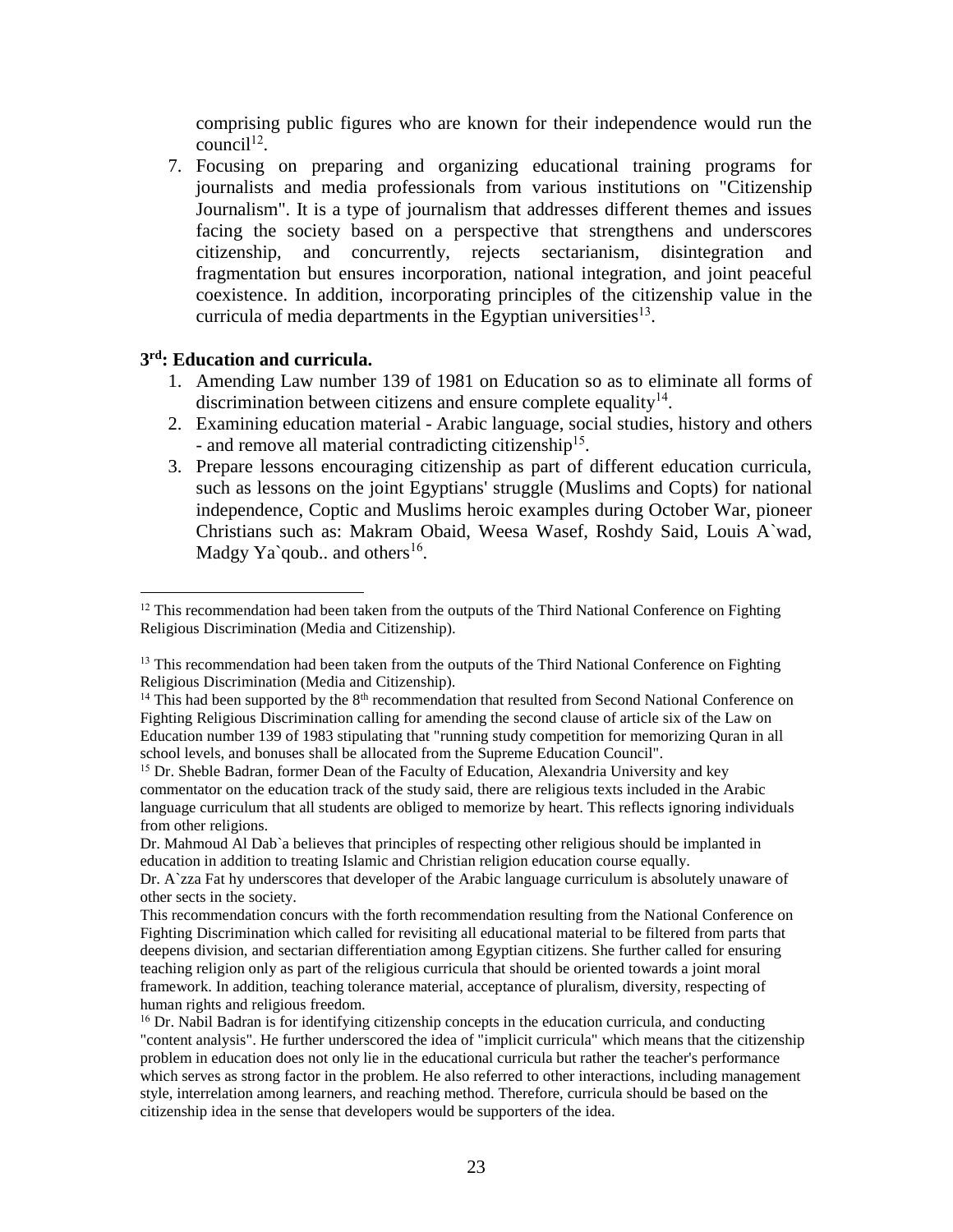- 4. Developing ministerial regulation defining discriminatory practices in school, such as excluding Cops or girls from certain activities, using resentful descriptions for calling certain individuals, or any other action or verbal form of discrimination and setting forth adequate punishments.
- 5. Developing a ministerial regulation defining the male and female teachers' clothing whereby it will completely ban *Muntaqibah* (face covered) females from teaching and for men prevent them from wearing *Jilbab* (long loose dress) or the Afghani like dress.
- 6. Issuing ministerial directive encouraging citizenship related activities in wall magazines or school radio and follow up on such activities.
- 7. Conducting competitions on the national history, battles of independence and development and national leaders. For this purpose, proper awards would be given for outstanding work. Competitions and winners should be announced and published.
- 8. Organizing trips and visits to local, legislative, and executive institutions as well as to courts to highlight their operation, objectives and role in the progress of society.
- 9. Promoting artistic activities that focus on reviving patriotic singing heritage of Umm Kolthoum, Mohammad Abdul Wahhab, Abdul Halim Hafez, Sheikh Imam and others.
- 10. Replacing curricula of national education with civil education for the purpose of: encouraging students for societal and political participation that does not involve ideological bias, refrain from any form of discrimination among citizens, acting under the Constitution and law, and introducing constitutional articles that encourage participation and underscore equality, justice and equal opportunities<sup>17</sup>.
- 11. Activating elections of students' unions, encouraging students to create advocacy and lobbying groups, and developing electoral platforms for candidates covering the nature of political and national participation.
- 12. Developing a hotline under the minister of education to receive discrimination related complaints, investigate them and introducing adequate solutions.
- 13. Setting exam dates centrally in order to avoid upsetting Copts specially during mid term exams that usually concur with Christmas celebrations.
- 14. Schools should implement a citizenship project involving creating a team including boys, girls, Muslims and Christians from students and teachers. The team would carry out a service oriented project covering the neighborhood or village where the school is located. For this purpose, they will contact government institutions, municipalities, executive bodies, universities, NGOs, natural leaders including parents, mayors and public figures. Certainly, project will be diverse including: planting trees, illuminating streets, filling unused ditches and stagnant lakes, building a fence around the youth center, painting houses of the poor, fund raising for medical care associations, decorating fences of the government agencies, writing poetry and proverbs about loving the homeland which is

 $17$  Dr. Shebl Badran suggests teaching common values among different sects. The same opinion had been supported by Dr. Mahmoud Al Dab`a's research for common principles in different religions to be taught as part of the curricula.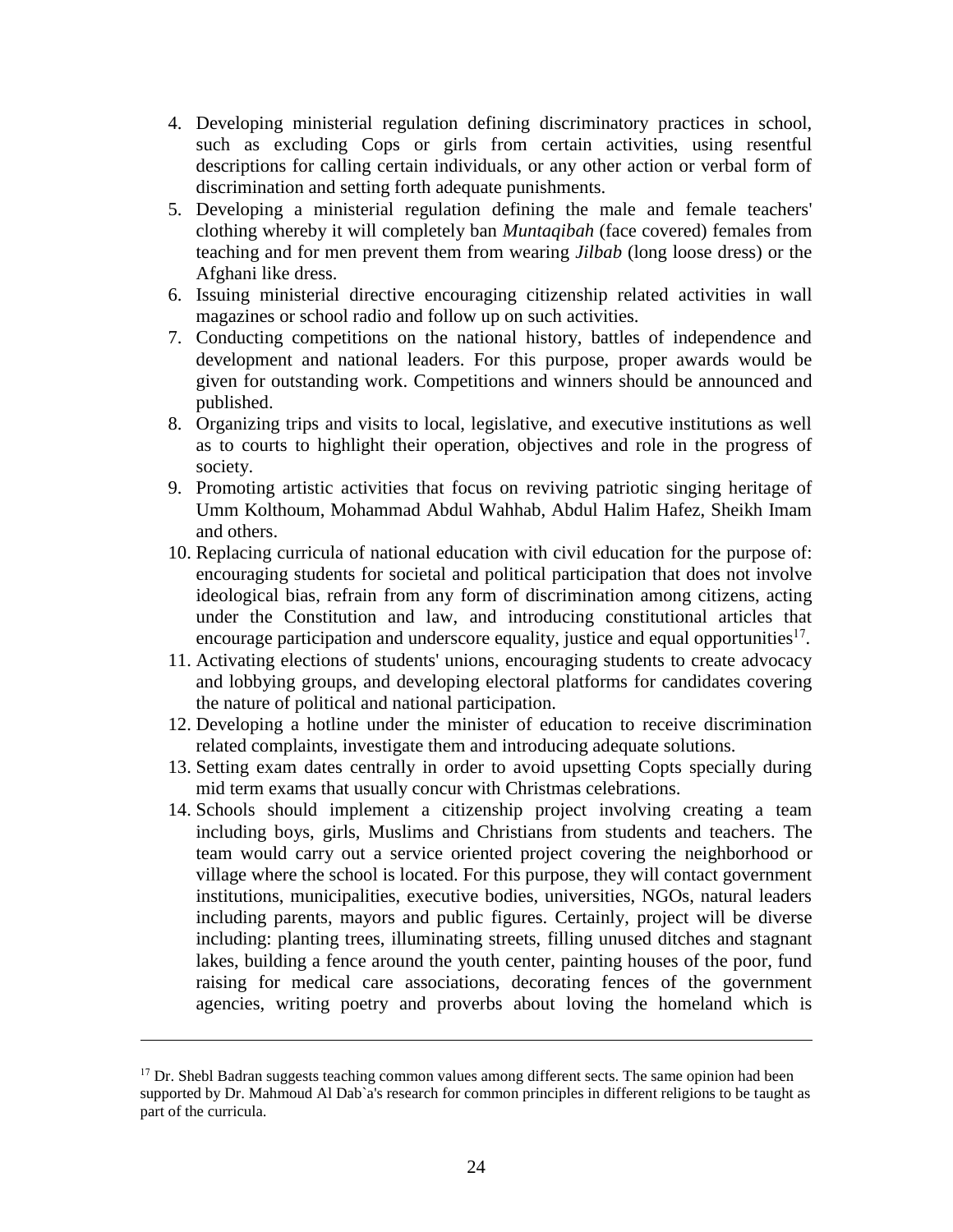abundantly available in our national memory. Students, while implementing the project, will be introduced to different laws, communicate with executive and local bodies, parties, and CSOs. In addition, they will hold artistic and sports competitions, arrange to gather for local type of lunch sharing the same "Tabliyah" (traditional wooden round dining table with very low legs, that one has to sit on the floor to eat). To this effect, the ministry will set forth criteria for successful projects which mobilize all types of strata of the society, in addition to providing awards and certificates of recognition that are offered in public competitions. Media will be able to pin point among our students and teachers real heroes who love their country and work hard for her sake.

15. Incorporating Azhari institutes into the civil education system under the ministry of education's supervision. Consequently, Al Azhar University will become a university offering Islamic religious studies allowing university graduates to join, if they wish to do so. In addition, religious studies should be developed in a manner that addresses contemporary and future problems and issues instead of remaining confined in the ancient past.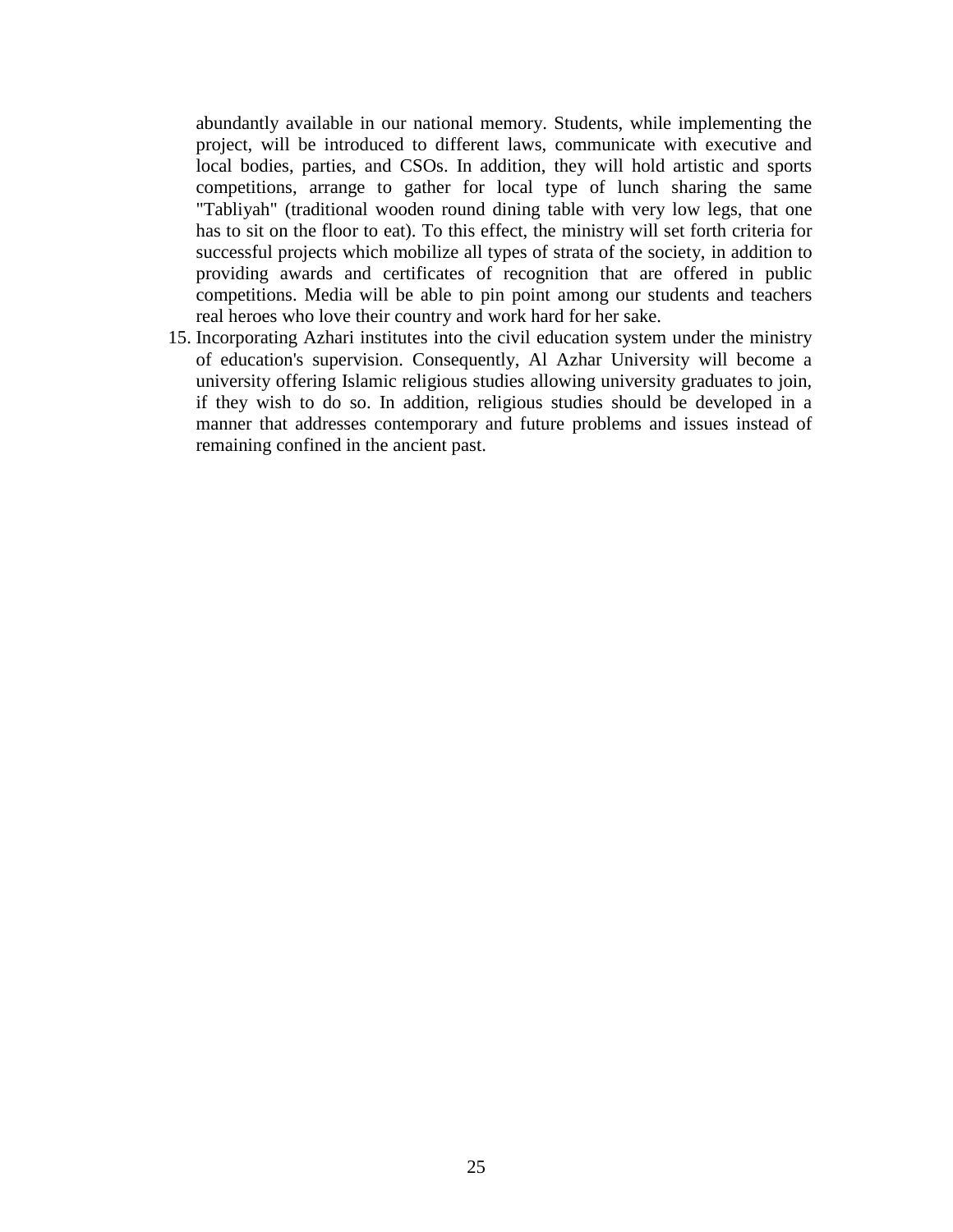**II. Reports of the Fact Finding Missions**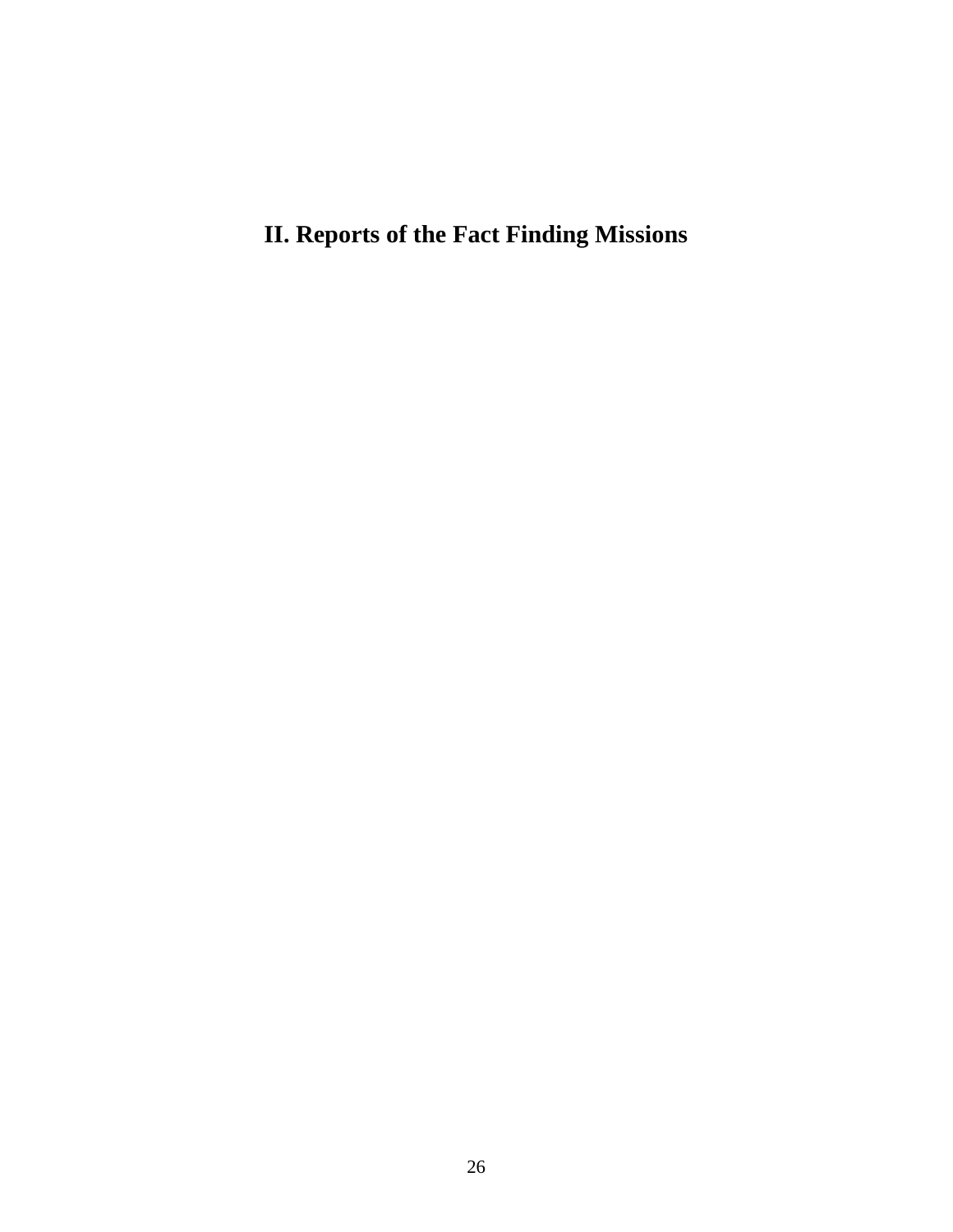# **First Report Incidents of Khosous and Cathedral**

Prepared by Attorney Sa`aid Abdul Maseeh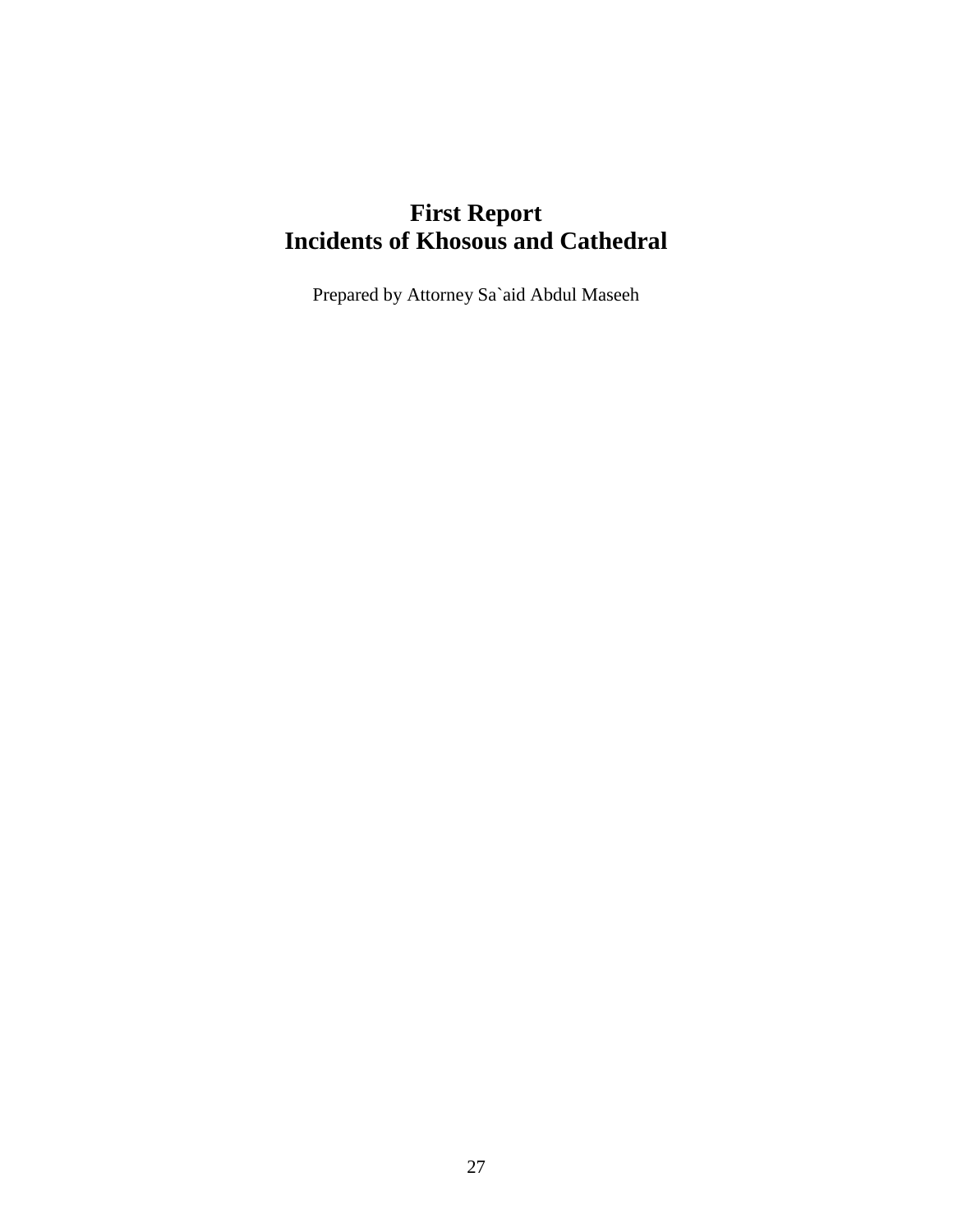#### **First: Report on Khosous Incidents in Qaliyoubia**

#### **1. Qaliyoubia Governorate:**

One of Egypt's governorate located in the east Nile region at the top of Delta and Banha is its capital. Qaliyoubia is bordered with Cairo and Giza Governorates from the south, Daqahliya and Ghariba Governorates in the north, and from east and west Sharqiya and Menoufiya Governorates, respectively.

Qaliyoubia Governorate stands as the third in "Greater Cairo" region in addition to Cairo and Giza Governorates.

Qaliyoubia comprises 9 precincts, Khosous is located in the south eastern part of



Qaliyoubia Governorate. The city is bordered by Syriaqoas village in the north, and the urban block of Cairo borders with Khosous in the south and west. It is located east of the Cairo - Shebeen elQanater agriculture road, and west to the railway connecting Cairo and east Delta cities.

Khosous was an agricultural village, however, in few years, it turned to a residential city (informal), with narrow streets accommodating residential towers. According to 2008 statistics, population is 2.5 million with a Muslim majority. Christians formulate almost one third of the population. The city hosts a large number of *Masjeds* and churches in addition to major companies and factories such as "Egypt Oil - Petrogas - Cairo for Oil Refinery - Oil Cooperation - Sheni Company for Porcelain and China - Anassr Company for Glass Manufacturing (formerly known as Yasseen)

- Cairo Water Plant". Although several industries are operating in the city, however, State supervision is missing, just like other informal squatters in the sense that it lacks basic services coupled with increased rate of illiteracy, poverty and unemployment. Figure (2) shows Khosous as one of the highest cities of the governorate in terms of population density whereby it provides conducive environment for sectarian sedition. Population composition is closer to tribalism because the majority are descendants of Upper Egypt's governorates such as (Asuit - Suhag - Minia) whereby they are connected by kinship, marriage relations or come from the same village or city. This situation establishes strongly the revenge culture specially that some Christian families living in Khosous had immigrated from Upper Egypt either voluntary or by force through security authorities as an escape from past sectarian incidents that affected them in the sense of deaths and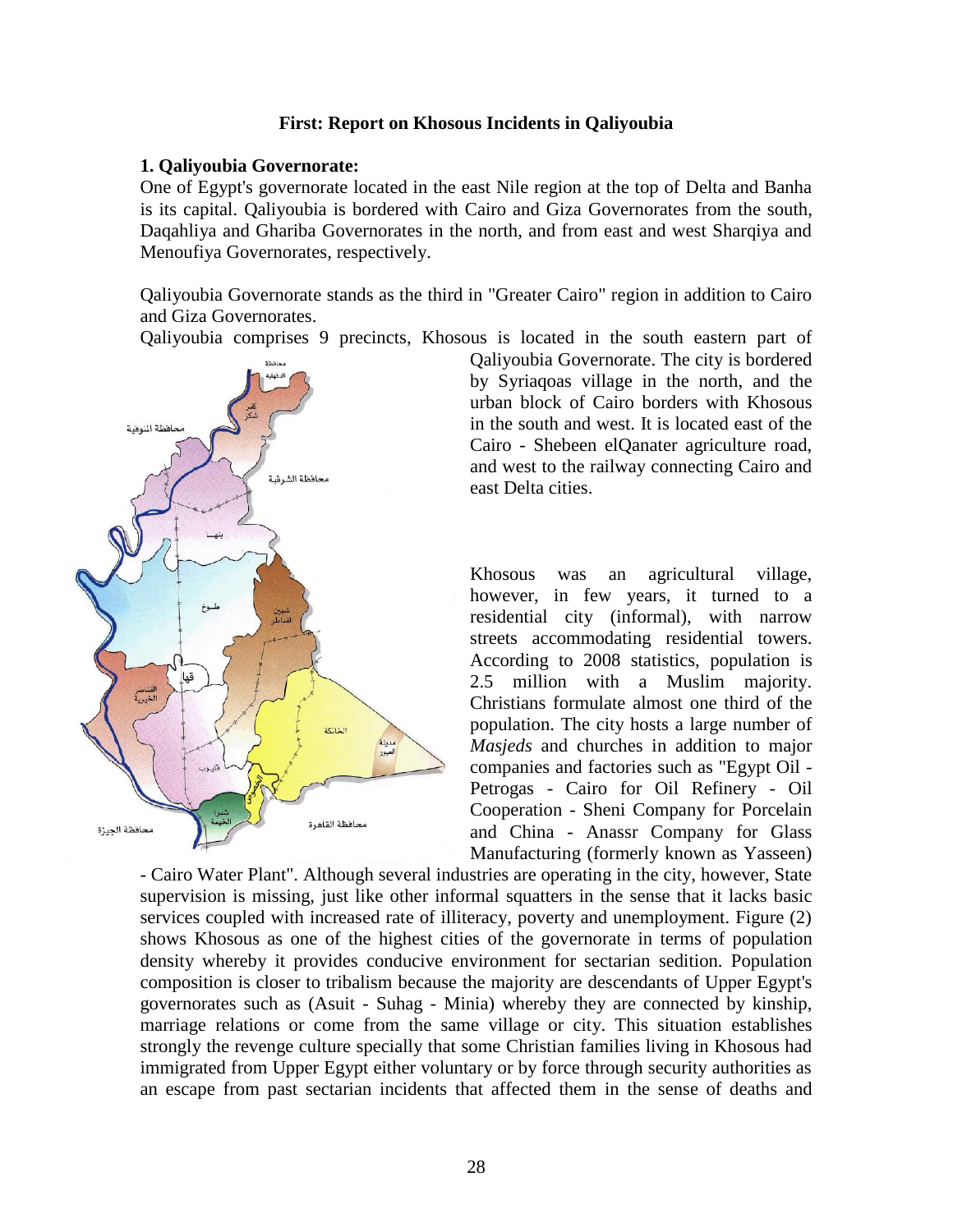loosing properties in their original place of living. Therefore, Khosous, before being hit by sectarian sedition, had been a safe haven for those who experience the bitter taste of sectarianism. This category of Christians use extremism in face of extremism, and respond to violence by violence. The threat of Khosous sedition and its consequences results from the type of fight which is closer to street war that might be an initiation of civil war unless wise people would intervene to stop blood shed.

### **1. Background:**

Recently in Khosous, groups of thugs and extremists started to appear in the area of "Annoura" occupying a street behind Saint George Church. They engaged in harassing women specially Christians, therefore, lawyer Eskandar Sameer (former candidate for the membership of People's Assembly in 2010) contacted Khosous Chief Investigator who promised to enforce the law and arrest the harassing thugs. Two days before the incidents and close to (Eskandar's) family house, some of the thugs were seen in company of two people; R.A and M.A and an informant from Khosous police station. They were trying to resolve the problem of Muslim young men harassment to Christian girls but discussion was heated, in response, the informant fired gun on Eskandar's family to intimidate him.

#### **2. Escalation of incidents:**

On Friday April 5<sup>th</sup> 2013, a fight erupted between a Christian and a Muslim as result to a past problem (occurred since four months). In this regard, the Muslim citizen harassed two Christian women who is the sister and sister in law of "Naseem Farouq" whose house had been burnt during the incidents, while they were coming back home. This incident concurred with a group of children who drew the swastika - symbol of Nazism - on the walls of the Azhari Institute walls facing "Eskandar's" family house. Names were written in red painting around the drawing (Saleh - Ahmad - Moustafa - Battah) consequent to the fight between "Naseem Farouq" and others because of Naseem's sister. Thugs came from "Annoura" in groups carrying machine guns, pistols and cartridge weapons to assault "Nassem's" family, seized their house, and shot fire on both houses of "Naseem" and "Eskandar" families who hid inside, closed doors, and started throwing stones from the roof. A family member shot aimless fire from the balcony for intimidation, but then he aimed to the street when thugs drew close to storming into the house, during exchange of fire $^{18}$ .

- Complete destruction of the house of Eskandar's family and theft of the properties.
- Destruction of Dr. "Morgos" pharmacy.

<sup>18</sup> Deaths, casualties and losses:

Mohammad Mahmoud Mohammad, 18 years old - murder in error - as result to a bullet penetrating through his neck. Khosous residents are accusing either Nassem and Eskandar' families or thugs for the murder of this young man.

**Mohammad Gorysh** - injury- cut in his right thigh as result to penetration of a bullet.

**Mohammad Al Gendy** - the uncle of the aforementioned injured person who went to see him - cut in his hand.

<sup>•</sup> An unknown person had been injured by stone hit.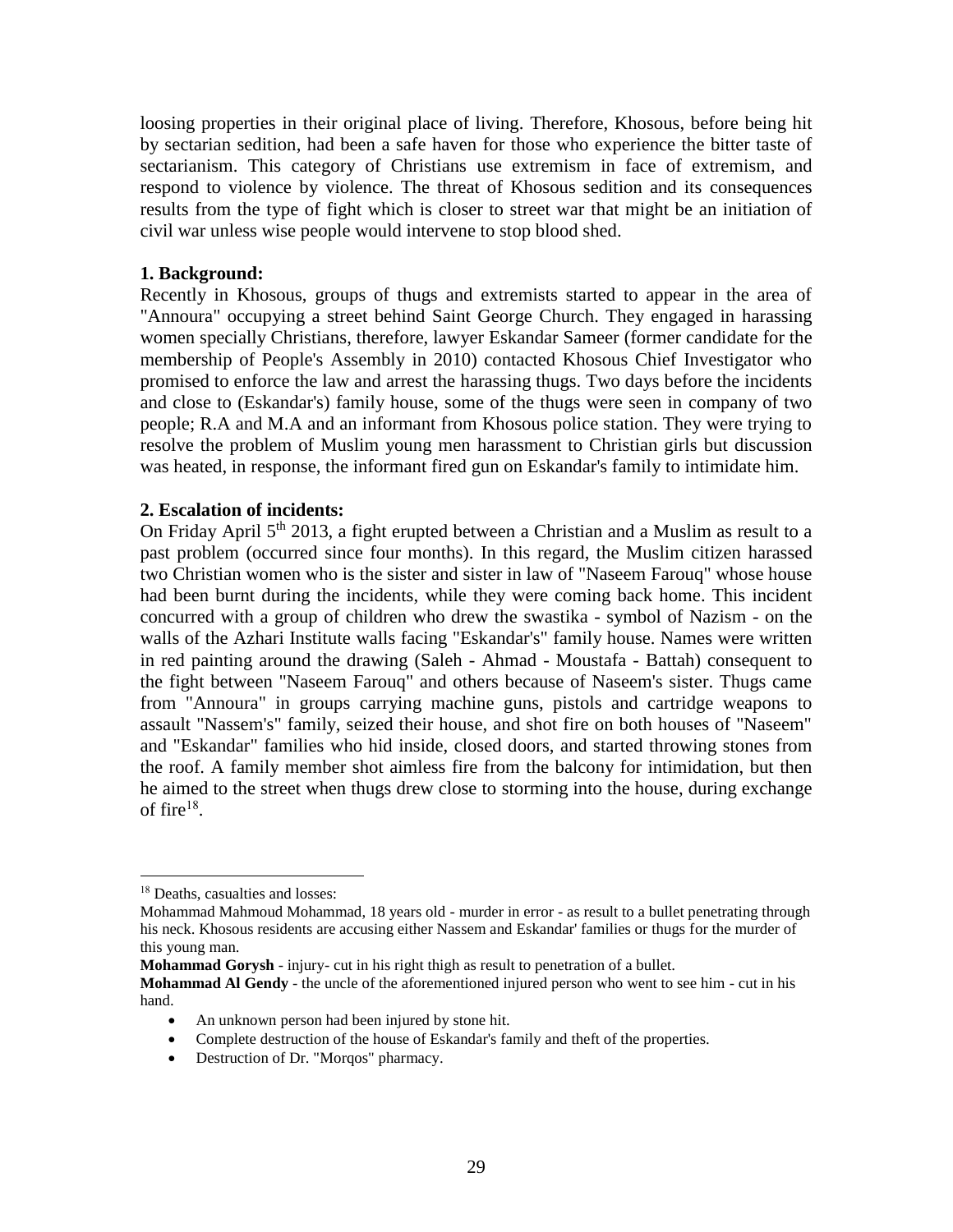During the fight between the two families of "**Naseem and Eskandar**" from the Christian side and some extremists on the Muslim side, a Sheikh stood on the pulpit of Nour elHady ennabawy Masjed affiliated with the Shar`ia Association in Khosous City of Qaliyoubia Governorate, he used the microphone and called upon Muslims to head towards Eskandar's house to protect Muslims. In response to drawing the swastika on the institute's wall, Muslims gathered from the same and other areas, while Christians began to gather in front of the church to protect it. Complete family of Eskandar, after the call launched by a Sheikh, managed to escape leaving their house, under aimless firing, in few minutes crowds grew in front of Eskandar's family house. A number of local thugs and others from outside (groups of face covered men carrying machine guns and riding semi trucks, and motor bikes had been seen) broke into Eskandar's family house, stole properties, destroyed and sat the house on fire. They also assaulted the warehouses under the house, took the plastic, sat fire on two cars in the garage, two pharmacies owned to Christians and garment factory.

During the event, S.A together with a group of face covered men, taking advantage of the fury, broke the church's glass and window, attempted to set it on fire by throwing Molotov cocktail as he was troubled from the church because of the loud sound of psalms. This same person filed several police reports and complaints against this evangelical church for being harmed of the loud sound of psalms. He got the chance to get rid of the church. Concurrently, a group of local Christians head towards Saint George Church to protect it against aggression as the church is located 500 m from the events' site. Sectarian related incidents in Khosous, resulted into murder of 6 Christians who were not involved in the incidents. They are not from the families of "Eskandar / Nassem". They were either coming back from work or going out with his fiancée.

For the second day, clashes continued in Khosous, for no obvious reason, but between security forces and Coptic youth. In this regard, extremists fired cartridge on Saint George Church, young men responded by stones and security forces threw tear gas bombs. Incidents continued for the third day, Sunday April  $7<sup>th</sup>$ . In the evening, people marched through Khosous streets, condemning the events and chanting "Hands are together between Muslims and Christians". Simultaneously, a number of people gather in Safa street near the church carrying Molotov cocktail bottles, some people informed that they were Christians who came from A`in Shams, E`zbet eNakhl, Marg, Nourah, Zarayeb and other areas close to Khosous and sat fire on a coffee shop, and roastery owned to a Muslim. A number of Muslims used the roof of the two places for shooting cartridge on Christians. However, Molotov cocktail carriers threw it on the houses of Christians facing the coffee shop. Both sides bombarded each other with benzine bottles. Security forces totally refrained from intervention but rather took the position of observer and spectator leaving the situation to aggravate. A group of Muslims gathered in Salah u Deen Masjed in Safa street carrying weapons. At 2:00 AM of the next day, security forces attacked the Masjed, and arrested the people inside who possessed fire arms and Molotov cocktail bottles. Khosous mayor, Haj Omar Hassanain reported saying "there were hunters carrying machine guns, they are not from Khosous" . Some of Khosous local residents informed that the hunters are not Egyptians.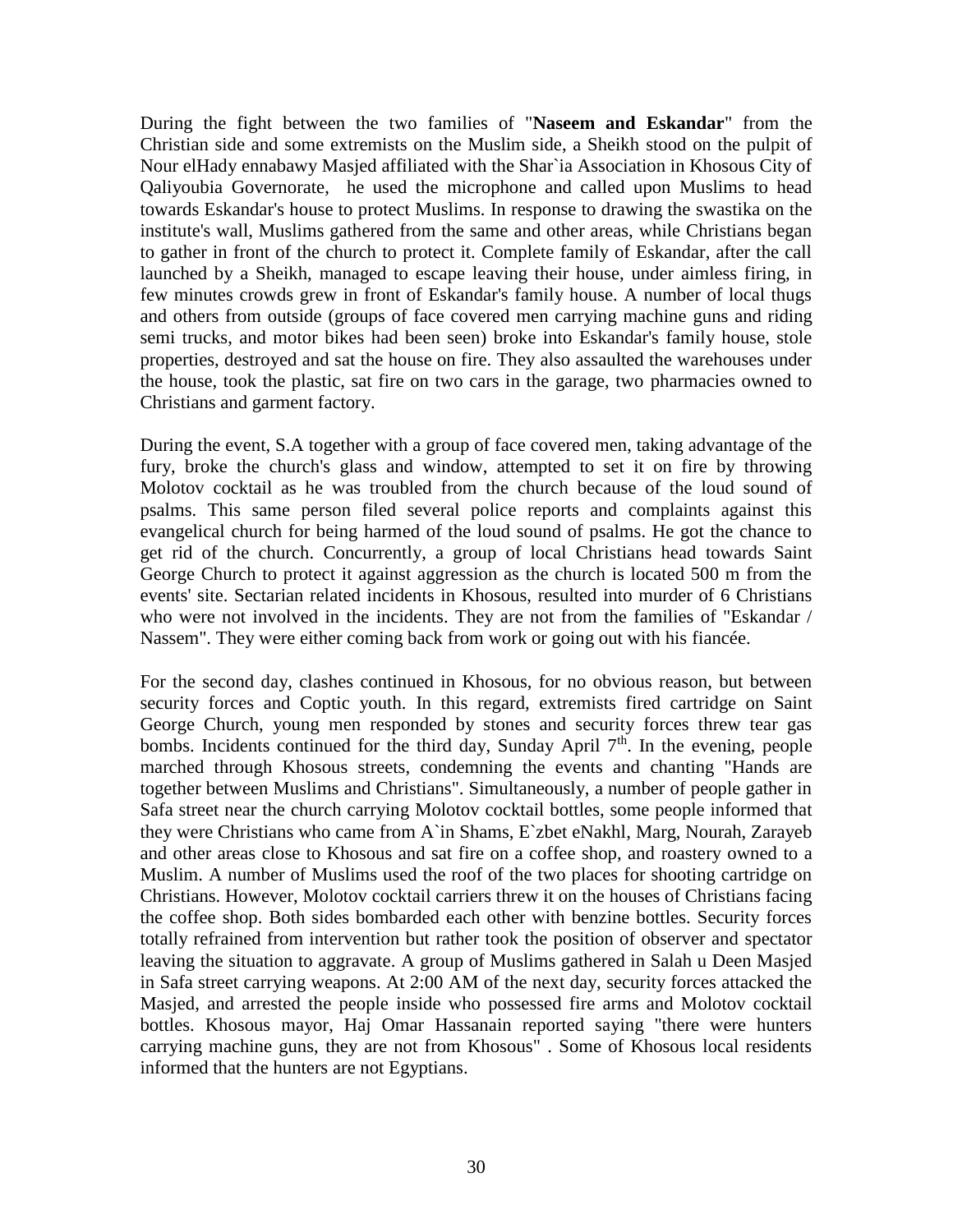## **3. Attacking the Papal (Cathedral) Headquarters during Khosous victims' funeral procession:**

After the autopsy of Copts dead bodies, the victims of sectarian clashes in Khosous, the victims' families decided to conduct funeral service in the Papal Headquarters, in the Coptic Cathedral in Cairo's neighborhood of Abbaseya. A huge number of Copts, including the families of victims and others coming from various places sympathizing with the victims' families, congregated at the Cathedral. Also, a significant number of moderate Muslims joined the throngs feeling for Copts in every encountered sectarian incident. Pope Tawadros II was not present in the funeral service.

Mourners escorting the deceased victims' procession yelled with cries against the ruling regime and MB. During the departure of victims' dead bodies from the Cathedral, clashes erupted between mourners and local residents. Many stories were said in this regard. **The first story** stated that mourners were unexpectedly prevented from leaving the Cathedral by thugs attacking the funeral procession, coming from the two streets facing the Cathedral main door, firing cartouche bullets and throwing Molotov canisters and rocks. Mourners, hence, escaped with the coffins and about two thousand people were besieged in the Cathedral; thugs at the main door were throwing them with Molotov canisters, firing cartouche bullets and breaking the Cathedral surveillance cameras in order not to be identified.

**Another story mentioned** that people joining the funeral procession had broken and burnt some cars, thus, local residents had to face them. Besides, outrageous young people were the ones confronting such actions and local residents arrested were trying to defend their properties. Clashes went on from 2:00 p.m. until 10:00 p.m., that is to say 8 continuous hours with police attempts trying to control the clashes.<sup>19</sup>

## **4. Student and people marches:**

 $\overline{a}$ 

A group of national forces, for instance Maspero Youth Union, Egyptian Center for Development and Human Rights and others organized marches denouncing Khosous sectarian incidents and the attack on the Cathedral. Also, dozens from Ain Shams University students conducted a march heading from the University Campus to the Cathedral in Abbaseya, condemning the clashes that took place around the Cathedral leading to the death of two people and disapproving the acts of sectarian violence that occurred in Khosous and resulting in the death of six people. Students rose banners backing national unity between Muslims and Christians and opposing the ruling regime. Furthermore, the following movements participated in the former protests:  $6<sup>th</sup>$  of April Youth Movement, Democratic Front, Socialist Revolutionaries, Union of Liberal Youth, Constitution Party Students, Ain Shams Free People Movement and Strong Egypt

<sup>19</sup> **Such clashes taking place around the Cathedral resulted in:**

<sup>-</sup> The death of Mahrous Hanna Ibrahim, 30 years

<sup>-</sup> A dangerous criminal fell off a building. He was attacking Copts from the top of the building

<sup>-</sup> 66 injured people most of them are Copts.

<sup>-</sup> Other people suffered from minor injuries and treated in ambulance cars located around the Cathedral.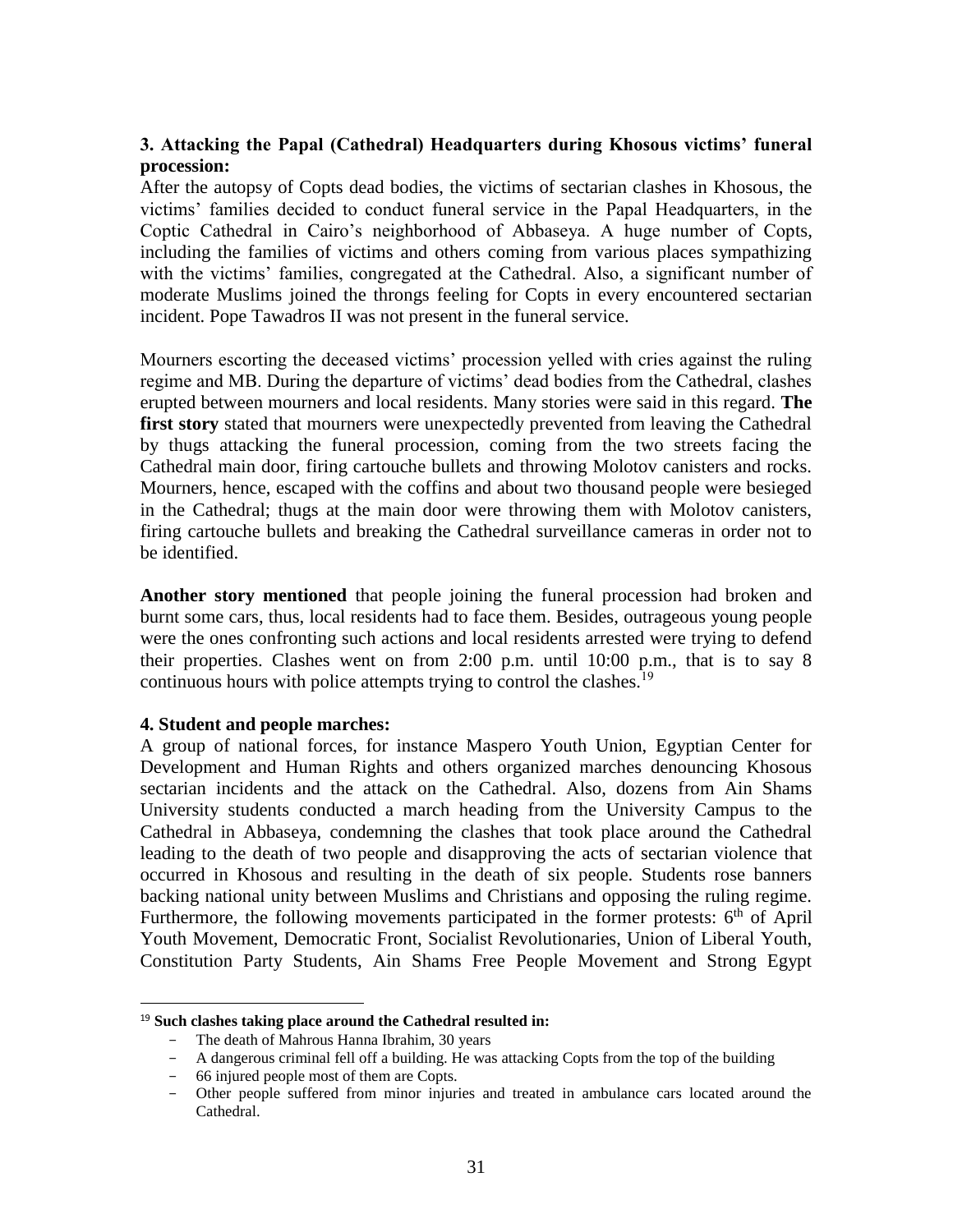#### Student Movement.

#### **5. Security forces role:**

Security forces did not interfere except after about 48 hours on the incidents outbreak and the increase in victims' numbers. The security forces further slackened, since the flaring up of incidents, in arresting the member of Eskandar family who fired bullets and the murderer of a Muslim. Moreover, they left the assailants who were burning the Baptist " Evangelical" Church to safely leave the incident site. In the next day, in which clashes reoccurred, a number of security leaderships from Qaliyoubia governorate were trying to dismiss the young Copts rallying in front of the church, redeploy the forces around the church and send Muslims away from the area, so as to apply the peaceful agreement concluded with the area renowned families. They also pledged that the church will be protected by the policemen, and during such attempts the investigation officials observed some people carrying pistols and found with others a bag full of Molotov canisters, thus they asked the area remarkable figures to control such people and hand them over to the police. Meanwhile, people tried to attack the security forces and fired cartouche bullets from height on them; therefore Central Security Forces were forced to use tear gases to separate the people. The area accordingly witnessed again a war-like scene between the Copts and police forces, during which a police officer was shot and sent to Khosous hospital for treatment, a soldier was injured and the security forces were still trying to control the situation.

### **6. Prosecution investigations on Khosous incidents:**

Prosecution investigations resulted in accusing 13 Muslims of violence actions, torching fires during the incidents and causing the death of 5 Christians. Investigations did not prove the incident of intentionally burning a Christian by pouring benzene on his head, yet it was perceived that he was afflicted by one of the thrown burning Molotov canister. Furthermore, it was noticed that 5 of the accused people were dangerous criminals, who were previously accused of attempted killing, drugs possession, causing impairment, weapons possession and beating. The prosecution encountered the accused people with the investigations results, recorded videos of church cameras and some of the videos recorded by people from both sides used by the police to identify the accused people. Investigations clarified that members of "Eskandar" family were the spark of the first incident when they opened fire on people standing in front of their house near to the Religious Institute fence; they were arrested after surrendering to the police forces. The judge of Al Khanka Partial Court ruled that 17 Muslims and 15 Copts remain in detention, accused of participating in strife and clashes taking place in front of Khosous Mar Girgis (St. George) Church, after being accused by prosecution of resorting to violence, possessing unlicensed weapons, disturbing public order, torching sedition fire, killing and attempted killing.

**In relation to attacking the Cathedral,** the prosecution decided to put 10 people in detention for 4 days, being accused of conducting thugs' actions, crowding, intentionally destroying public and private properties, attacking worshiping places, possessing unlicensed weapons and ammunitions and having Molotov canisters and explosives. Prosecution delayed questioning the accused people about Mahrous Hanna Ibrahim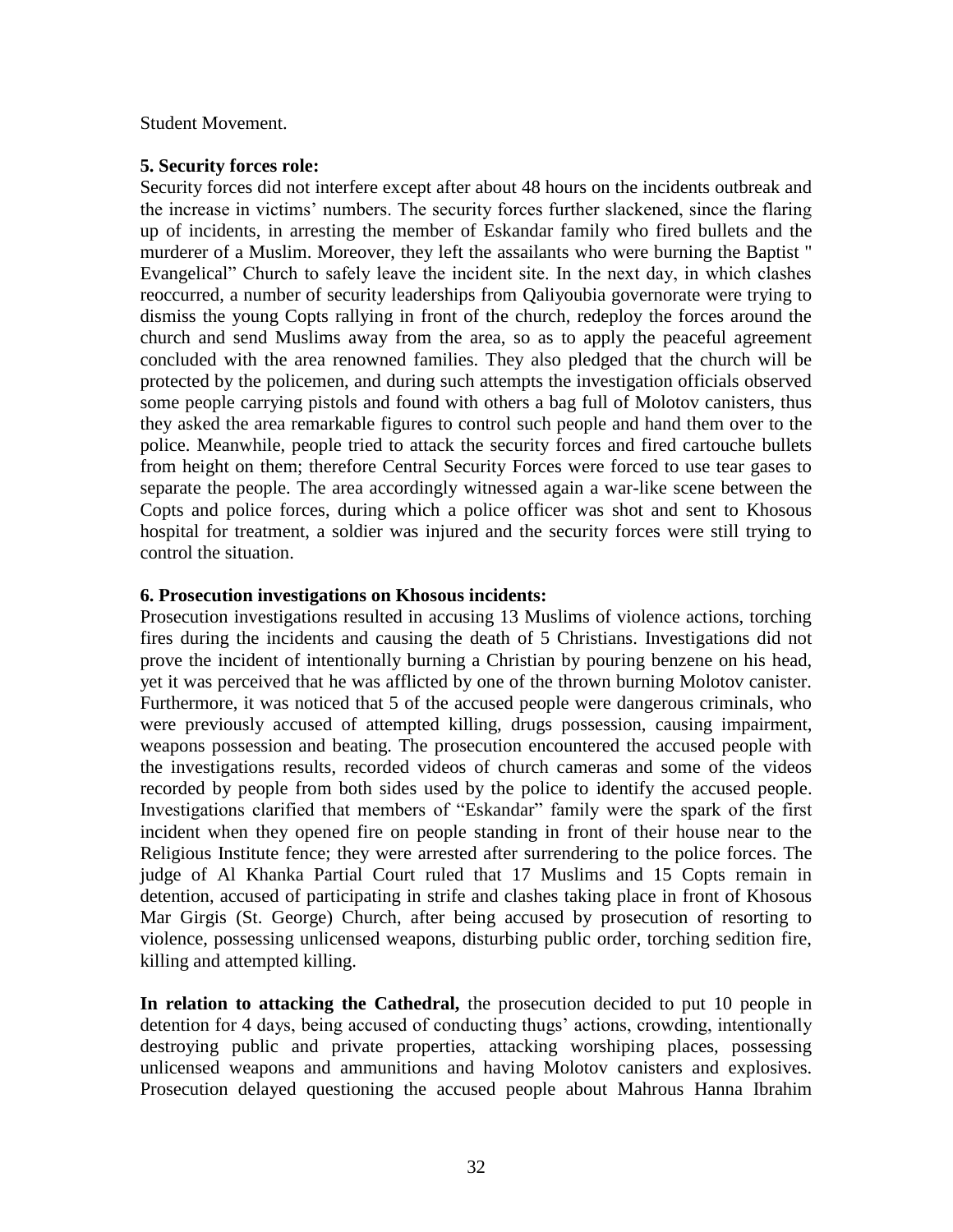murdering until receiving the final evidences and finishing the investigations related to the murderer. Investigations and eyewitnesses proved that the death of the second victim Ahmed Sid resulted from falling off the Church roof while trying to steal the Church camera.<sup>20</sup>

According to the defendants statements, they were present in the church to attend the service of Khosous incidents victims and to participate in the funeral procession and victims' burial, and when they knew about the clashes between some of Abbaseya local residents and a number of outrageous Christian young people, they headed to check on such clashes occurring around the Cathedral. While standing in front of the Church, they were beaten and simply injured as a result of the thrown rocks and Molotov canisters. The defendants denied participating in the incidents and emphasized on leaving the church once the police forces started using tear gas bombs to break up the clashes. Three of the Muslim defendants stated in the prosecution investigations that they were overtaken by the clashes eruption in their way back home after work, and that they stood watching the clashes surrounding the Church until the Central Security Forces used tear gas bombs, then they left to their houses in Al Waily area. Other 3 Muslim defendants said that they were not present even near to the Cathedral during the clashes and that they knew about such incidents from the television coverage and were arrested by the police forces just for being of criminal records.

#### **7. Official parties' reactions:**

**- Holy Azhar reaction:** in the crisis following day, 6<sup>th</sup> of April 2013, Al Azhar sent a delegation headed by Al Azhar Grand Imam Counselor Dr. Mahmoud Azab to Khosous incident site and met with Mar Girgis (St. George) Church Priest; both parties agreed on the importance of unifying the religious tolerance discourse delivered through different podiums and providing the required security for the Church together with "Family House" association following up of investigations held concerning the assault incidents witnessed by Khosous. Such an initiative was nothing but a meeting. The meeting was attended by a number of political parties' representatives and Khosous renowned families' members. Despite of all the people sincere feelings, clear awareness and total refusal of the culture of violence and sectarian ideas, such were mere ideas without someone to adopt. It is noteworthy that gun fires, from unknown sources, were heard around the Church after Al Azhar delegation left; hence raising the fears of both Muslims

<sup>20</sup> The Christian indictees:

<sup>-</sup> Shady Samy Yaqoub, 29 years, unemployed

<sup>-</sup> Rimon Shehata Abdel Massih, 30 years, unemployed

<sup>-</sup> Nabil Karam, 33 years, unemployed

<sup>-</sup> Mikel Morqous Ibrahim, escaping from judicial rulings

The Muslim indictees:

<sup>-</sup> Arafa Abdel Ghany Ibrahim, 34 years, dangerous criminal in 16 cases including forced stealing

<sup>-</sup> Imad Attiah, 27 years, previously accused in 8 cases including beating, possessing drugs and robbing houses

<sup>-</sup> Hassan Morsy Sid, 32 years, previously accused of possessing drugs and weapons in unexecuted cases

<sup>-</sup> Ahmed Allaa Din Hussein, found with him cartouche bullets

<sup>-</sup> Hussein Samir Hassan Eid, 33 years, dangerous criminal, previously accused in 20 cases and was criminally arrested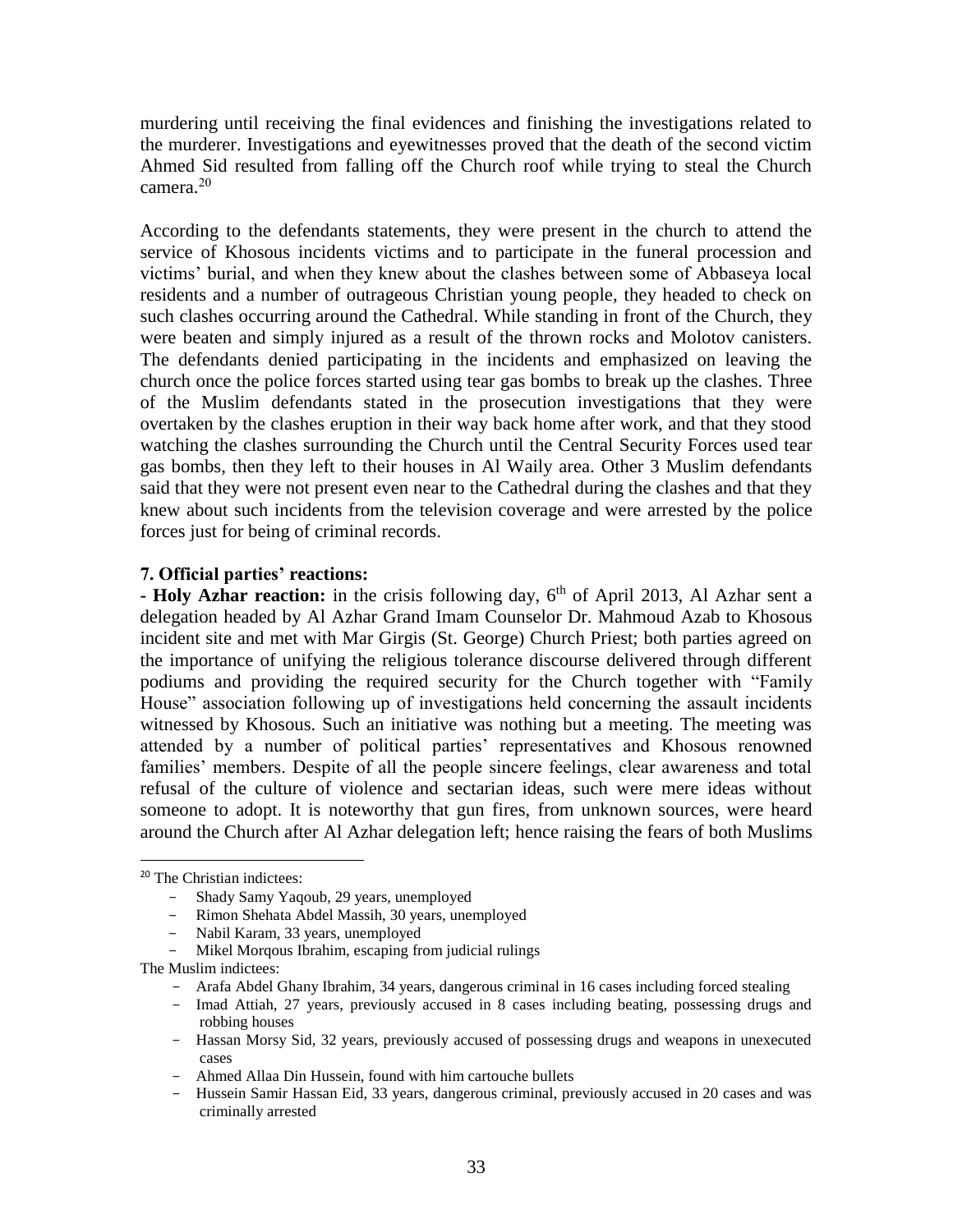and Christians residing around the Church. Such gun fires resulted not in any injuries.

**- Presidency reaction:** the Presidency condemned the incidents that took place in Khosous, Qaliyoubia governorate and emphasized stringently on confronting any attempts of fanning the flames of sectarian sedition. Presidency further expressed condolences for the victims' families and issued a statement in the evening of the incident following  $day^{21}$  tackling the Cathedral incidents too. As mentioned in the statement issued by Dr. Issam Hadad office, Assistant to President on Foreign Relations and International Cooperation, the Cathedral incidents erupted when the people escorting the funeral procession of the Copts killed in Khosous incidents started in breaking cars located in Ramses Street surrounding the Cathedral in Abbaseya, thus the local residents replied back by throwing rocks. The statement also referred to observing people possessing live ammunition, Molotov canisters and rocks on the Cathedral roof; thus the police forces had to interfere by using tear gas to end up the clashes. It has been emphasized that investigations are underway to reveal the identity of people involved in Khosous and the Cathedral incidents and that police forces were in total self control while dealing with the situation. In addition, the statement pinpointed the Presidency ultimate refusal of different violence forms and under any pretext, highlighting that all Egyptians are citizens having equal rights before law. Presidency will not accept any attempts to divide the nation, incite sedition or cause conflict among Egyptians, consequently exerting each and every effort to achieve the rule of law and adjudicating the people involved in such incidents.

**- Shura Council reaction:** Shura Council convened a special session, to discuss Khosous and the Cathedral incidents, chaired by Dr. Ahmed Fahmy, who started by tackling the tragic incidents of Khosous and the Coptic Cathedral in Abbaseya, which resulted in a number of victims, killed and injured. The session was preceded by a meeting for the Committee of Defense and National Security, where a number of members proposed to hold an urgent session; **the appointed Coptic member Mamdouh Ramzy said** "the country is passing by a dangerous phase which should be dealt with wisely and objectively. We should also calm down as only with calmness soundness exist. Ramzy called upon the Council to rapidly form a fact-finding committee and expressed his sorrow for the repetition of sectarian incidents like that of Khosous and the repercussions of which that followed around the Cathedral. The appointed member further said that the religious belief is a relationship between the Creator and the created and that the incidents taking place in Egypt are attributed to the absence of people conscience and the non-prevalence of homeland public interest concept.

 $21$  The statement was as follows: "Presidency followed the sorrowful incidents witnessed by "Khosous", in Qaliyoubia governorate, on Friday  $5<sup>th</sup>$  of April, resulting in a number of victims, killed and injured. Presidency, hence, expresses condolences to the victims' families, rejects totally any acts that infringe the unity of the homeland and calls for facing up severely any attempts to foment sectarian sedition between Egypt Muslims and Christians.

The Presidency urges all citizens to respect the law, keep away from any acts violating the homeland security and stability and discard any tendentious rumors. Presidency is following up the investigations carried out by General Prosecution to identify the actual reasons behind such incidents."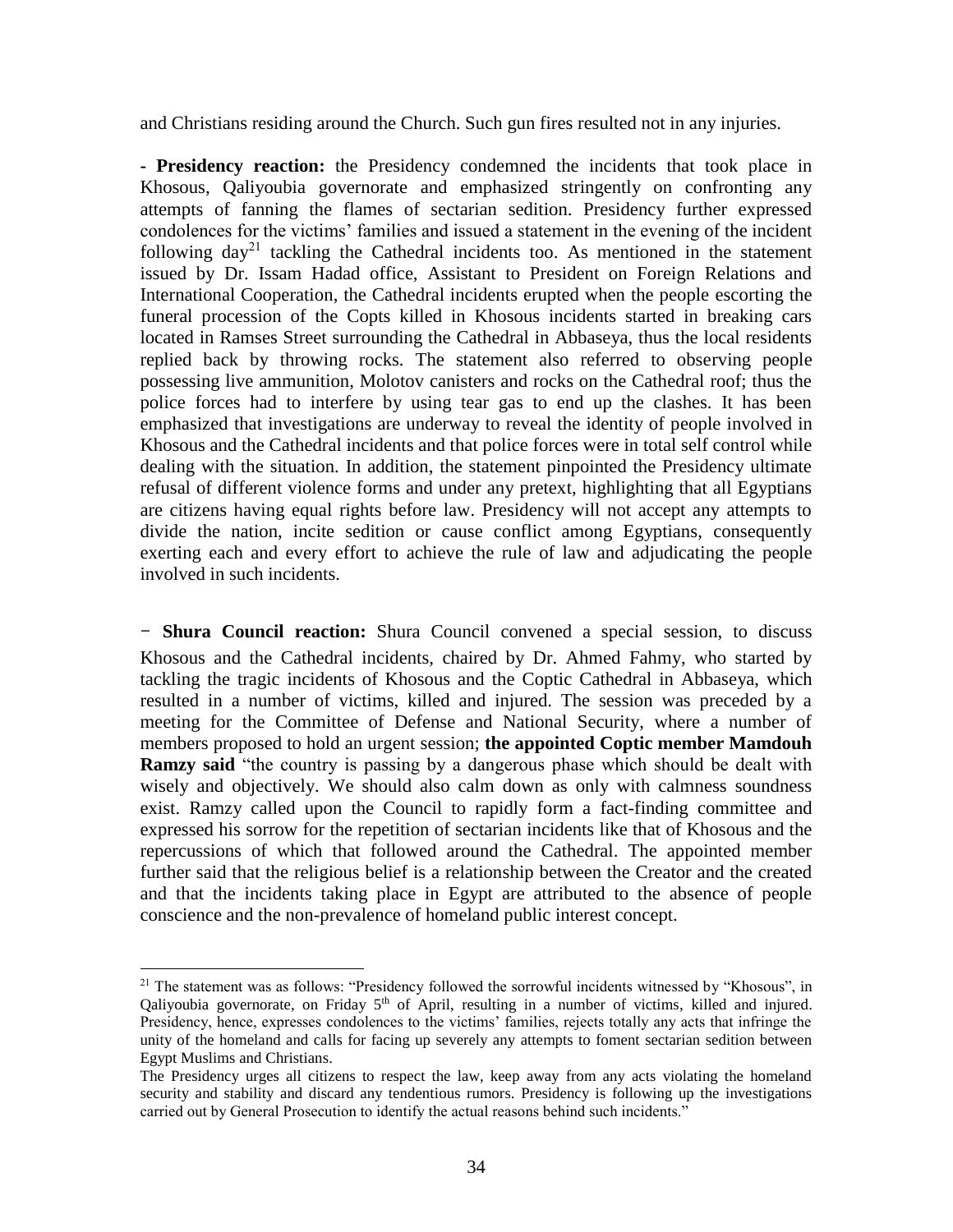**PM Issam Al Arian, Head of Parliamentary Board in Freedom and Justice Party,**  expressed his condolences for all Christians and emphasized on the idea of stirring up discord as referred to by the member Mamdouh Ramzy. Al Arian added that those sowing dissension among Egyptians will fail as happened with Lord Cromer during the occupation era. He further mentioned that people involved in the incidents should be revealed and those who gathered not evidences and obliterated facts should be held accountable, in order not to end up with hired criminals, lacking full evidences and thus released similar to the famous criminals releasing campaign. Al Arian called upon the religious associations (Coptic and Islamic) to assume its roles in order to restore the homeland unity and the media means to reveal facts rather than flaming strife. The opinion of **Dr. Safwat Abdel Ghany, Deputy of Shura Council for Building and Development Party,** stated in this session on Khosous and Abbaseya incidents, resulted in a heated argument with the Coptic Council members. To elaborate, Dr. Abdel Ghany requested the church to calm Coptic young people in order to ward off extremism, which if practiced by Copts will be faced by counter extremism from the other side. Dr. Abdel Ghany further asked not to mingle policy with religion, adding that employing the incident politically is considered a mistake and even a sin and crime. These words raised the anger of Coptic Council members and thus asked for the floor to reply back. In response to receiving not the floor, a number of Coptic members left the session.

Coptic and a number of civil parties' members blamed Ministry of Interior and the government for the victims falling in the Cathedral incidents in the aftermath of the clashes occurring between Muslims and Christians. The members, hence, called for discharging Major General Mohammad Ibrahim, Minister of Interior. **The member Haile Selassie, representative of Free Egyptians Party,** was instigated and threatened to leave the session because of the non-attendance of the Prime Minister and Minister of Interior to answer the council members' questions related to the incidents. He then left the session followed by the member Fredy Al Biady who convinced him to come back and attend the session.

**The Coptic member Suzy Adly Nashed** emphasized that the reason behind the stirred up strife was the absence of security, pinpointing that such strife will be the nation destructive factor. She also hardly criticized the absence of Ministry of Interior, and questioned the reason behind not attending to clarify the measures taken by the Ministry to secure the Cathedral, being a holy place unprecedentedly attacked. **The member Mostafa Hamouda of Al Wafd Party and the Council Deputy** denounced the government loose reaction to such disaster and said: where is the Minister of Interior?! Where is the Prime Minister?! Why do we always accuse a third party … accusing the unknown!! **The member Nilly Emmail Thabet** said for non-repetition sake I have only one question: where is the Minister of Interior?!

**- Orthodox Church reaction:** Pope Tawadros II, Pope of Alexandria and Patriarch of the See of Saint Mark, did not lead the funeral service of Khosous victims as he has been in meditative seclusion at the Saint Bishoy Monastery in Wadi Al Natrun. He was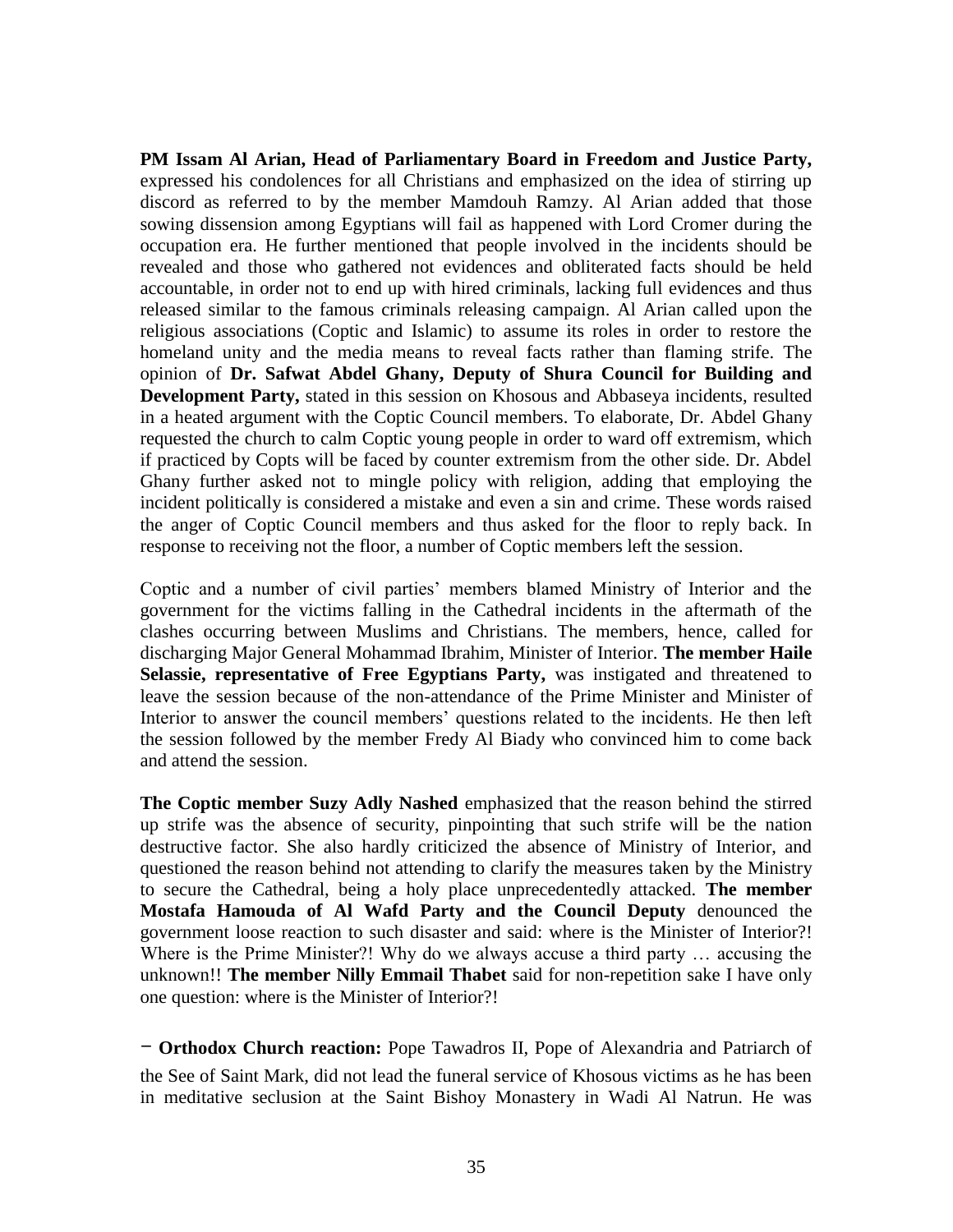conducting prayers during the incidents until the Sunday following the incidents. Pope Tawadros, via "Al Nahar" satellite channel, called upon all officials to take realistic and rapid actions concerning the latest Copts-related incidents and stated that security transgression is refused because it seriously affects human rights and law in Egypt. The Pope described the Egyptian law as being "dormant" and ineffective saying "we held a conciliation session between Muslims and Copts in Khosous, so as the people there can live somehow in security". Pope Tawadros called for the necessity of taking "realistic actions" by Egyptian officials particularly because 10 days have passed after the incidents and required actions were not, the matter leading to deep frustration and sorrow among Copts. The Pope added that "Copts are suffering from various problems, for instance hindering the construction of churches, existence of loose laws which are not applied on all people equally and discrimination on the bases of religion in relation to different State positions." In addition, he said "what really concerns me is the image of Egypt. The Khosous incidents were followed by attacking the Papal Headquarters, which is the oldest and biggest church in the Orient. Such is considered to be a matter degrading the status of Egypt before the whole world and adversely affecting Egypt economy, foreign aids, tourism and international ranking, consequently putting Egypt on equal footing with countries disrespecting laws and human rights. This is really painful for me as an Egyptian, loving Egypt and loving every Egyptian person, whether Muslim or Christian." In relation to the conciliation session held in Khosous and arresting some Coptic young men on the Cathedral incidents by the security forces, the Pope said "I refuse security transgression and attempted balancing because such actions take us away from the framework of law; such kind of wrong treatments for crucial issues should be discarded."

The Pope added saying that "we should know that incidents similar to Khosous are not treated except with conciliation, as long as law is dormant there is no other option, as people striving for subsistence need to live and the burden imposed on the poor citizen needs to be alleviated. Therefore, people can come out of their houses after the horror witnessed in the shed of security and law absence." The Pope met with a group of Shura Council members, representing different parties and the civil current, who went to offer condolences for the martyrs killed in Khosous and the Cathedral incidents. The Pope said "we had an implicit compliment-free conversation, in which we brought up many related points and various escalating problems endured by the nation and society and supposedly serious endeavors are required to solve such problems." The Pope added that "Gamal Al Etaify report on assaulting Copts in Al Khanka in 1972 was mentioned, in which a "treatment" was presented. However, 41 years have passed and such a treatment was not taken in consideration. Many incidents took place characterized by sectarian violence actions, with clear reasons and known people, but law was not applied; leading to Coptic people fury, sadness and frustration."<sup>22</sup>

**- General Congregation Council for Coptic Orthodox Church reaction:** the General Congregation Council held a meeting on Tuesday  $9<sup>th</sup>$  April, 2013, on the Papal

<sup>22</sup> Pope statements to Middle East Christian News Agency (MCN)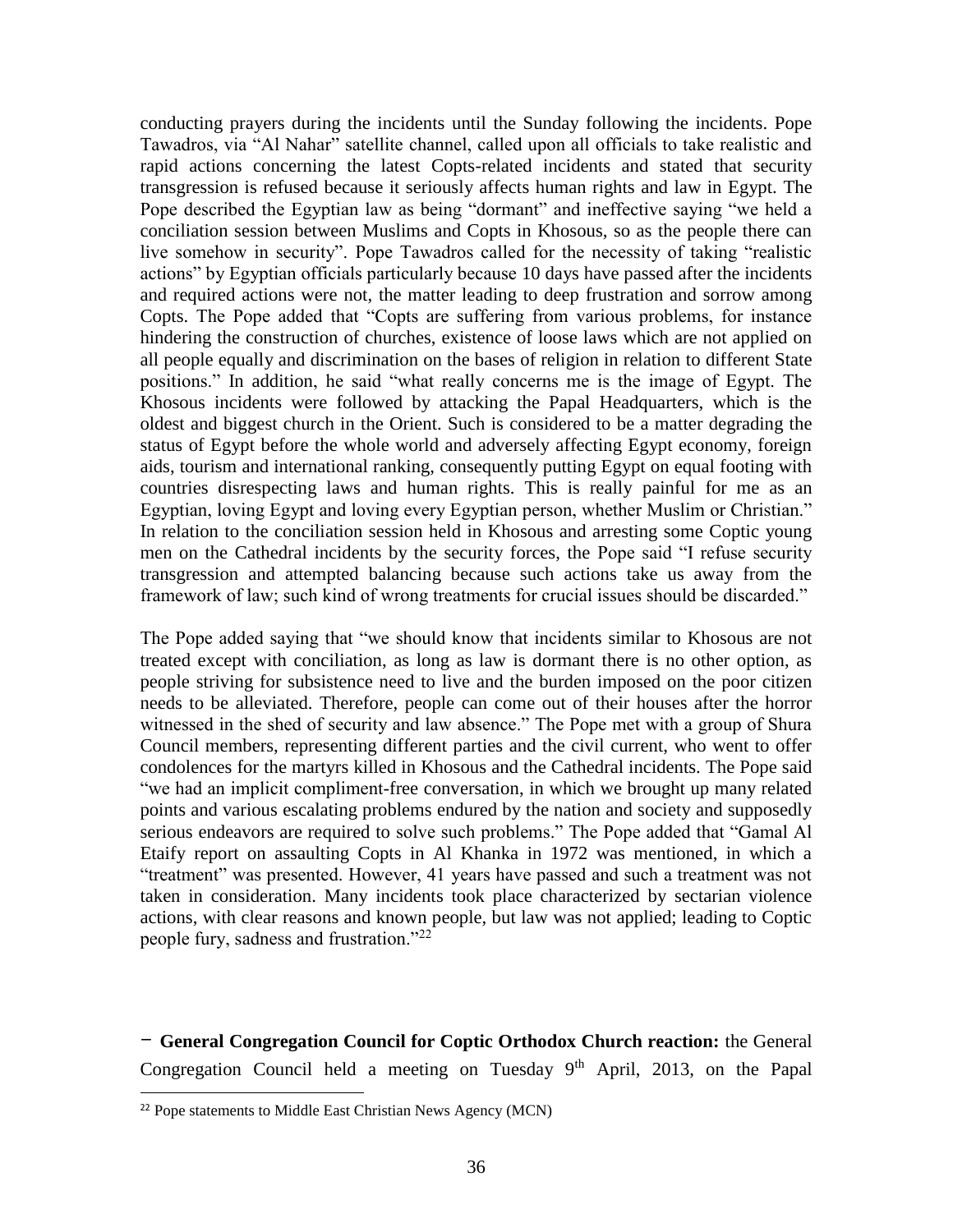Headquarters of Saint Mark Cathedral in Abbaseya. The members of the Council emphasized that they will continually convene to follow up the development of situation and investigations. They also pinpointed their full support to actions of Pope Tawadros II, Pope of Alexandria and Patriarch of the See of Saint Mark. They even issued a very strong statement.<sup>23</sup>

### **- Egyptian Council of Churches reaction:** Egyptian Council of Churches expressed

deep sorrow for the tragic incidents witnessed by Khosous town in Qaliyoubia, leading to a number of people injured and killed. The Council, in an issued statement, expressed heartfelt regret for the unprecedented incident of attacking Saint Mark Cathedral in Abbaseya, the symbol of Christianity in Egypt, the Middle East and the whole world and even one of the biggest Christian churches in the world. It also felt strongly sorry for the unjustified assault on groups of Christians in their way out of the Cathedral during the funeral procession of Khosous incidents victims, resulting in the death of one person and seriously injuring dozens. The Council called upon the people of Egypt to be reasonable in order to maintain the nation integrity and sincere people safety, underscoring the necessity of law application on all people equally and severely punish those manipulating with the nation unity.

 $\overline{a}$  $^{23}$  The text of statement "General Congregation Council offers deep condolences to the families of Khosous and Cathedral incidents martyrs and to any Egyptian family that lost any of its children in the course of this week. The Council announces its serious concern about the systematic sectarian instigation against Egypt Christians, escalating during the last few months and resulting from the slackening of State institutions' in applying law on all people equally and the political leadership failure to adjudicate known criminals in previous incidents or take decisive actions to put an end to the undeterred rising sectarian violence. Such has resulted in wasting the State dignity and disrespecting laws, citizens, freedoms and religious institutions.

In the shed of the unprecedented absence of political leadership role concerned with uniting people and diffusing sectarian crisis, the situation even reached the extent of allowing people to attack the funeral procession of the sectarian violence martyrs and assault Saint Mary Cathedral and the Papal Headquarters in front of the police forces and leaderships for long hours without serious interference.

All the mindful Egyptians witnessed the police forces shooting tear gases intensively inside the attacked Cathedral and saw people with covered faces inside the police armored-vehicles during the attack on the Cathedral. Such actions, thus, raise doubts in the reality of incidents and highlight a dangerous unprecedented shift not witnessed even during the worst eras of religious freedoms subjugation practices made by the State bodies against the Egyptian people and Egypt Christians and churches.

Therefore, the Council lays the full responsibility on the President and Prime Minister for the lack of justice, security and the suspicious involvement of some executive bodies' officials and slackening to protect the citizens, properties and worship houses. We, hence, request an independent investigation on the incidents and holding accountable criminals and instigators together with those who slackened to deter the assailants and concealed them."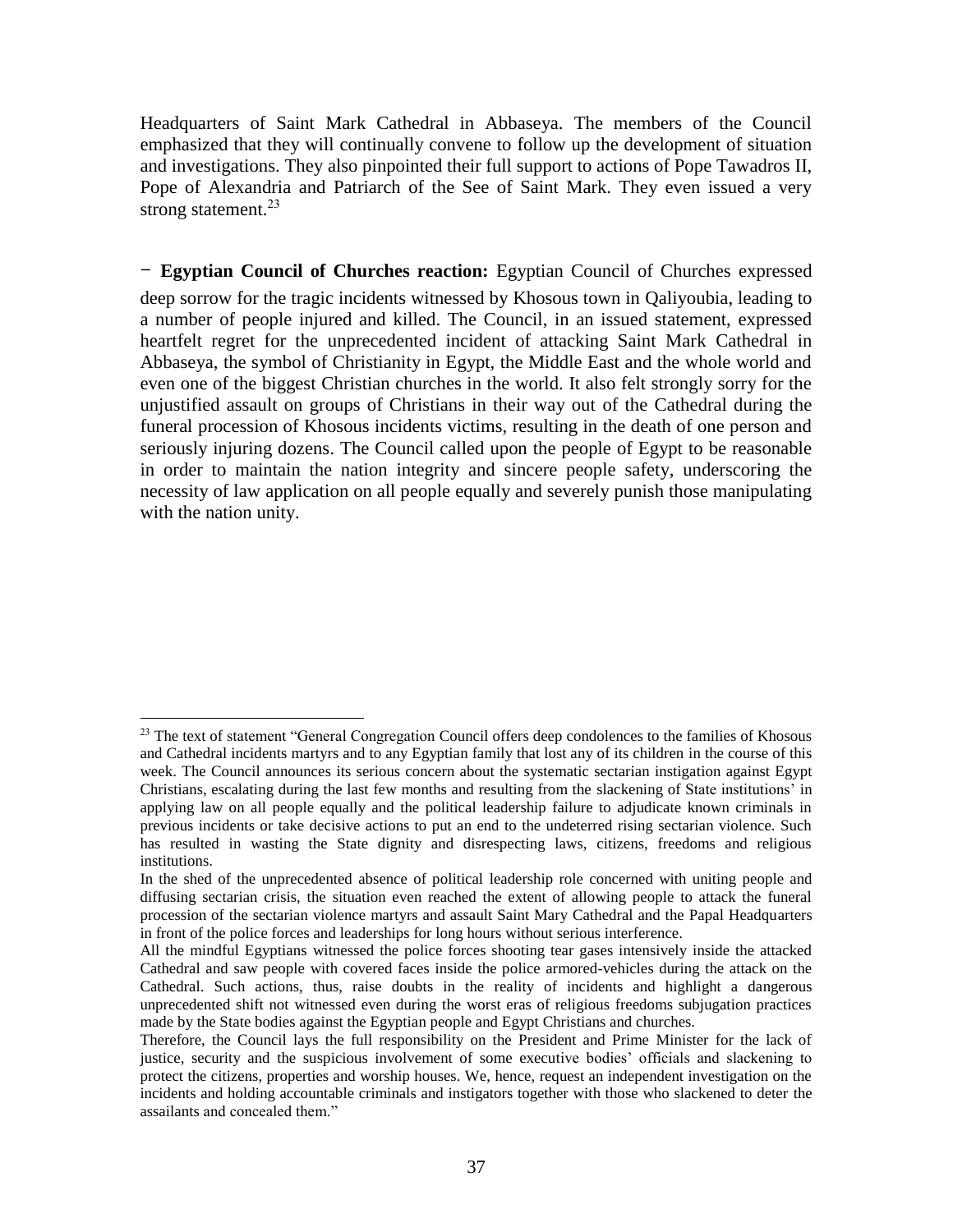**Second Report Al Wasta Church Incidents** By Journalist Mohammad Bosailah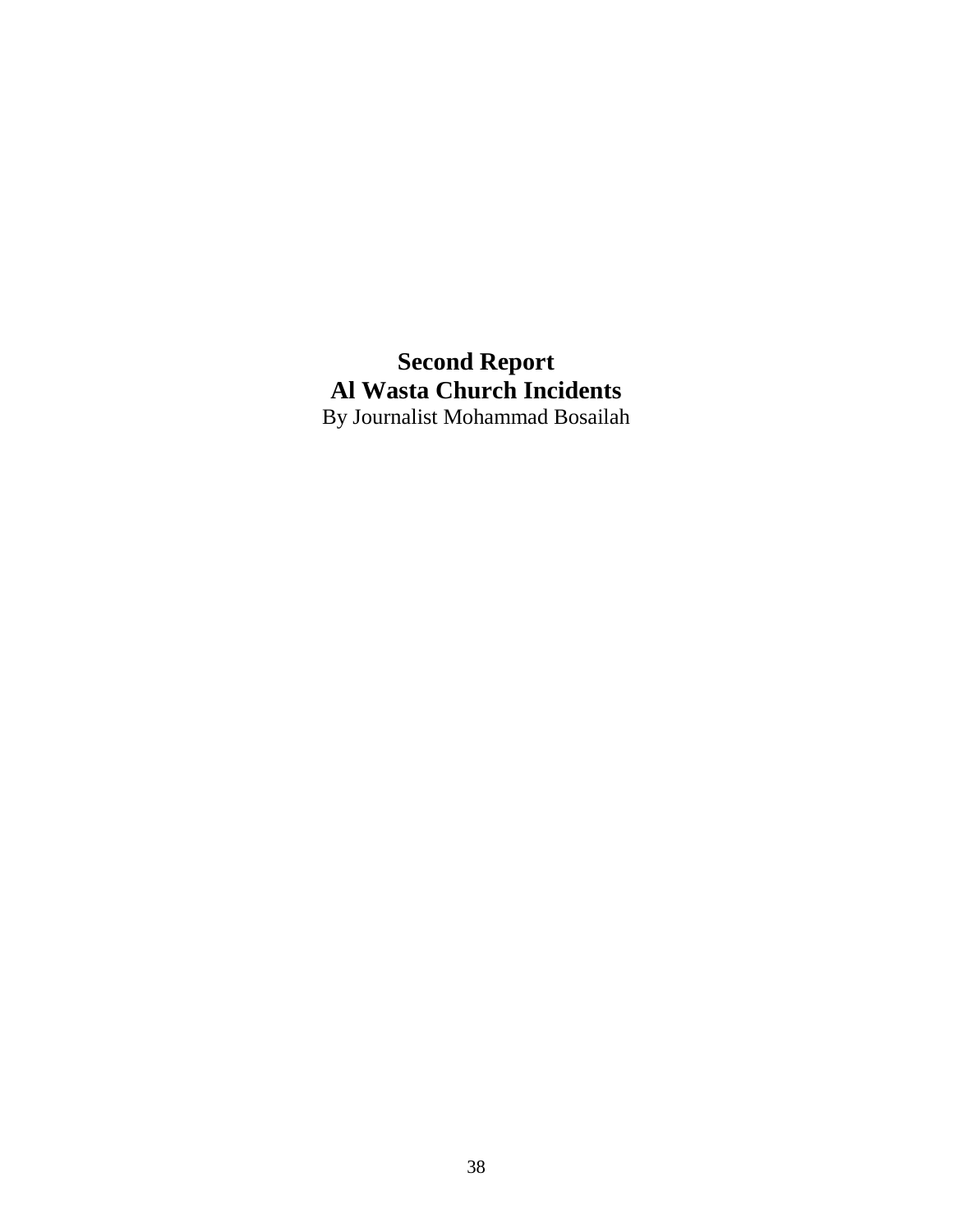# **Second: Report on Al Wasta Incidents in Beni Suef Governorate**

#### **1. Beni Suef Governorate**

The total governorate area is estimated by 10954 Km2. Beni Suef is located in the center of 6 governorates: Giza governorate from the Northern side (particularly Helwan), Suez governorate from Eastern Northern side, Red Sea governorate from the East, Fayoum governorate from the West and Al Menya governorate from the South. Beni Suef governorate is affiliated to North Upper Egypt region (Fayoum, Beni Suef, AlMenya). Such a region connects the Northern side of Egypt to the Southern, Eastern and Western sides.

Such pivotal affiliations formed the governorate geographic, demographic, cultural and economic characteristics. The governorate vital location formed a geographic proximity to many Egyptian governorates, thus it is considered reachable from any governorate assisted by a network of transportation means existing in the governorate, which is an important factor for the carried out economic processes. Being near to a number of essential governorates, like Cairo and Giza governorates characterized by commercial, economic and demographic significance, and Red Sea, Fayoum and Ismailia governorates known by touristic activities assisted in marketing Beni Suef industrial products.

#### **2. Background:**

"Al Wasta" town, in Beni Suef, witnessed sparks of sectarian strife between Muslims and Christians. Some of the political "Islamic" leaderships prevented Christians from practicing their commercial activity and forced them to close their stores until the return of Rana Hatem Al

Shazly, a 20 year girl who disappeared from about a month. The girl family accused one of the "Christian" young men of kidnapping her in cooperation with "Christian" leaderships in Mar Girgis (St. George) Church, as the family found a diary of their girl including "Christian" terms and sentences and sayings explaining the history of Christianity. From her diary and papers, it was known that she was having a relationship with a Christian young man called "Abram, 23 years". The papers also included a mobile number accompanied by the name of Priest "Fanous", the Priest of Biad Al Arab Church.

### **3. Escalation of incidents:**

A picture was taken for the young man, while withdrawing an amount of 18 thousand pounds from the girl account and an ATM machine. Therefore, the young people of Al Wasta town led by a Salafi leader and a former PM organized protests in front of the church asking for the girl return. They even forced the town Christians to close their stores and halt their commercial activity until the girl returns.

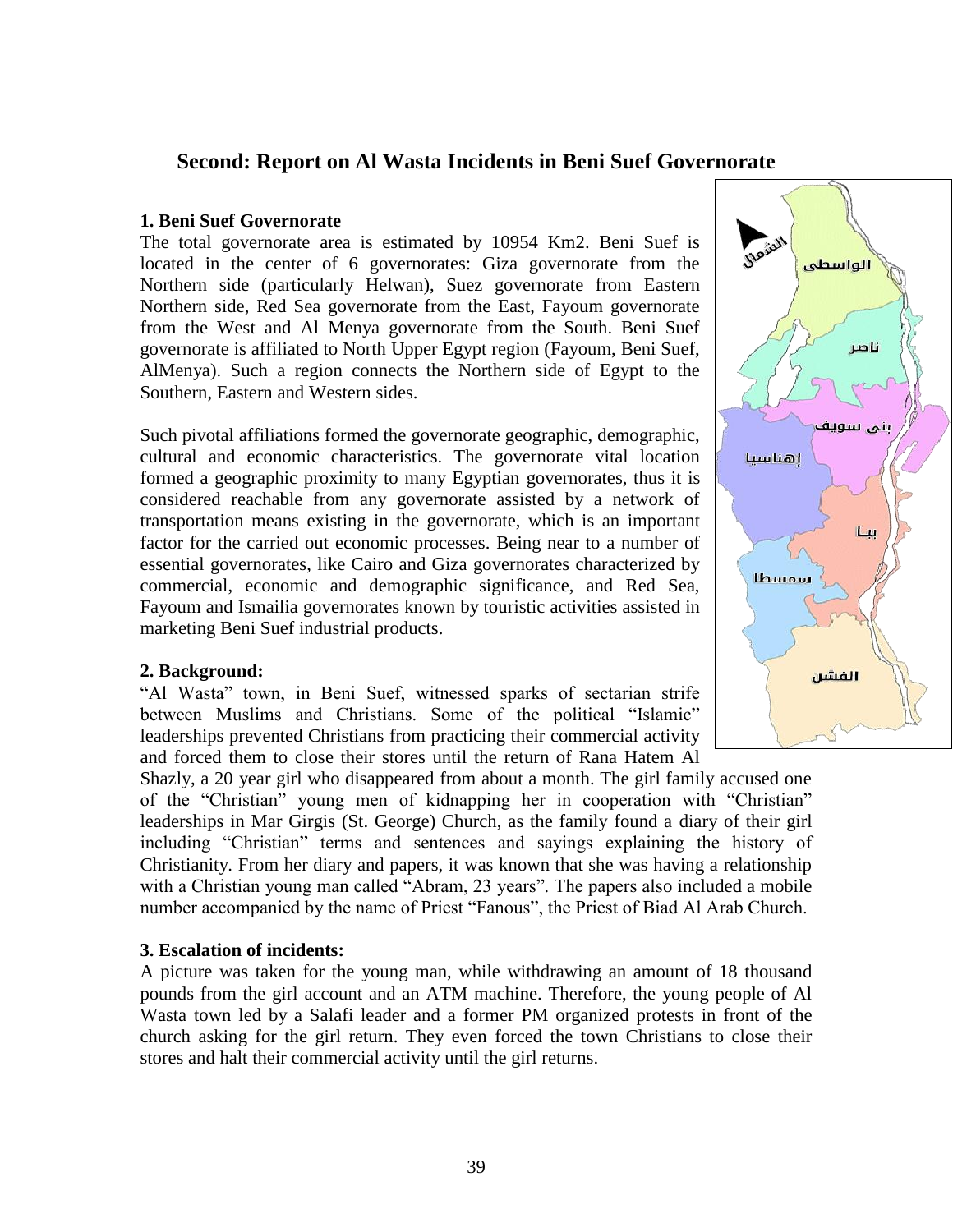Copts closure of stores went on for a week, until some of the town wise people organized a meeting comprising representatives of the kidnapped girl family, Al Wasta people union, security officials, number of reasonable men, members of renowned families and a delegation from the church including Coptic people and men of religion in order to put an end to the dispute. The meeting resulted in "Christian" traders' resuming commercial activity and reopening their stores. During the meeting, the people agreed upon reopening the Coptic stores against intensifying efforts for the return of the girl within one month, especially after identifying the young man who kidnapped the girl and determining the location of his family house in Beni Suef. At the same time, around one hundred young people protested in front of Mar Girgis (St. George) Church, in Al Wasta in line with the customary session held to get back the girl, in the shed of the intensive security forces guarding the Church.

Different sources stated that the young man was identified and his family house was located, his name is "Abram" and is living in Beni Suef. This information was provided by Coptic people after seeing the young man picture taken during his withdrawal of the 18 thousand pounds from the girl account and by the ATM machine camera. The Church delegation and a number of men of religion agreed upon searching for the young man and the girl. The repercussions of such a problem included Muslim traders complaining from being affected by the closure of Copts stores for having commercial dealings and transactions between Muslim and Christian parties. Thus, a recession status was witnessed and fears on commercial interests and properties prevailed among people. Also, people were scared the slipping of people during the protests.

The Salafi leader and previous PM delivered a speech, after the Friday prayer held in *Masjed* Al Tahrir adjacent to Mar Girgis (St. George) Church in Al Wasta town, in which he said that the Muslim "kidnapped" girl has travelled with a "Christian" young man to Turkey and if the security forces are incapable of getting the girl back, they should send the address to her father in order to go and get her from "Turkey". The "Salafi leader" asked Al Wasta "Muslims" to monitor their girls during such a critical stage and revealed that 4 girls are having relationships with "Christian" young men. He further denied being responsible for closing the Coptic stores during the past days, emphasizing that it has been agreed to reopen the Coptic stores for 20 days until the girl returns. Also, he warned the people from the thugs waiting to carry out sabotage actions.

Such efforts came parallel to the request of the National Council for Human Rights, Beni Suef branch, to necessarily tackle the incidents occurring in Al Wasta, being afraid of leading to a sectarian strife. The political forces also called upon the renowned families and security leaderships to control the situation and to gather and find a quick solution for the problem.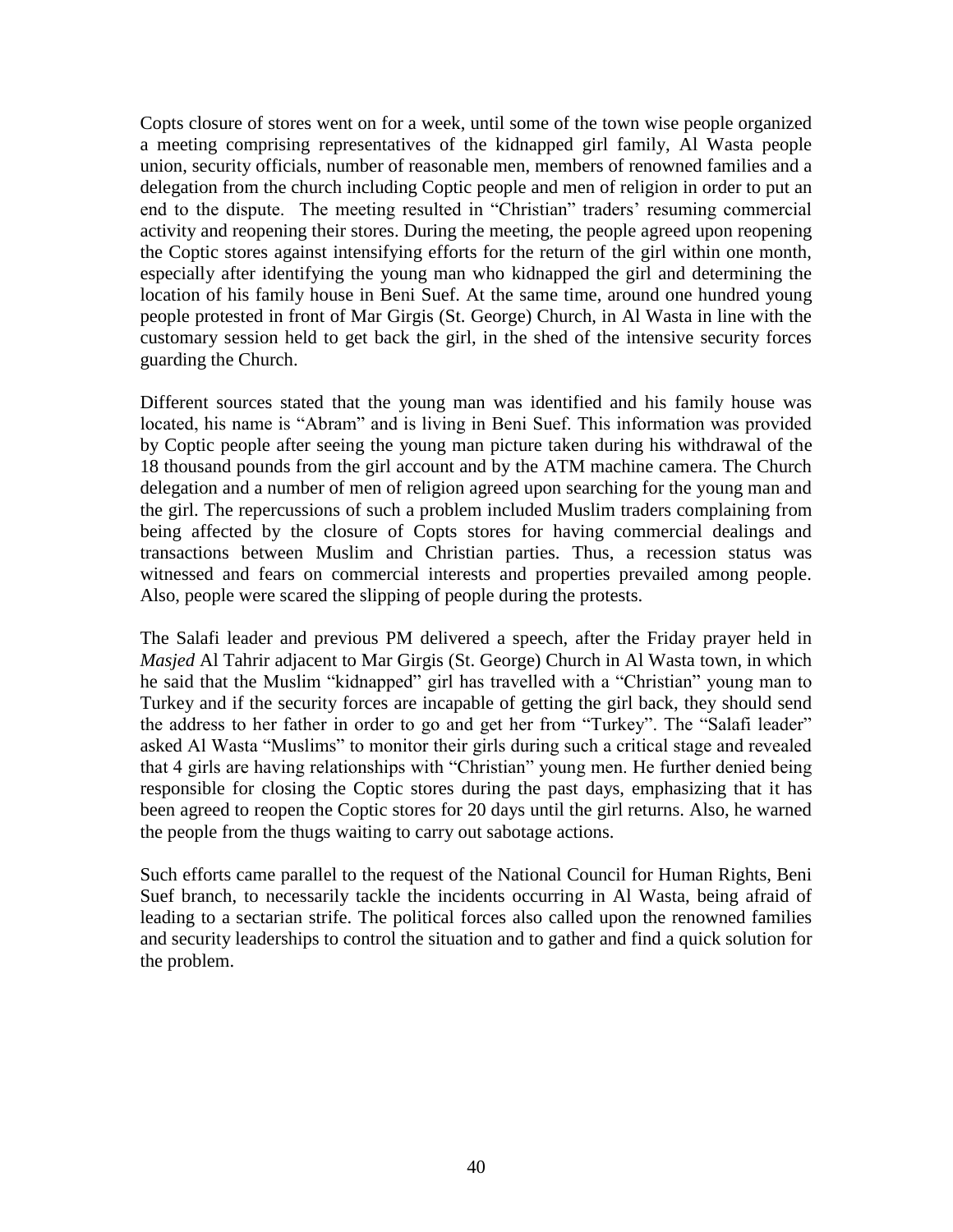**Third Report Fayoum Sersena Village Incidents** Prepared by Lawyer Ayman Tawfeek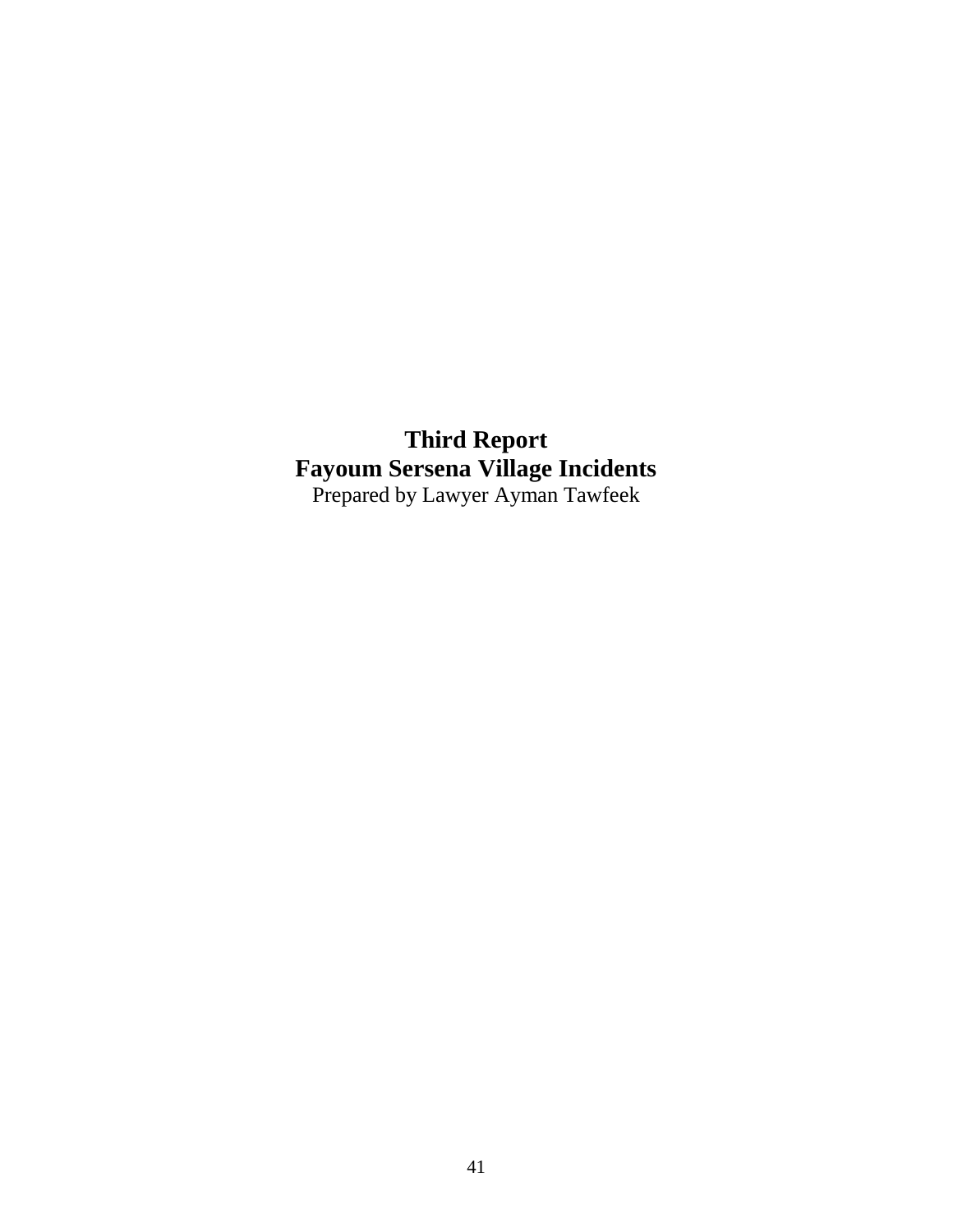# **Third: Report on Tamiya Incidents in Fayoum Governorate**

#### **1. Fayoum Governorate:**

Fayoum governorate is located in the Western Desert, 90 km western south side of Cairo governorate. It is one of Upper Egypt region governorates, surrounded by desert from all sides except for the eastern southern side, where it is connected to Beni Suef governorate. Its total area is estimated by 60 thousand km2, including 6 main administrative centers and around 400 thousand people.

### **2. Background:**

Fayoum governorate lately witnessed, after the  $25<sup>th</sup>$  of January Revolution, some sectarian incidents, particularly in Tamiya town located in the governorate Northern side, which is considered the nearest to Cairo; being 25 km far from the governorate and 95 km from Cairo. Sectarian incidents took place in Fayoum governorate in the aftermath



of the revolution, including for instance the incidents of Ezbet Hassan Shokry affiliated to Sersena village, Tamiya town, Fayoum, where the village Muslims assaulted a Christian man called Youssef Amin Youssef residing in Ezbet Hassan Shokry claiming that he is changing his house to a church to practice his religion rituals without acquiring a license. A minutes was filed with such an incident dated 06/01/2013, number 142 0f 2013, Tamiya. Such an incident was followed afterwards with Sersena Church incidents.

Three month prior to the main incident outbreak, a fight took place between "Hussein Kamel Saad" and his Christian neighbors, for having near to his house the Church, which is the cause of the incident. Disputes resulted from the practicing of Christians to their natural religious rituals, hence being exposed to insults and offenses by the aforementioned. Every Sunday, until the day of the incident, he repeatedly used to stand with his children to prohibit the Coptic people from entering the church.

### **3. Escalation of incidents:**

In 15<sup>th</sup> February 2013, a fight took place between Priest Dumadius Habib, the Priest of Mar Girgis (St. George) Church in Sersena, Tamiya, and Muslim neighbors for embarking on setting concrete pillars on a near church-owned vacant land, which separates the Church from the land of Hussein Kamel from the Northern side. According to various gathered information, "the relationship between the Muslim neighbor and the Church priest was strained. The Muslim neighbor bored a hole in the wall between his house and the Church in order to observe what went on in the Church. Once observing the construction and concrete work, he expressed his refusal to such activities and also to the religious prayers under the pretext of being heard by his children. Dozens of village Muslims rallied and expressed refusal to the existence of the Church, which was established since 1980s and renovated in 2000 after receiving an official license number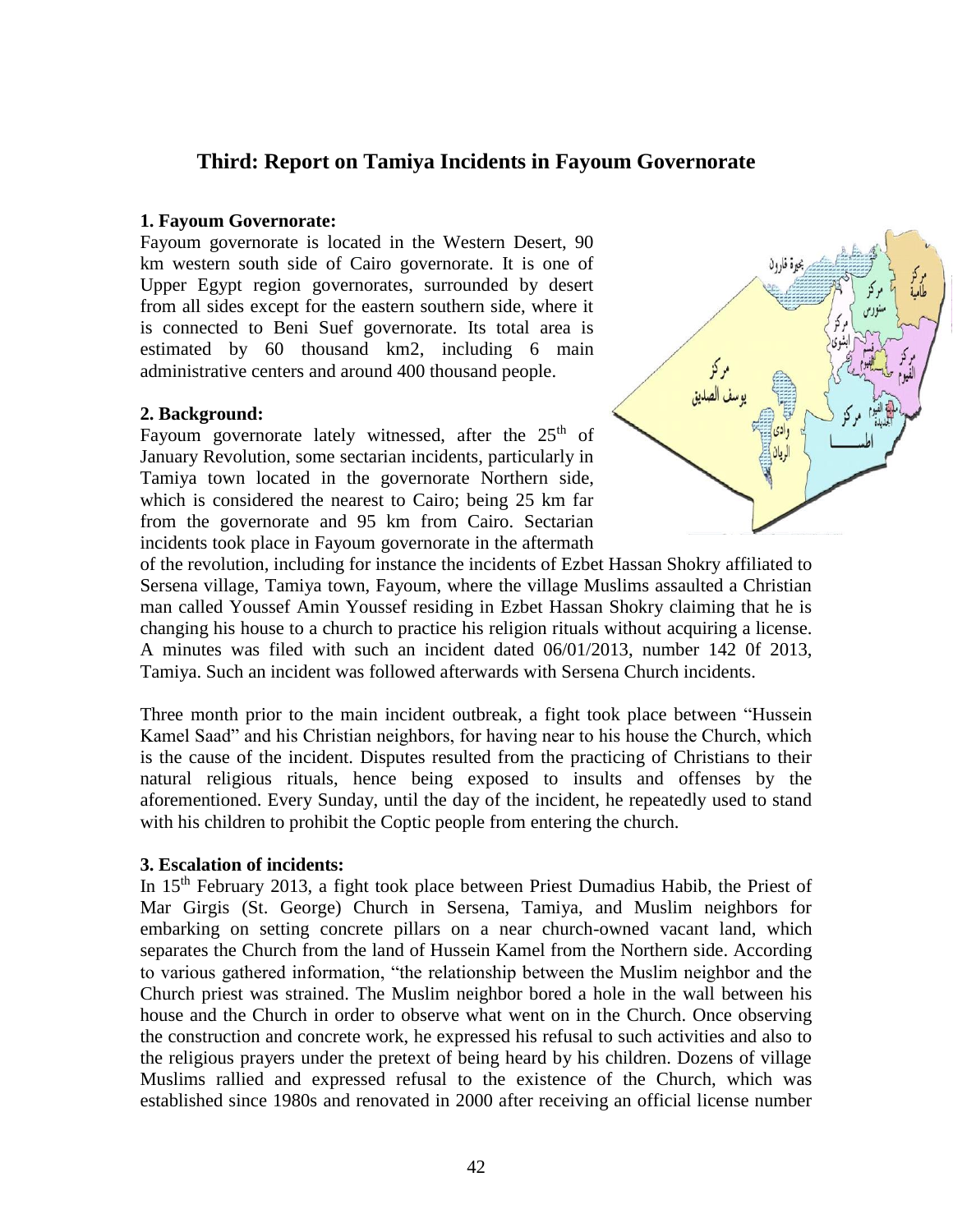347, in which Christian rituals are practiced and security guarding services are appointed similar to other churches. The Church area is estimated by 170 m2, made of one floor, the height of which is 2.8 m, constructed of bricks and at the top of which a wooden dome is found. Adjacent to the church a 400 meter vacant church owned land separating the Church from its neighbor.

As a result of the stated above incidents, the Church priest called security leaderships, who attended and tried to negotiate with both parties. Nevertheless, during the presence of the head of Tamiya prosecution, around 50 people roofed Hussein Kamel's house and started throwing rocks and Molotov canisters on the church; the church dome and a number of wooden chairs were burnt, glass windows were broken and assaults went on for around two hours starting at 5:00 p.m. without any interference from the present security forces, which did not arrest any of the assailants. The Muslim family of "Abdel Hamid Abdel Fattah" defended the Church Priest and escorted him to safety outside the village. Such an incident took place amidst huge throngs of the villagers. The security men banned journalists and satellite channel correspondents from accessing the Church and shooting the inflicted damages and asked them to acquire a prior permission from Fayoum archbishop or governor.

In response to the referred to incident, some of the village Christians filed a minutes with the incident in Tamiya police station, number 142 of 2013, where the Coptic people accused "Hussein Kamel Saad" and his children of attacking their church, attempting to burn and destroy the church, thus raising Muslims and Christians anger and preventing Christians from practicing their religious rituals.

When the security forces failed to find a solution, a delegation encompassing village men of reason led by "Abdel Hamid Abdel Fattah" held a conciliation session between the Muslim and the Coptic villagers, attended by the Muslim neighbors of the church, four Muslim eyewitnesses in addition to seven Coptic people. The session took place in Saturday evening, the incident day, and was under the protection of head of Tamiya prosecution in "Abdel Hamid Abdel Fattah" house. However, these attempts failed, as some Muslim villagers shouted repeating anti-Coptic cries and started throwing rocks and Molotov canisters on the church; "the church dome and a number of wooden chairs were burnt, glass windows were broken". The attacks went on for nearly two hours starting at 5:00 p.m. without any interference from the present security forces, which did not arrest any of the assailants. They further insulted the Church Priest and attempted to beat him until the family of "Abdel Hamid Abdel Fattah" interfered and defended the church priest and escorted him to safety outside the village. Such an incident took place amidst huge throngs of the villagers. The security men banned journalists and satellite channel correspondents from accessing the Church and shooting the inflicted damages and asked them to acquire a prior permission from Fayoum archbishop or governor.

### **4. Different currents and media means reaction:**

- **Freedom and Justice Party in the village:** the party chairman "Hussein Abo Bakr" condemned the attack on the Church and the Christians, describing such actions as being unethical. He also disapproved the Christians construction of a church without a prior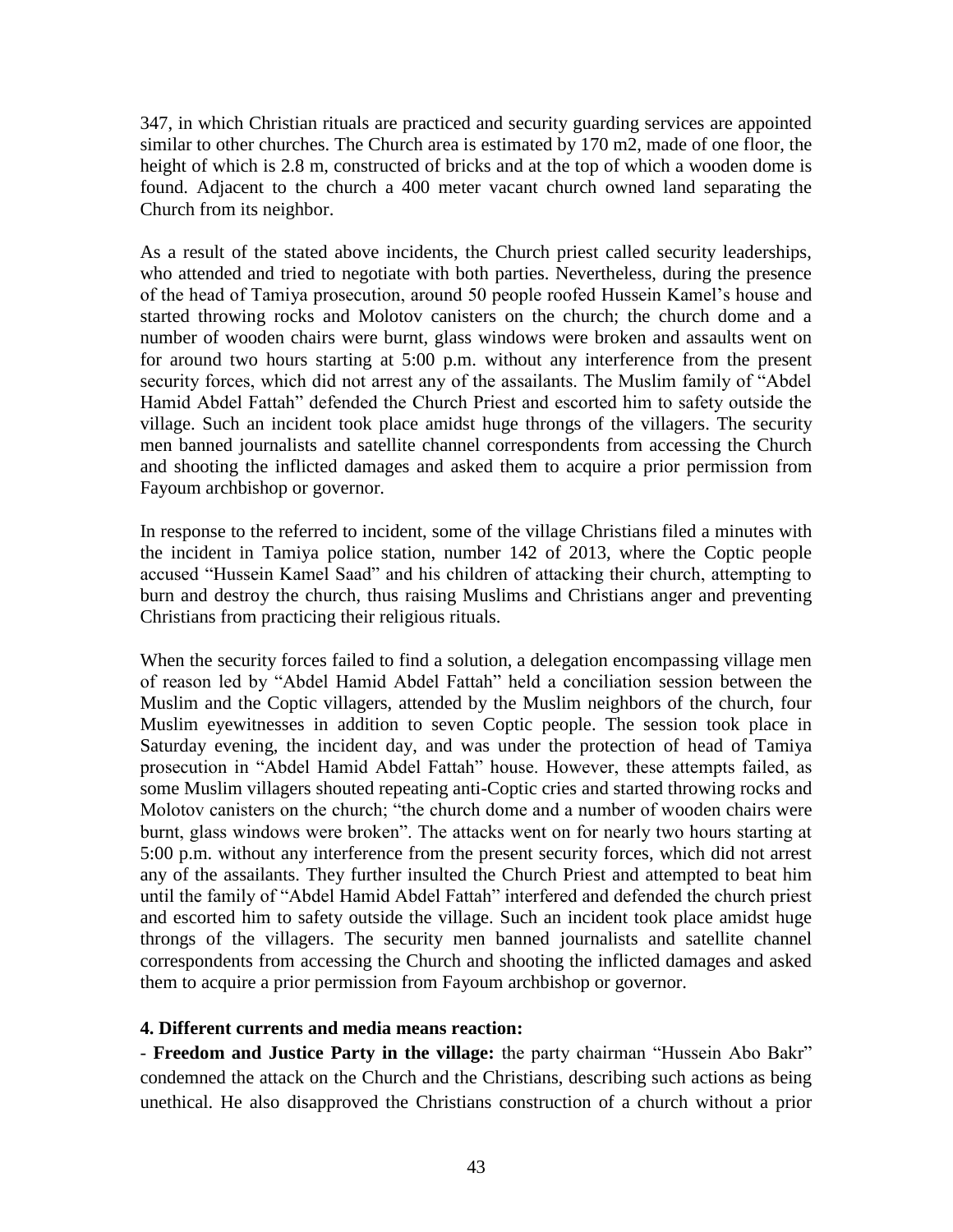permission, mentioning that the Constitution provides Coptic people with total freedom to build worshiping places in a way regulated by law. In addition, he said that people interfering for reaching conciliation between different parties are praise worthy.

**- Al Noor Salafi Party:** the party denied what has been said by media means that the party members were the villagers' instigators to attack and burn the Church. The party emphasized that the Church incidents are resulting from a personal conflict between the Church and the Muslim neighbor "Hussein Kamel" that occurred prior to the incidents outbreak and that the Party has no relation whatsoever with such incidents. At the same time, the Party denounced the inhumane assaults on the Church pinpointing that Muslims and Copts are partners in one nation.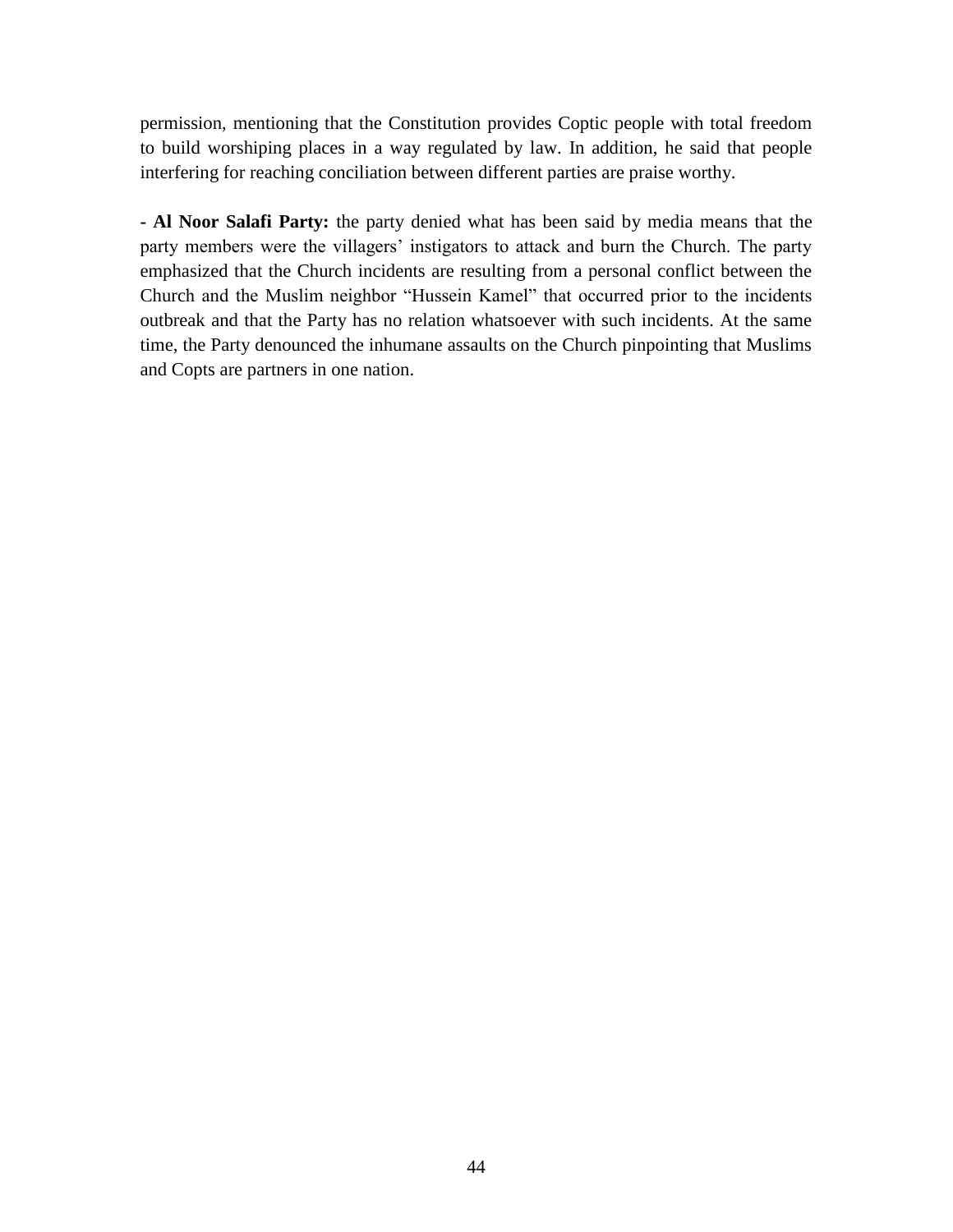**Fourth Report Mar Girgis (St. George) Church Incidents in Kom Ombo Aswan Prepared by Lawyer Ahmed Nady**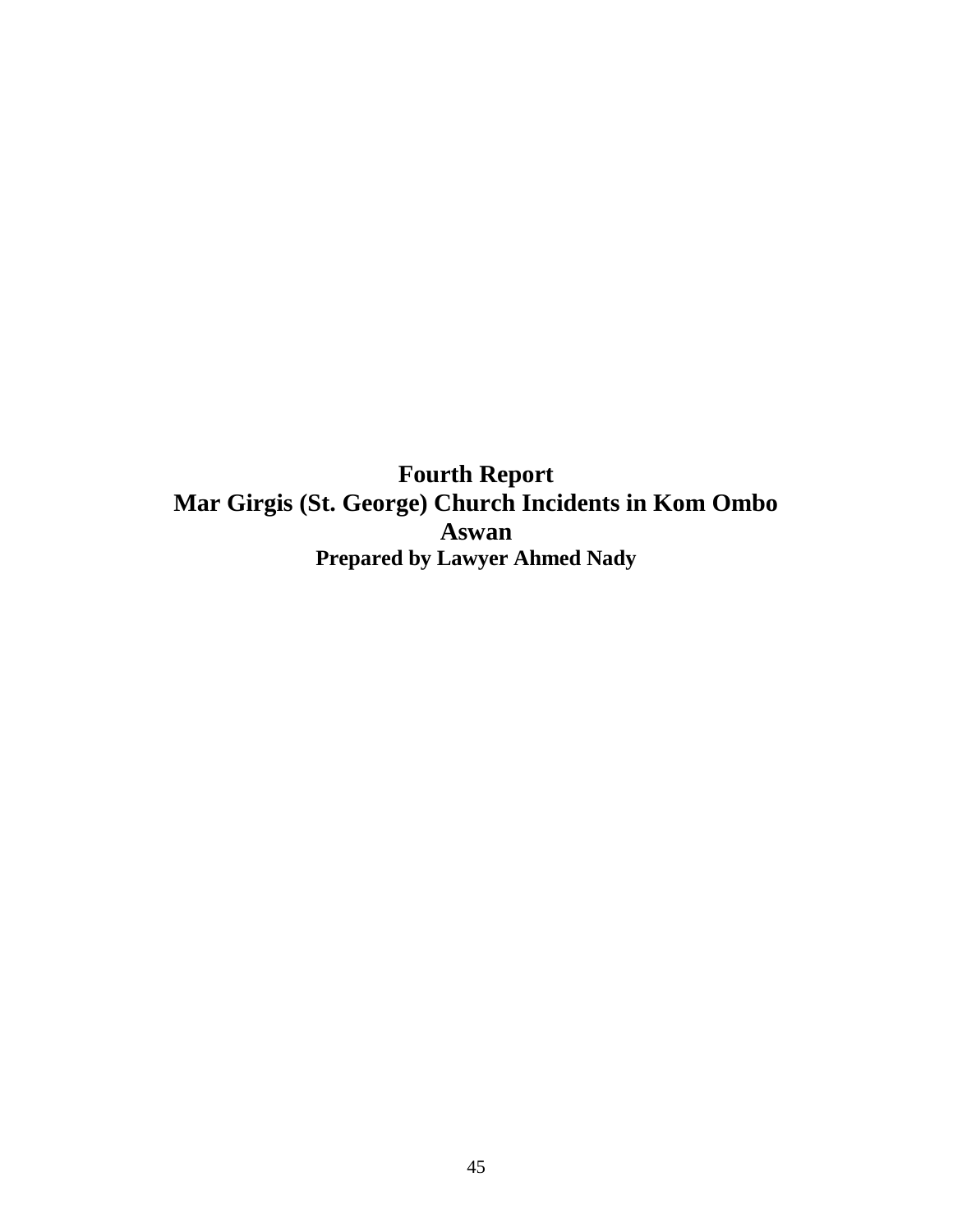### **Fourth: Report on Kom Ombo Incidents in Aswan Governorate**

#### **1. Aswan governorate:**

Aswan is the southernmost governorate. It occupies an area of 63 thousands km2, comprises 4 main administrative centers, includes 10 cities and has a population of one million and a half people. The unemployment rate reaches 20% of labor force and the poverty rate accounts for 55% of population.

Kom Ombo is one of Aswan governorate cities, located 40 km North Aswan and has a population of 350 thousand people. Kom Ombo is one of the biggest commercial centers in Southern Upper Egypt. Most of the inhabitants work in agricultural, commercial and livestock and camel breeding activities.

#### **2. Background:**

A 35 year old woman called **"Sahar Al Tony"** disappeared on Monday 25/02/201. She works as a teacher and lives with her



family in an area called Al Moraba't in Kom Ombo. She is divorced, has no children and from middle classed family. Her family started to search for her after her disappearance by asking in the school, neighbors and relatives. The first day of disappearance passed without finding her. When searching her room, they found in her wardrobe some pieces of papers including verses from the Bible and Christian prayers. Thus, they started to doubt in her school Coptic colleagues.

#### **3. Escalation of incidents:**

- On Thursday 28/02/2013, as a result of rumors circulated on kidnapping a girl in Mar Girgis (St. George) Church, groups of people gathered in the afternoon before the Church, cut Misr-Aswan agricultural road and the railway and threatened to attack and burn the Church if the girl was not taken out and surrendered to her family. Some reasonable people tried to break up the gathering and inform them that the girl is not in the Church, but the number of people increased and started to throw rocks and Molotov canisters on the Church. A field hospital was set up in the Church, as some of the people inside the Church were injured as a result of the thrown rocks and Molotov canisters. Security forces were deployed to protect the Church and they were preceded by *Masjed* Sheikhs and some of Kom Ombo reasonable figures who tried to refute the circulated allegations. During such incidents, many Christians abided by staying at their homes and closing their stores afraid of being attacked because of the strife hitting the city. Some of them, especially the young people, headed to protect the Church.

- On Saturday 02/03/2013, it was officially announced that the disappeared woman was found and restrained in Security Directorate of South Sinai.